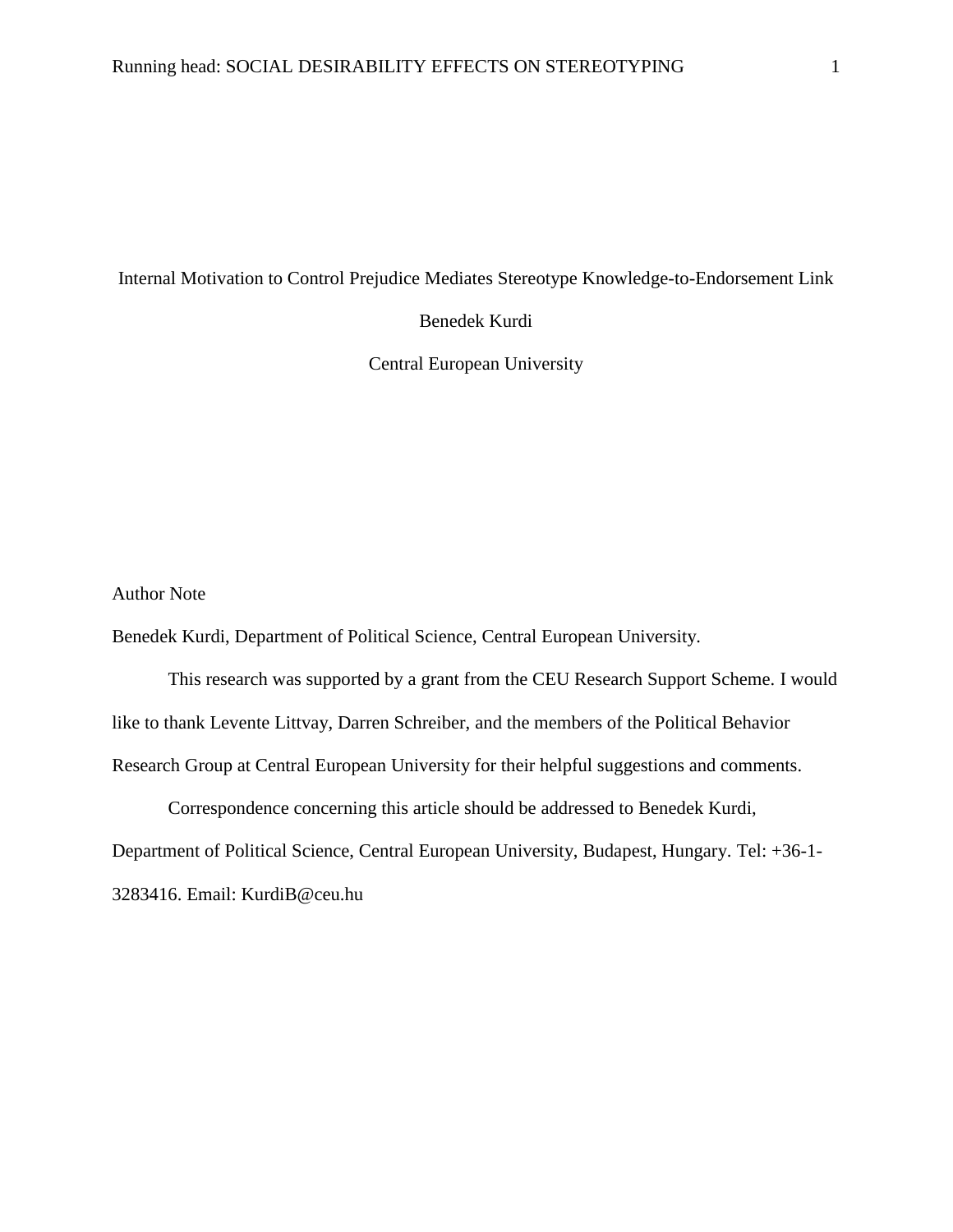#### **Abstract**

Prior studies using the Stereotype Content Model (SCM) have assumed that when instructed to do so, participants are able to provide meta-level assessments of cultural stereotypes rather than reporting individually held stereotypes. In Study 1, I replicate the SCM for five social groups in an online sample of American adults and demonstrate that cultural stereotypes and individually held stereotypes are, indeed, empirically distinct. In Study 2, I show that high levels of internal motivation to control prejudice (IMCP) against the target group reliably inhibit stereotype endorsement, whereas high levels of external motivation to control prejudice (EMCP) have no effect or, for some target groups, are even conducive to stereotyping, which might be explained by the fact that the motivation to control prejudice scale is itself vulnerable to social desirability. High levels of IMCP are predicted by target group characteristics and participant-level demographic and attitudinal variables, notably gender and ideology.

*Keywords:* social desirability, internal motivation to control prejudice, external motivation to control prejudice, Stereotype Content Model, stereotyping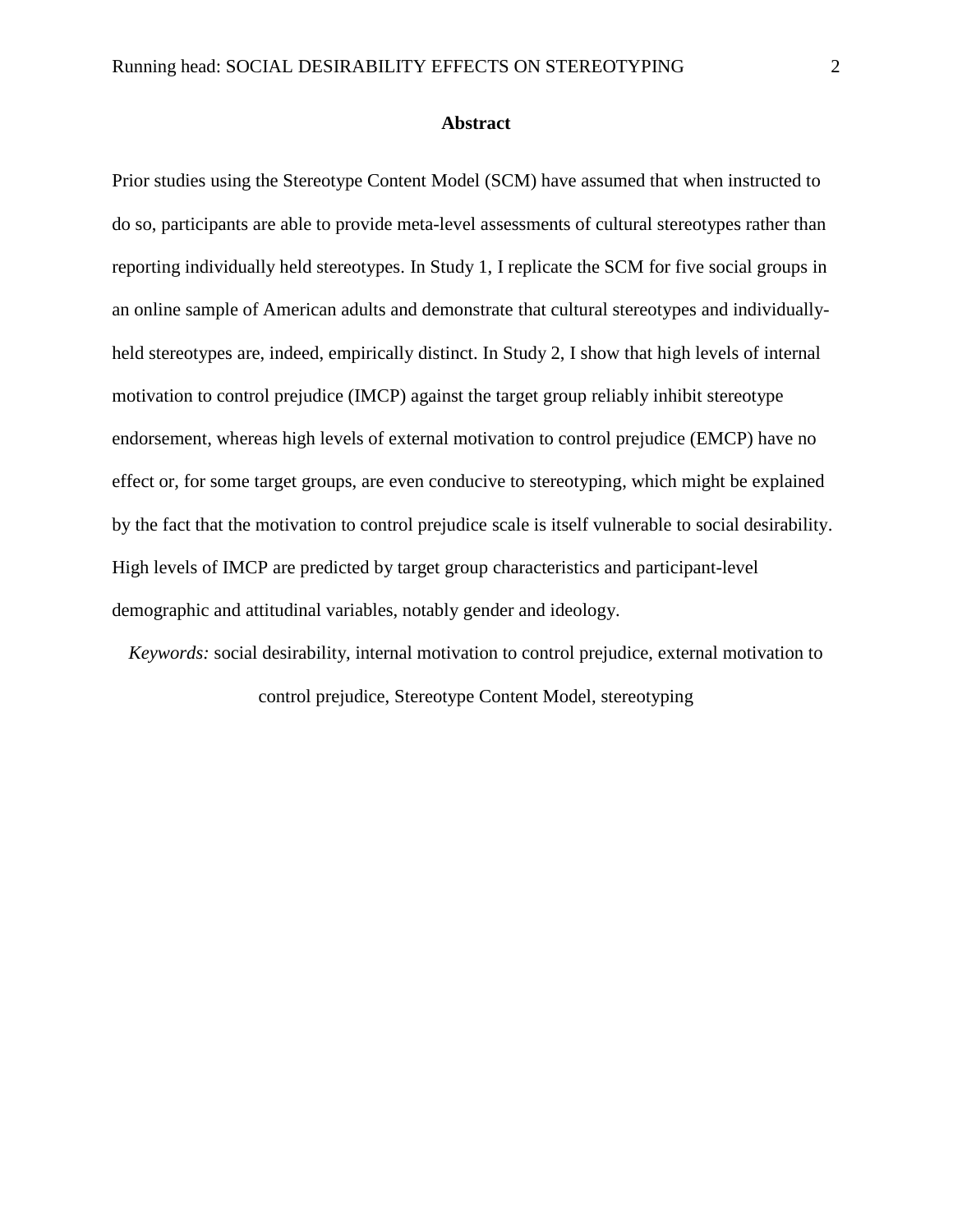# **Effects of social desirability on explicit measures of social attitudes and stereotyping**

Various explicit attitudinal measures routinely used in survey research have indicated profound shifts in intergroup attitudes towards traditionally disenfranchised groups in the United States. For example, a time-series analysis of the relevant item included in the American National Election Studies (ANES) suggests that whereas liberal and conservative respondents exhibited significant differences in terms of their explicit attitudes towards African Americans in 1970, any such differences had completely disappeared by 2004 (Nosek, Banaji, & Jost, 2009). Similarly, the public support for the institution of same-sex marriage surged from 27 percent in favor and 65 percent opposed in 1996 to 46 percent in favor and 45 percent opposed by 2012 (PewResearch Center, 2012).

However, one might ask the question to what extent such seemingly radical changes in explicitly stated attitudes are attributable to the phenomenon of social desirability, i.e., that participants want to hide their negative attitudes (impression management) or genuinely dislike the negative attitudes that they have (see for example Burdein, 2007; Nosek, 2005; Nosek et al., 2007). Results from experiments relying on various implicit methods of measurement, which are immune (Burdein, Lodge, & Taber, 2006; Nosek et al., 2007) or at least less susceptible (Banse, Seise, & Zerbes, 2001; Czellar, 2006; Steffens, 2004) to social desirability effects indeed indicate that this might be the case. For instance, Kuklinski, Cobb, and Gilens (1997) used a methodological innovation celled a list experiment to demonstrate that differences in racial attitudes still persist between the South and the North of the United States. Coffman, Coffman, and Ericson (2013) employed a similar "veiled elicitation technique" to show that existing explicit methods might significantly underestimate anti-gay affect. Nosek (2005) analyzed evidence from over 10,000 online sessions using the Implicit Association test (Greenwald,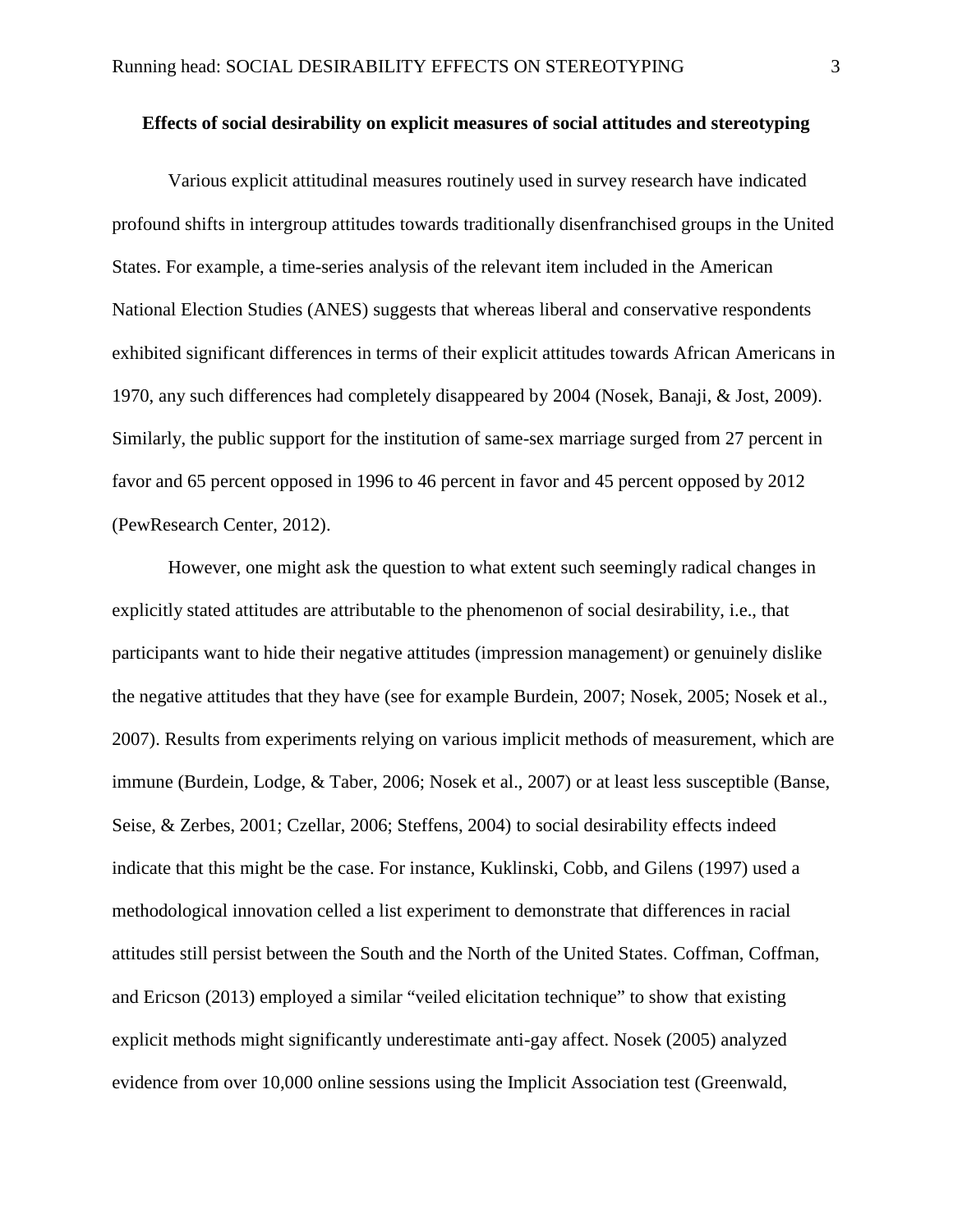McGhee, & Schwartz, 1998) and various explicit attitude measures to demonstrate that highly salient self-presentational concerns lead to decreased correspondence between explicit and implicit measures. Moreover, results from the IAT also seem to indicate that ideology is a reliable individual-level predictor of implicit intergroup attitudes (Nosek, Banaji, & Jost, 2009).

The finding that social desirability concerns affect self-report measures of attitudes does not necessarily indicate that the same is true for stereotypes, since the affective component of intergroup bias (prejudice) and its cognitive component (stereotyping) are both theoretically and empirically distinct from each other (Fiske & Taylor, 2013, pp. 281-282). Moreover, whereas prejudice presupposes a negative intergroup attitude, stereotypes can have unequivocally positive, unequivocally negative, or mixed valence (Fiske, Cuddy, Glick, & Xu, 2002). A further important empirical difference between prejudice and stereotyping is that whereas the extent of prejudice exhibits considerable individual-level variation that can be successfully predicted on the basis of factors such as age, gender, or educational attainment (Nosek et al., 2007), many stereotypes seem to be shared within (Fiske et al., 2002) or even across societies (Cuddy, Fiske, & Glick, 2008; Cuddy et al., 2009; Fiske, Cuddy, & Glick, 2007). Experimental results indeed seem to indicate that even those who do not endorse a certain stereotype and consciously seek to avoid its use in social interactions might very well be familiar with the content of stereotypes pertaining to social groups (Stern, West, Jost, & Rule, 2013).

#### **Social desirability concerns in the context of the Stereotype Content Model (SCM)**

Currently the perhaps most widely used measure of intergroup stereotypes, the Stereotype Content Model (SCM) was born out of a recognition that a lenient and multifaceted concept of stereotyping is required in order to be able to accommodate ambivalent stereotypes (Fiske, Xu, Cuddy, & Glick, 1999; Glick & Fiske, 2001; Glick, Diebold, Bailey-Werner, & Zhu, 1997).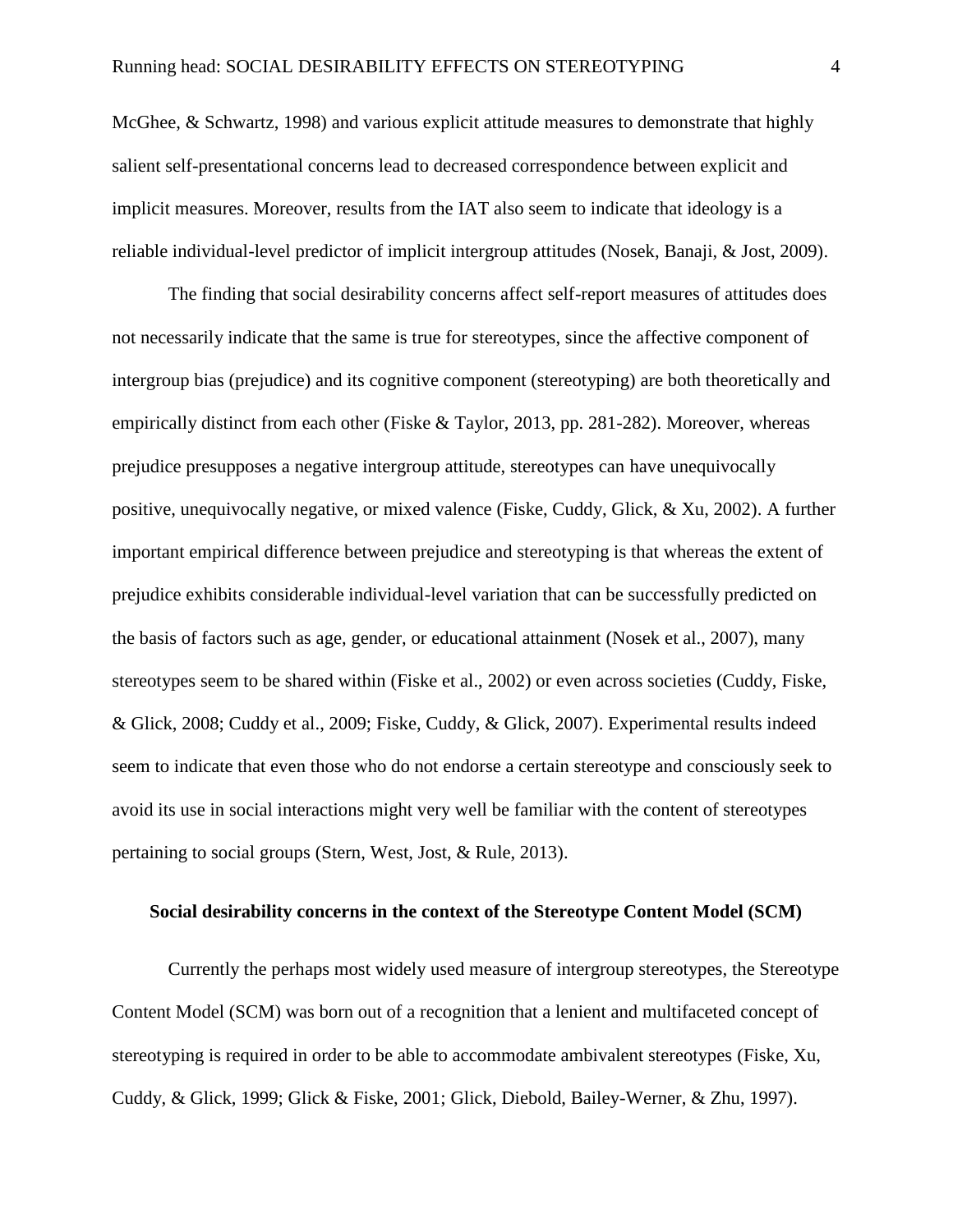Although this recognition was initially based on the duality of benevolent and malevolent sexism (Glick et al., 1997; Glick & Fiske, 1996; 2001; 2011), the conclusion that stereotypes are not always unequivocally negative (or positive) was extended to a number of other social groups as well. According to the SCM, intergroup stereotypes can be captured along two dimensions (warmth and competence) and judgments on these two dimensions can be consistent or contradictory, with the latter resulting in mixed stereotype content (Abele, Cuddy, Judd, & Yzerbyt, 2008; Cuddy et al., 2008; Fiske et al., 2002; 2007).

Ratings along the twin dimensions of warmth and competence yield four stereotype clusters. The low warmth–low competence cluster contains resented groups like the homeless (Harris & Fiske, 2006); the low warmth–high competence cluster, envied groups like Asians (Lin, Kwan, Cheung, & Fiske, 2005) and Jews (Glick, 2002); the high warmth–low competence cluster, pitied groups like the elderly (Cuddy & Fiske, 2004; Cuddy, Norton, & Fiske, 2005) and housewives (Cuddy, Fiske, & Glick, 2004); and the high warmth–high competence, admired ingroups and reference groups like Christians and the middle class (Fiske et al., 2002). Some target groups, such as African Americans (Fiske et al., 2002) and gay men (Clausell & Fiske, 2005) usually receive mixed ratings from respondents and thus do not seem to fit into any of these clusters. Moreover, results from multiple studies (Cuddy et al., 2009; Fiske et al., 2002) indicate that warmth ratings are predicted by the lack of perceived economic competition with the given social group and competence ratings are predicted by the perceived status of the given social group.

In the original studies carried out with the SCM (and numerous studies relying on the SCM conducted since), participants were asked not to respond to the warmth, competence, competition, and status items based on how they "think [social groups] are viewed by others"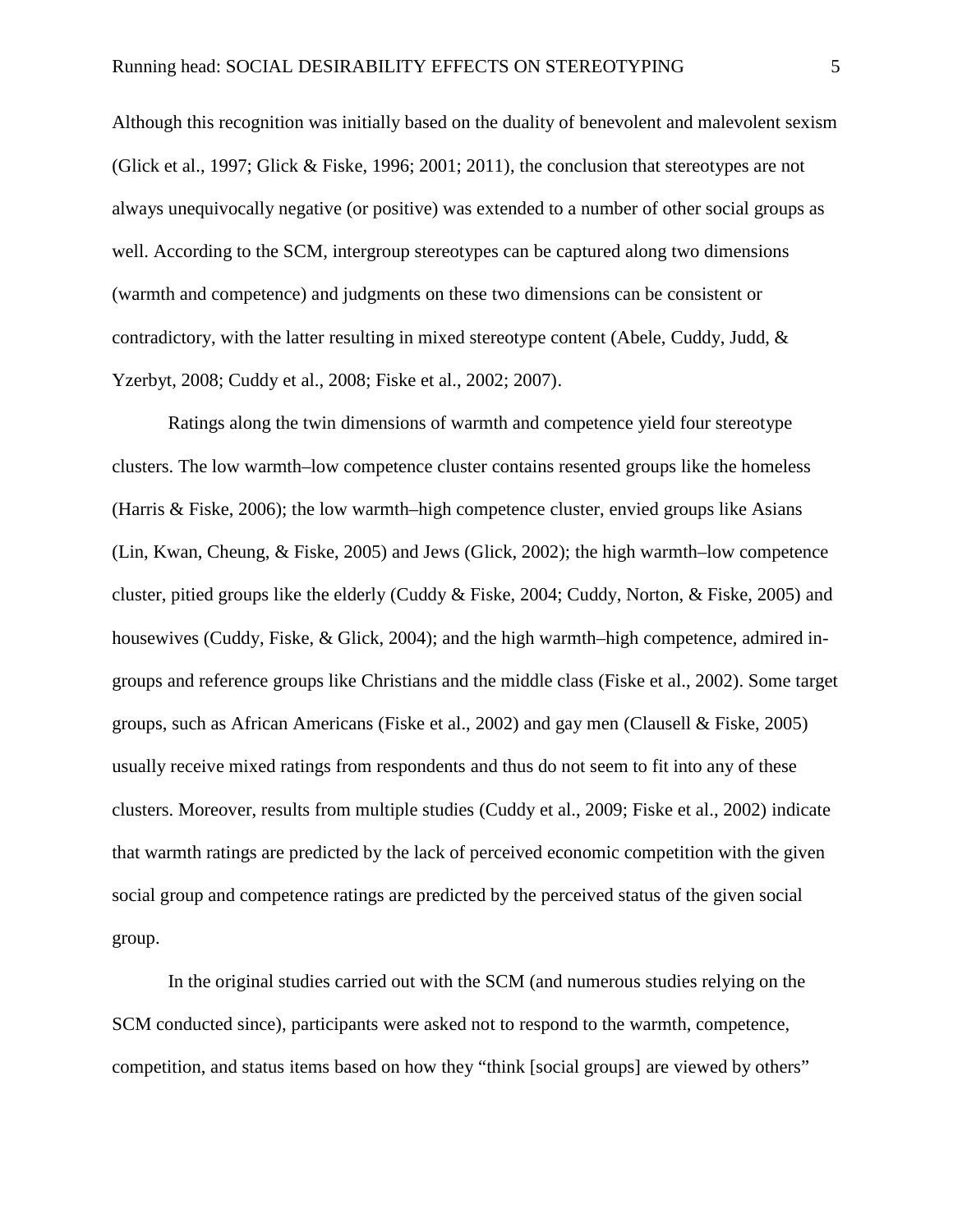rather than according to their "personal beliefs." This instruction had a double objective: first, it was intended to reduce social desirability bias and second, it enabled to measure perceptions of cultural stereotypes (Fiske et al., 2002, pp. 884-885). The authors did not discount the possibility that participants might have forgotten about this instruction and responded in line with their own attitudes. However, since their analyses of results from several studies showed that ethnicity and gender are not reliable predictors of warmth, competence, competition, or status judgments in the overwhelming majority of cases, they concluded that participants probably responded as instructed (p. 898).

In this paper, I report results from two studies that investigated this claim empirically. My main research question was whether and to what extent responses to items measuring societal stereotypes (as in the original SCM) and personally endorsed stereotypes differ from each other and whether this difference is uniform across target groups (Study 1). After establishing that stereotype knowledge and stereotype endorsement are, indeed, empirically distinct, Study 2 considered demographic and attitudinal variables (most notably ideology and motivation to control prejudiced responses) that might mediate the knowledge-to-endorsement link.

### **Methods shared across studies**

#### **Participants**

Amazon's Mechanical Turk (MTurk) online platform was used to recruit participants. MTurk is an online service with the help of which workers can be recruited for any task that can be carried out entirely over the Internet. For the last few years, it has been used extensively to recruit participants for various psychological and social science studies (Berinsky, Huber, & Lenz, 2012; Buhrmester, Kwang, & Gosling, 2011; Mason & Suri, 2012). Although samples drawn via MTurk are not perfectly representative, the differences *vis-à-vis* random samples are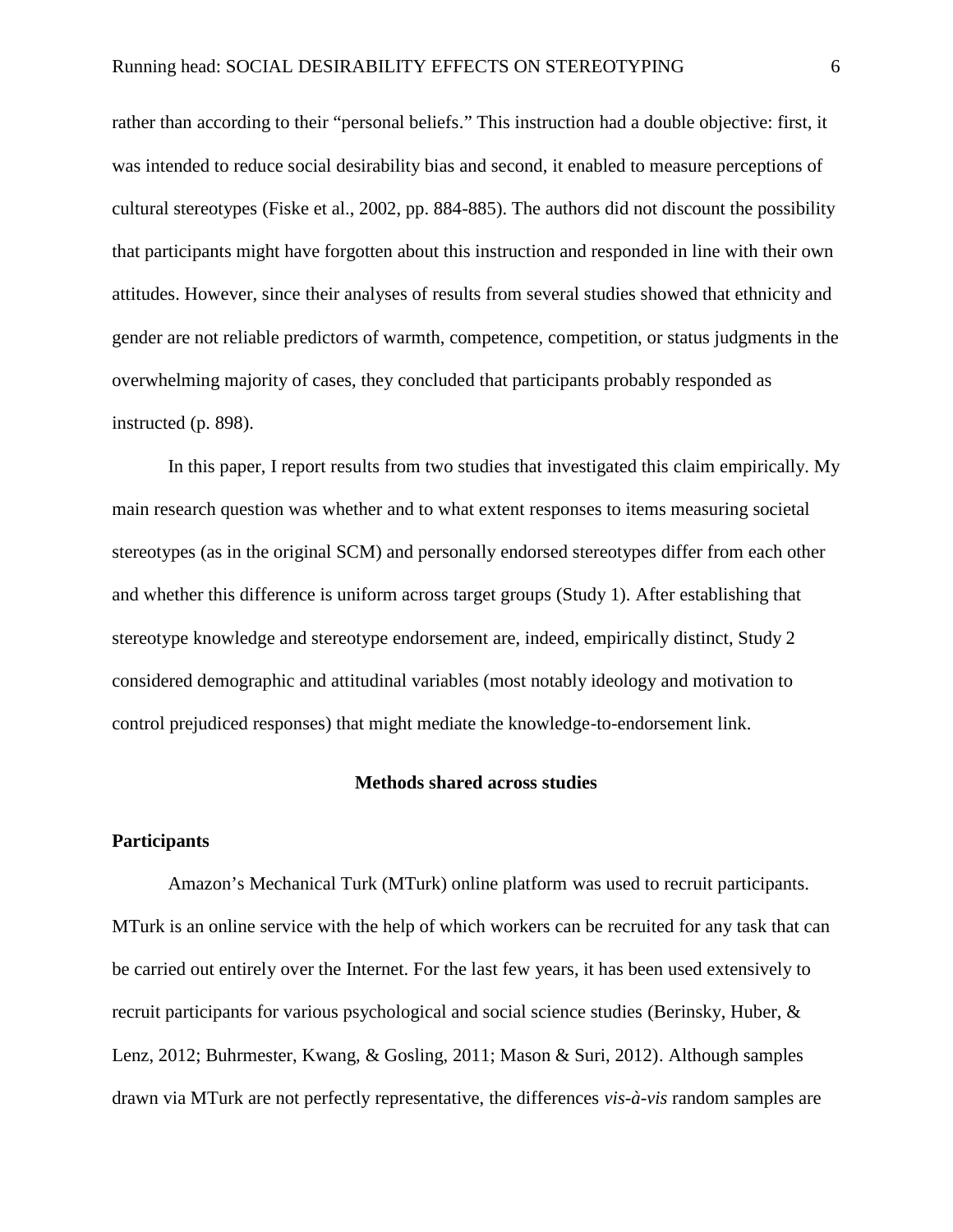quite small and at any rate substantively smaller than in the case of student samples routinely used in social psychology experiments (Henry, 2008; Peterson, 2001; Sears, 1986). On average, participants tend to be somewhat younger, somewhat more educated and somewhat more liberal than the general population (Berinsky et al., 2012). MTurk samples do not generally seem to suffer from problems of insufficient attention or motivation, as often experienced in online surveys (Berinsky et al., 2012; Buhrmester et al., 2011; Mason & Suri, 2012).

On the MTurk platform, individuals were recruited to participate in a study of "opinions about some social groups in the United States." Visitors with IP addresses from outside the United States were automatically excluded and IP-based duplicate protection was used over the two studies (i.e., participants were not allowed to complete more than one online session). At the end of the study, participants received a randomly generated code with which they were able to claim \$.50 on MTurk in exchange for their participation.

#### **Materials and procedure**

The experimental sessions were administered using the SurveyGizmo online tool to which participants were redirected after they had agreed to participate in the study. On the welcome screen, participants were greeted and asked to provide informed consent. They were informed that they would be free to withdraw their consent and discontinue their participation in the study at any time. The second screen contained some instructions regarding the structure of the study. Participants were told that first, they would be "asked some general questions" (this instruction referred to the ideology items); second, they would be "asked to provide [their] opinions regarding some social groups in the United States" (the Stereotype Content Model); and, finally, they would "answer some questions about [themselves]" (standard demographic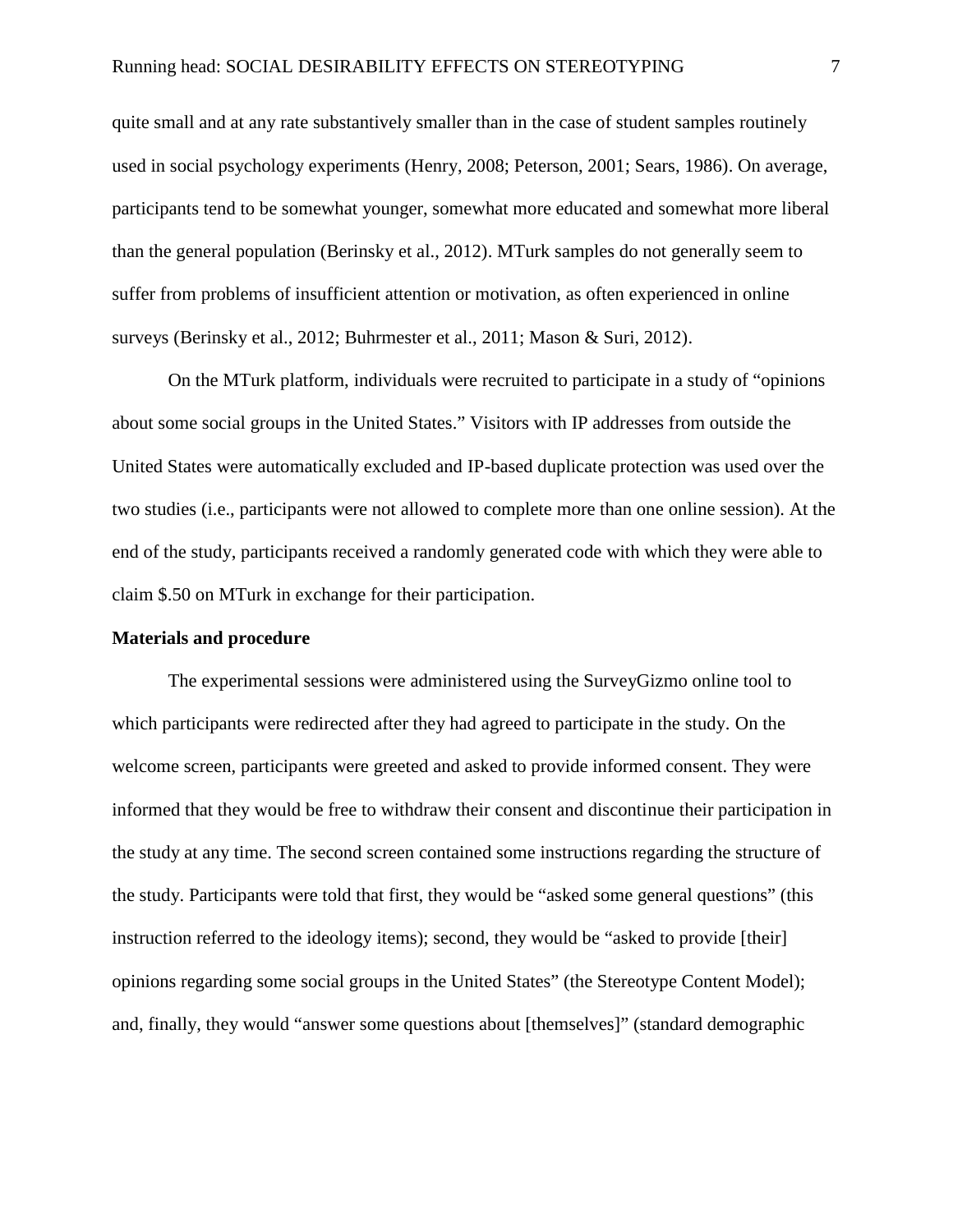items and, in Study 2, social desirability items). The survey was forward-only, i.e., participants were not allowed to return to the previous screen once they submitted their responses.

Participants first completed a Likert-scale measure of ideological position and a Wilson– Patterson type questionnaire (Wilson, 1985; Wilson & Patterson, 1968) capturing different aspects of conservatism. The ideological self-positioning item and the Wilson–Patterson items were administered on separate screens, in randomized order. The ideological self-positioning item was identical to the one used in the ANES (American National Election Studies). On the Wilson–Patterson screen, participants were asked to evaluate whether they "approve or disapprove of some items or [they] are not sure." The twelve items (presented in randomized order) were listed below each other and participants used a green "thumbs up" sign to indicate approval, a red "thumbs down" sign to indicate disapproval, and a blue question mark sign to indicate "I don't know." The items were used to measure four subdimensions of conservatism: "patriotism," "nationalism," and "obedience" measured etatism; "lower taxes," "small government," and "corporate tax" (reverse-scored) measured libertarianism; "socialism," "labor unions," and "labor strikes" (all reverse-scored) measured labor market attitudes; and "church authority," "legalized abortion," and "sexual freedom" (the latter two reverse-scored) measured social conservatism (Littvay, Kurdi, & Hatemi, forthcoming). These items were followed by party affiliation items from the ANES, also presented on a separate screen.

In the second step, the SCM was administered to the participants. The SCM items were presented on a separate screen for each target group assessed. The screen with the SCM items was each time preceded by an introductory screen with the name of the target group and the instruction to "answer some questions regarding [the target group]." The order of the target groups as well as of the SCM items for each target group was randomized for each participant.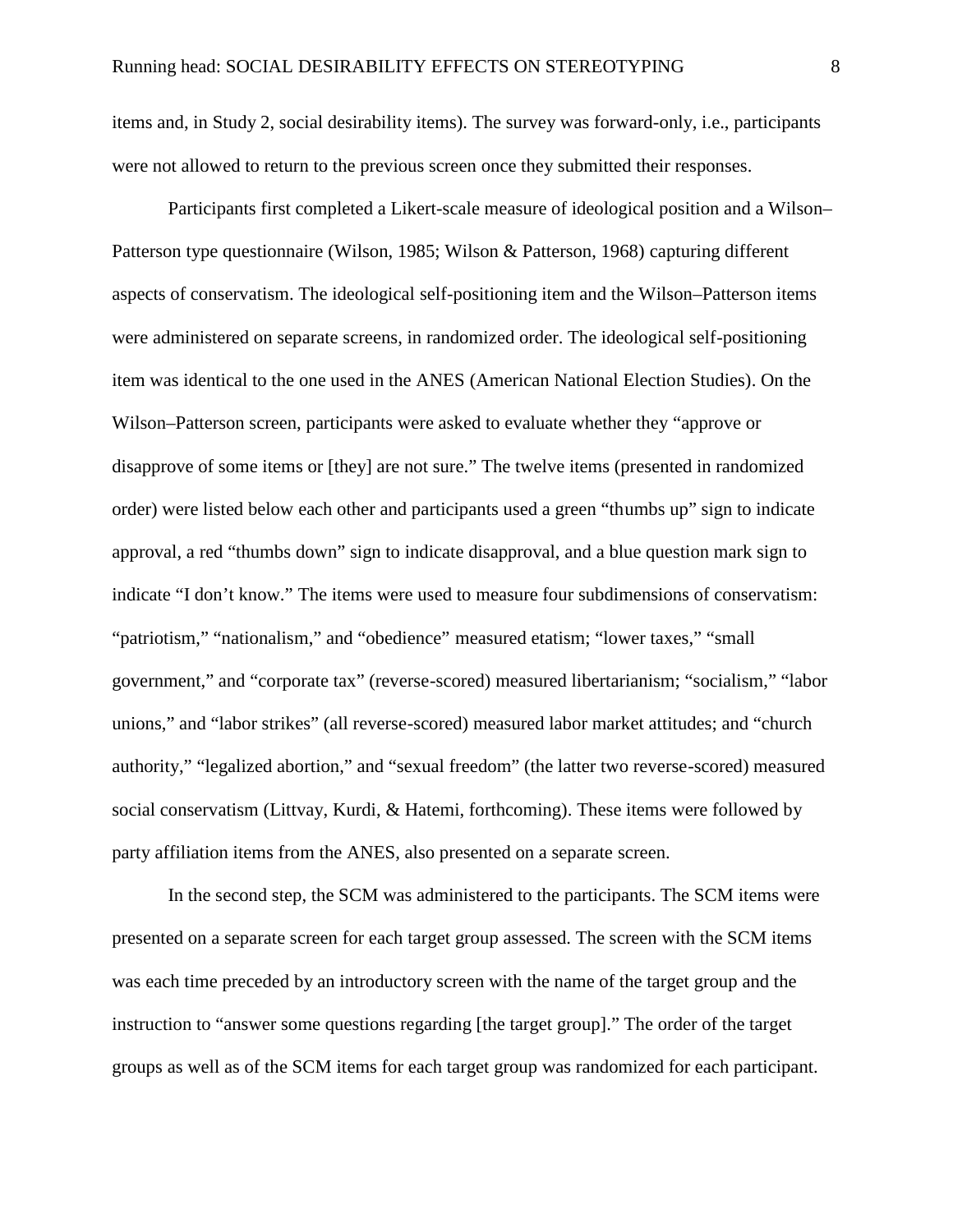Participants responded to four warmth items, four competence items, two competition items, and two status items for each target group. Items for the warmth dimension included assessments of how "friendly," "well-intentioned," "trustworthy" and "good-natured" members of the given group are, while assessments of the competence dimension included the traits "competent," "capable," "efficient," and "skillful" (see Table 1). Assessments were made on a 5 point Likert scale whose two extreme points were marked "not at all" and "extremely," respectively. For the competition items, the end points of the scale were marked "strongly disagree" and "strongly agree," respectively.

# Insert Table 1 about here

In order to avoid acquiescence bias, each adjective was included in the pool of items along with its antonym (i.e., "unfriendly," "ill-intentioned," "untrustworthy," "bad-natured," "incompetent," "incapable," "inefficient," and "unskillful"), and for each target group, only one of the complementary items was displayed to any given participant. Each positive adjective and its negative counterpart were displayed with equal probability.

After completing the SCM items, participants were asked to fill out a 5-item social desirability questionnaire that had been adapted from Plant and Devine (1998) and first used in this shortened form by Nosek (2005) (Study 2 only). The first two items assessed internal motivation to avoid prejudice, items 3–4 assessed external motivation to avoid prejudice, and item 5 assessed participants' general impression of the pervasiveness of social desirability concerns in the context of the given target group (see Table 2). Participants were instructed to respond to each of the five social desirability items for each target group included in the study. Social desirability was measured on 7-point Likert scales, with the two endpoints marked "strongly disagree" and "strongly agree," respectively (for item 5, "not at all motivated" and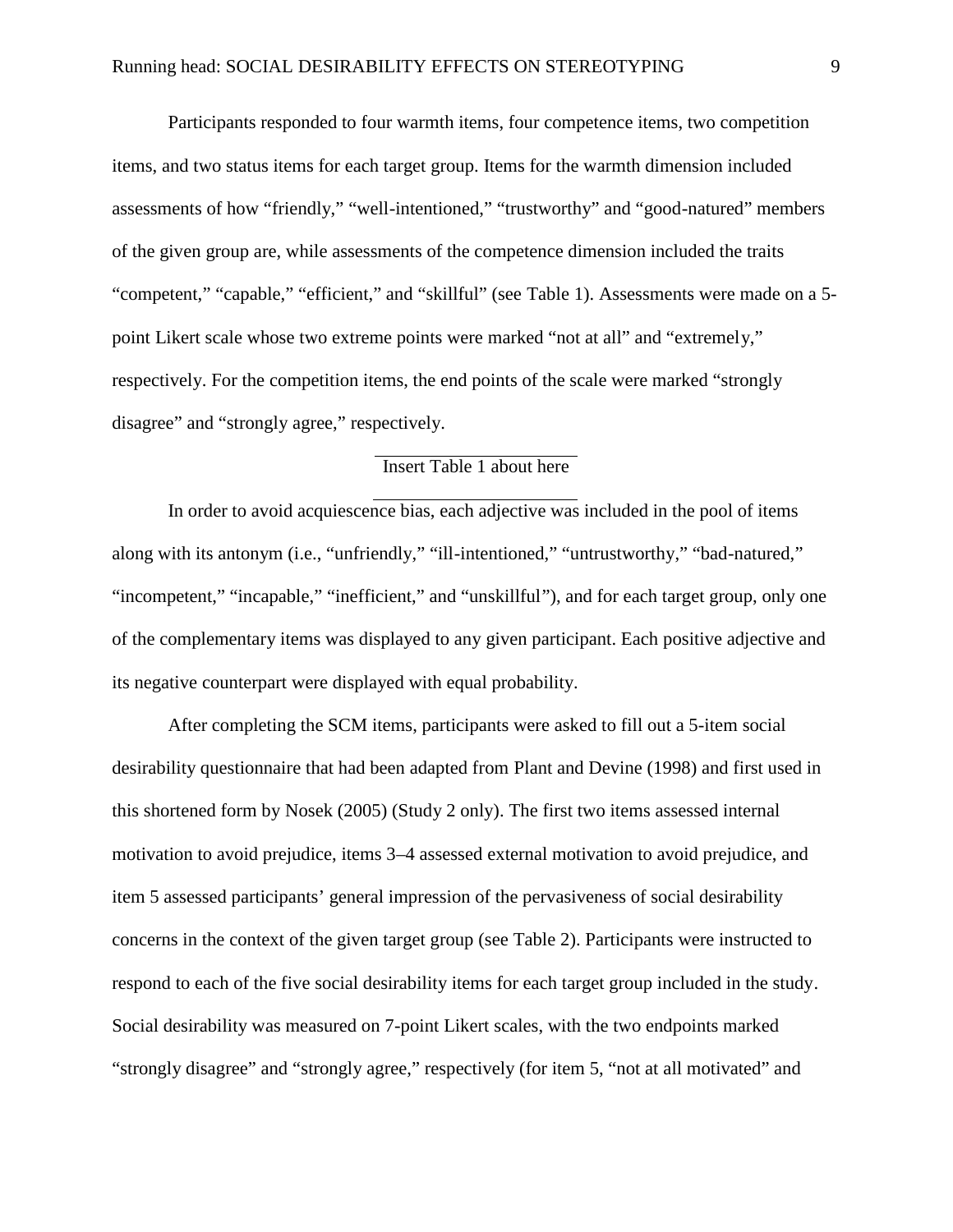"extremely motivated," respectively). This screen had been given the completely uninformative title "Attitudes."

# Insert Table 2 about here

Participants then completed a standard demographic questionnaire containing items for gender, year of birth, educational attainment, annual household income, race/ethnicity, and sexual orientation (Study 2 only). Then they received a randomly generated ID number to be able to claim compensation on MTurk and on the final screen, they were thanked for their participation and provided with an email address for questions and comments.

### **Study 1**

Study 1 demonstrates that stereotype knowledge does not automatically entail stereotype endorsement. Participants were divided into two conditions. In the stereotype knowledge condition they were asked to provide meta-level assessments of stereotypes about social groups in the United States (like in the original SCM), whereas in the stereotype endorsement condition they were asked to evaluate the same social groups along the dimensions of warmth and competence without deference to society.

#### **Method**

#### **Participants.**

The sample included 399 participants, 37 percent of whom were female. The mean age of participants was 32.28 years, with a standard deviation of 9.85 years and a median age of 28 years. Participants represented a broad cross-section of educational attainment, with 13 percent high school graduates, 36 percent with some college education but no college degree, and 51 percent with a college or graduate degree. In terms of annual household in-come, the sample was equally heterogeneous, with 25 percent earning below \$25,000 a year, 33 percent \$25,000 to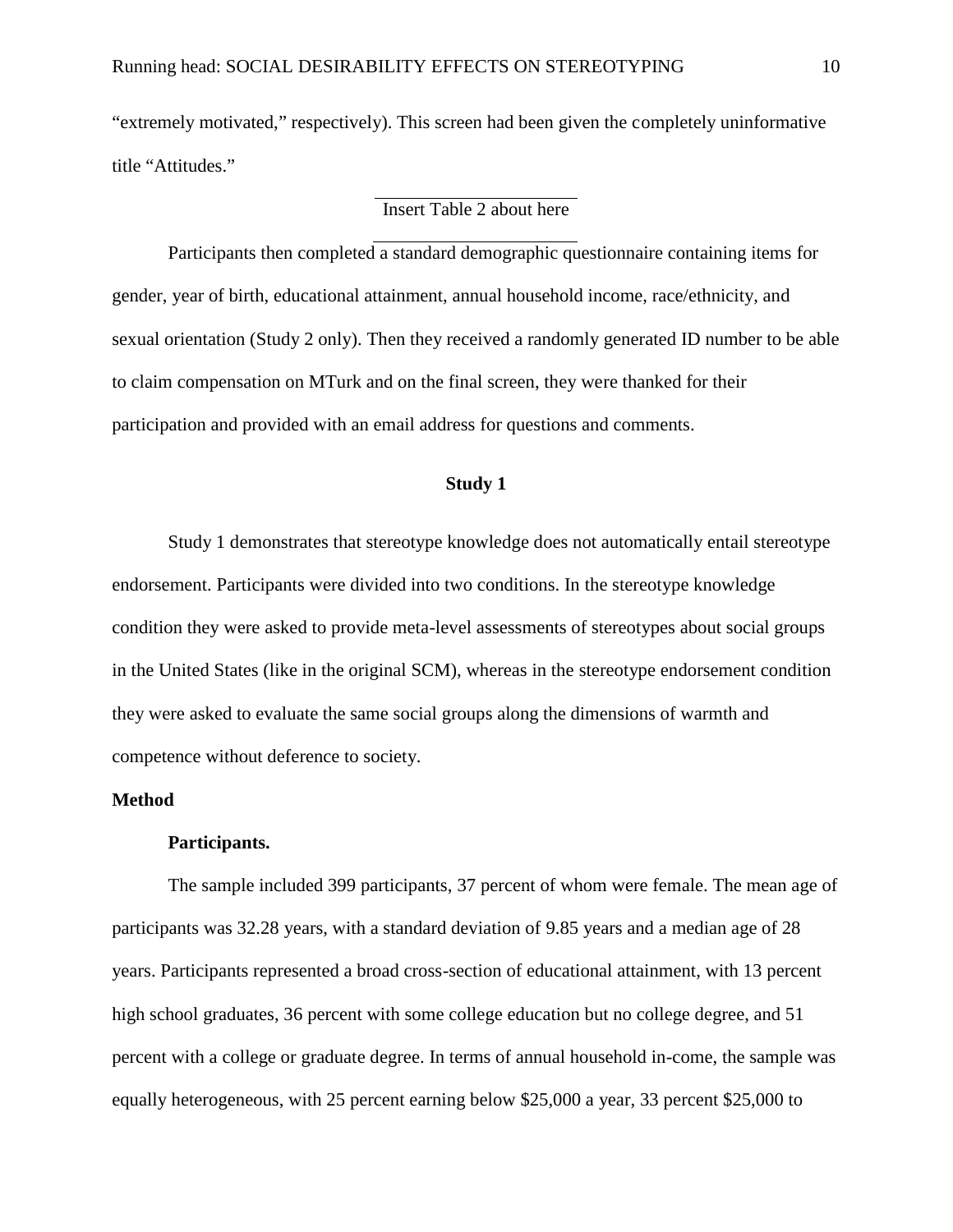\$44,999, 21 percent \$50,000 to \$69,999, 13 percent \$70,000 to \$99,999, and 8 percent \$100,000 or more. 79 percent of the participants were White, 8 percent Asian, 7 percent Black/African American, 5 percent Hispanic/Latino, and 1 percent American Indian.

# **Procedure.**

The procedure of the study is described in great detail in the "Methods shared across studies" section above. Upon entering the survey, participants were assigned to either the stereotype knowledge or the stereotype endorsement condition. In the stereotype knowledge condition, the assessment items were formulated in the same way as in the original SCM, i.e., participants were asked to provide meta-level assessment of society's assessments of the target groups (see Table 1). Participants assigned to this condition received the additional instruction to "remember that we are not asking you to provide your own opinions, but rather your assessment of how this group is generally viewed by American society" before completing the SCM items for each target group. By contrast, participants in the stereotype endorsement condition were simply asked to provide their own evaluations and did not receive any additional instruction. The target groups assessed were identical across conditions. Each target group selected represented a different cluster of the SCM (the homeless the low warmth–low competence cluster, professionals the low warmth–high competence cluster, the elderly the high warmth–low competence cluster, and the middle class the high warmth–high competence cluster). Moreover, participants were asked to evaluate African Americans, who had received ambiguous ratings in previous applications of the SCM.

#### **Results and discussion**

The four items of the warmth dimension formed a reliable scale (Cronbach's  $= .78$ ), and so did the four items of the competence dimension  $( = .80)$  and the two items of the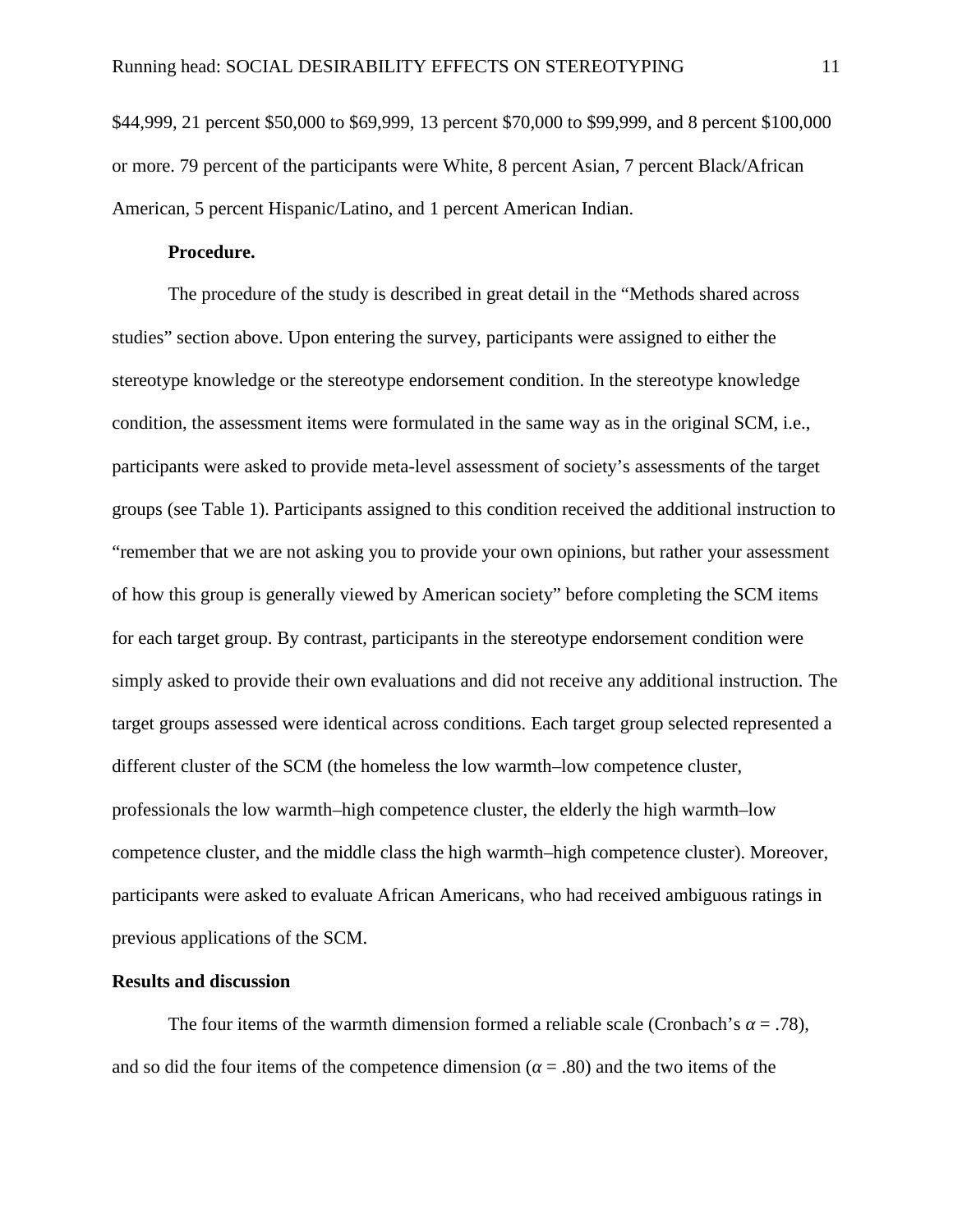competition dimension  $( = .82)$ . The internal reliability of the status scale was lower than that of the other scales but still not unacceptable  $( = .64)$ . Accordingly, the scores for each dimension were collapsed on the participant level for all further analyses. Moreover, as shown in Table 3, correlations between the warmth and competition dimensions,  $r_s(397) = .24$  to  $.53$ ,  $p < .0001$ , and the competence and status dimensions,  $r s(397) = .34$  to .59,  $p < .0001$ , were moderate to strong.

### Insert Table 3 about here

Furthermore, warmth and competence ratings in the stereotype knowledge condition (i.e., where participants were asked to provide meta-level assessments of societal stereotypes) fully corresponded to prior results obtained using the SCM. The middle class was rated as both highly warm ( $M = 3.98$ ,  $SD = .64$ ) and competent ( $M = 3.94$ ,  $SD = .66$ ),  $t(207) = .77$ ,  $p = .44$ , and more warmly than any other target group ( $ps < .0001$ ) except the elderly and more competently than any other target group (*p*s < .0001) except professionals. Professionals were rated as highly competent ( $M = 4.24$ ,  $SD = .70$ ) but significantly less warm ( $M = 3.26$ ,  $SD = .78$ ),  $t(207) = 15.71$ , *p* < .0001, and as more competent than any other target group assessed, *p*s < .0001. The elderly were rated as highly warm ( $M = 4.02$ ,  $SD = .68$ ) but significantly less competent ( $M = 2.59$ ,  $SD =$ .74),  $t(207) = 22.59$ ,  $p < .0001$ . Homeless people were rated as both significantly less warm (*M* = 2.27,  $SD = .76$ ) and significantly less competent  $(M = 1.68, SD = .71)$ ,  $ps < .0001$ . African Americans were rated as both moderately warm  $(M = 2.81, SD = .84)$  and moderately competent  $(M = 2.83, SD = .80)$ ,  $t(207) = .66$ ,  $p = .50$ . Thus, the results obtained with this online sample of American adults corresponded to the cluster structure formerly established using the SCM (Fiske et al., 2002).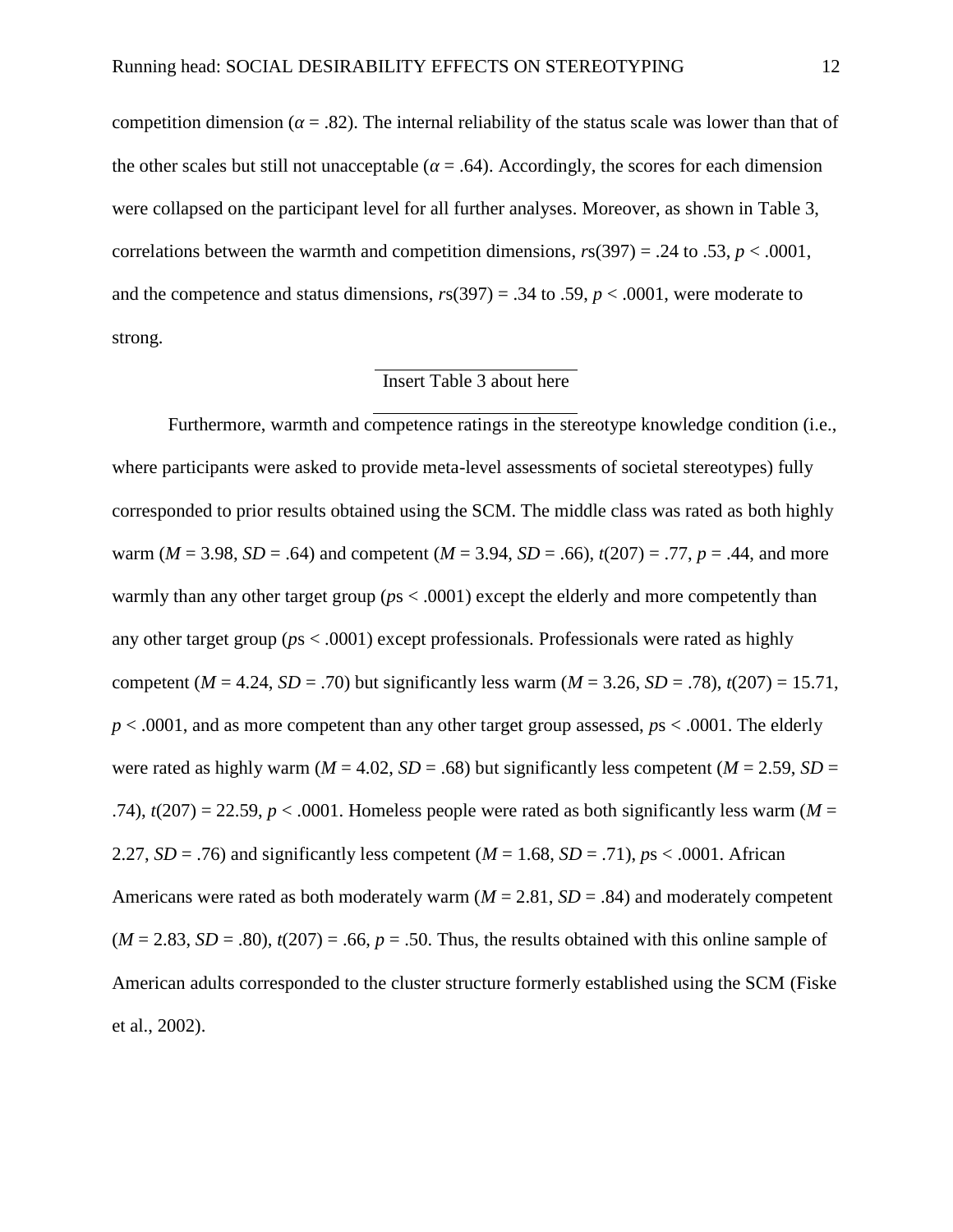Two-way within-between ANOVAs were conducted in order to assess the effects of the stereotype knowledge vs. stereotype endorsement conditions (as a between-participant factor) and target group (as a within-participant factor) on warmth and competence ratings. There were significant main effects on warmth ratings for condition,  $F(1, 397) = 22.75$  ( $p < .0001$ ), and target group,  $F(4, 1588) = 259.58$  ( $p < .0001$ ), and a significant interaction  $F(4, 1588) = 50.81$  (*p* < .0001). Similarly, there were also significant main effects on competence ratings for condition  $F(1, 397) = 74.04$  ( $p < .0001$ ), and target group,  $F(4, 1588) = 571.62$  ( $p < .0001$ ), and a significant interaction  $F(4, 1588) = 65.97$  ( $p < .0001$ ).

### Insert Table 4 about here

Overall, participants tended to give higher warmth ratings in the stereotype endorsement condition ( $M = 3.46$ ,  $SD = 0.77$ ) than in the stereotype knowledge condition ( $M = 3.27$ ,  $SD =$ 1.00). The same was true for competence ratings as well  $(M = 3.42, SD = 0.86$  in the endorsement condition and  $M = 3.06$ ,  $SD = 1.18$  in the knowledge condition). The group effects were in line with those already indicated above for the stereotype knowledge condition: the middle class received above-average ratings on both dimensions; the homeless, markedly below average ratings on both dimensions; professionals, above-average competence ratings but below average warmth ratings; the elderly, above-average warmth ratings but below-average competence ratings; and African Americans, slightly below-average ratings on both dimensions. As indicated by the highly significant interaction between conditions and target groups, stereotype knowledge vs. stereotype endorsement had markedly different effects across the target groups (see Table 4). The middle class lost slightly on both the warmth and the competence dimension (by .26 and .16 points, respectively). Homeless people and African Americans, by contrast, gained significantly on both dimensions, with gains ranging from .59 to .96 points.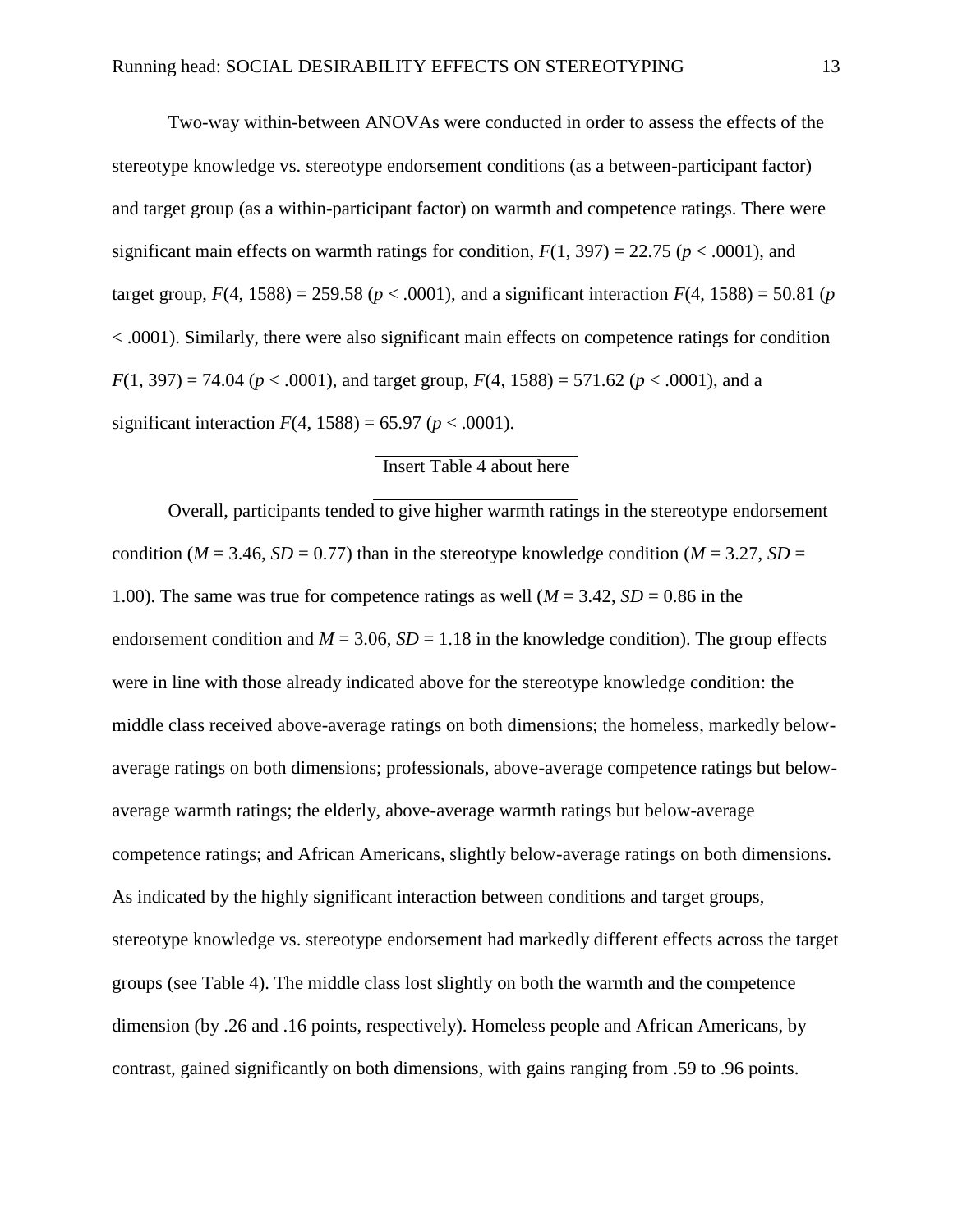Professionals retained their moderately strong warmth assessments but lost .17 points on the competence dimension. With a loss of .17 points, elderly people were rated as somewhat less warmly but as significantly more competent  $(+.65)$  than in the stereotype knowledge condition.

# Insert Figure 1 about here

However, the differences between the stereotype knowledge and stereotype endorsement conditions were by no means arbitrary. As shown in Figure 1, instructing participants to provide their own assessments without deference to society had an equalizing effect on both warmth and competence ratings of the target groups. Although all between-group contrasts remained statistically significant (*p*s < .001) with the exception of the difference between the warmth ratings of the middle class and the elderly, differences across target groups became substantially smaller than in the stereotype knowledge condition.

In conclusion, the pronounced differences between the stereotype knowledge and stereotype endorsement conditions in Study 1 indicate that participants do indeed pay attention to the instructions that they receive and they respond either in line with their meta-level assessments of societal stereotypes or in line with their personally held stereotypes, depending on what they are asked to do. However, the difference between both conditions is not uniform across target groups. The stereotype endorsement condition operates in an equalizing direction, with social groups stereotypically high on a given dimension losing points and social groups stereotypically low on a given dimension receiving more positive ratings.

### **Study 2**

Results from Study 1 have shown that stereotype knowledge and reported stereotype endorsement are empirically distinct from each other. Moreover, Study 1 has also demonstrated that the difference between familiarity and personal endorsement does not have the same effect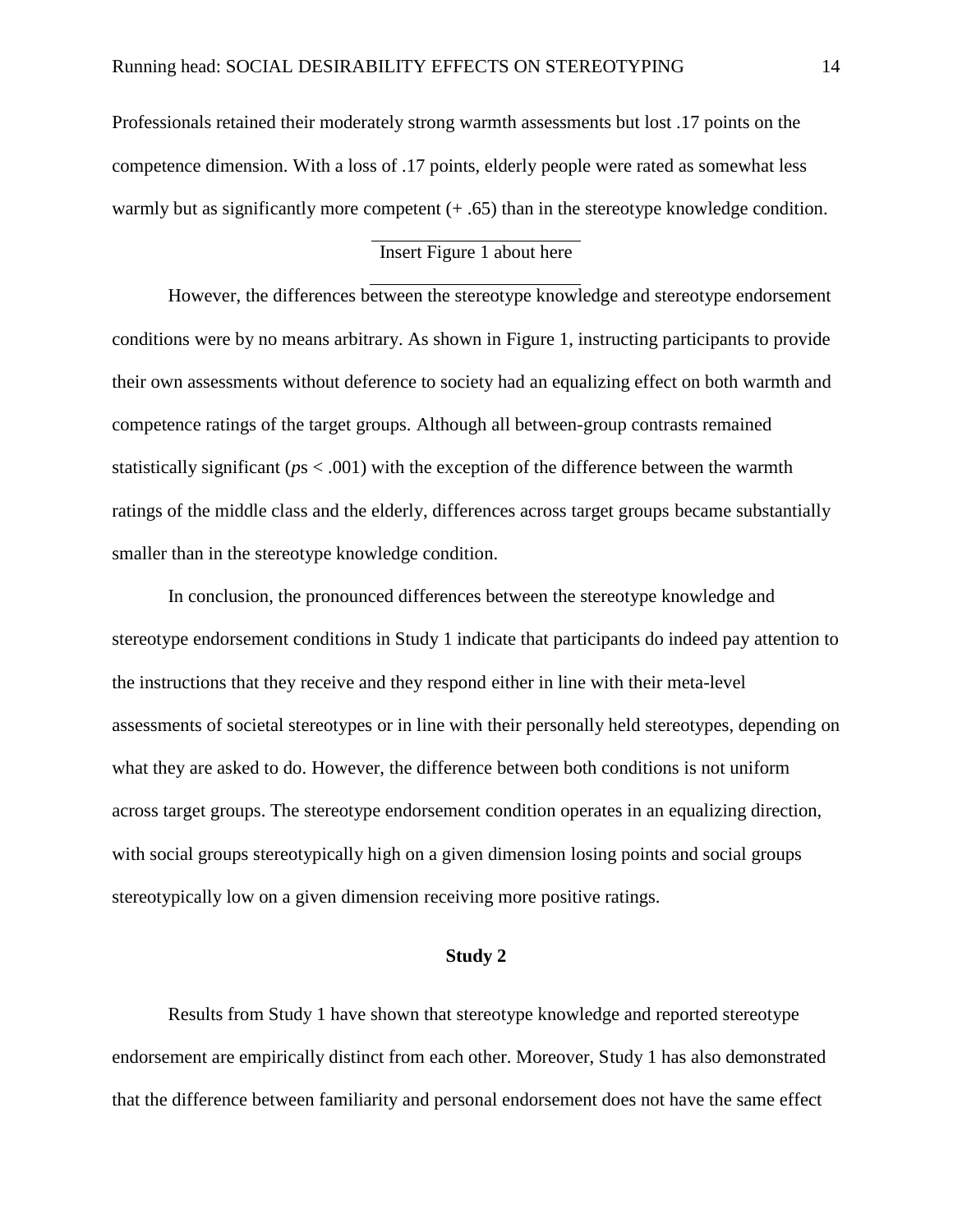across target groups. In Study 2, I hypothesized that the knowledge-to-endorsement link might be mediated by perceiver-level characteristics, most notably motivation to control prejudice against the target group and ideology, as well as demographic factors such as gender.

# **Method**

#### **Participants.**

The sample included 308 participants. 50 percent were female. The mean age of participants was 33.61 years, with a standard deviation of 12.1 years and a median age of 29 years. Participants represented a broad cross-section of educational attainment, with 13 percent high school graduates, 34 percent with some college education but no college degree, and 52 percent with a college or graduate degree. Annual household incomes ranged from below \$25,000 (29 percent) to \$100,000 and above (9 percent), with most participants (30 percent) falling into the \$25,000 to \$44,999 category. 77 percent of the participants were White, 9 percent Black/African American, 7 percent Asian, 4 percent Hispanic/Latino, and 1 percent American Indian. In terms of sexual orientation, 89 percent identified as heterosexual/straight, 7 percent as bisexual and 4 percent as homosexual, gay, or lesbian.

In terms of ideological positions, the sample was reasonably balanced. All ideology items were measured on a 7-point scale, with 1 denoting "extremely liberal" and 7 denoting "extremely conservative." The ANES item measuring general ideological self-positioning and the Wilson– Patterson type item measuring labor market attitudes both exhibited a slight liberal bias. The former had a mean of 3.35 ( $SD = 1.58$ ) and the latter had a mean of 3.42 ( $SD = 1.86$ ). With a mean of 2.34  $(SD = 1.79)$ , the sample had a pronounced liberal bias in terms of social conservatism, whereas the items measuring etatism ( $M = 4.90$ ,  $SD = 1.68$ ) and libertarianism (M)  $= 4.54$ ,  $SD = 1.46$ ) were skewed in the conservative direction. Pearson's product-moment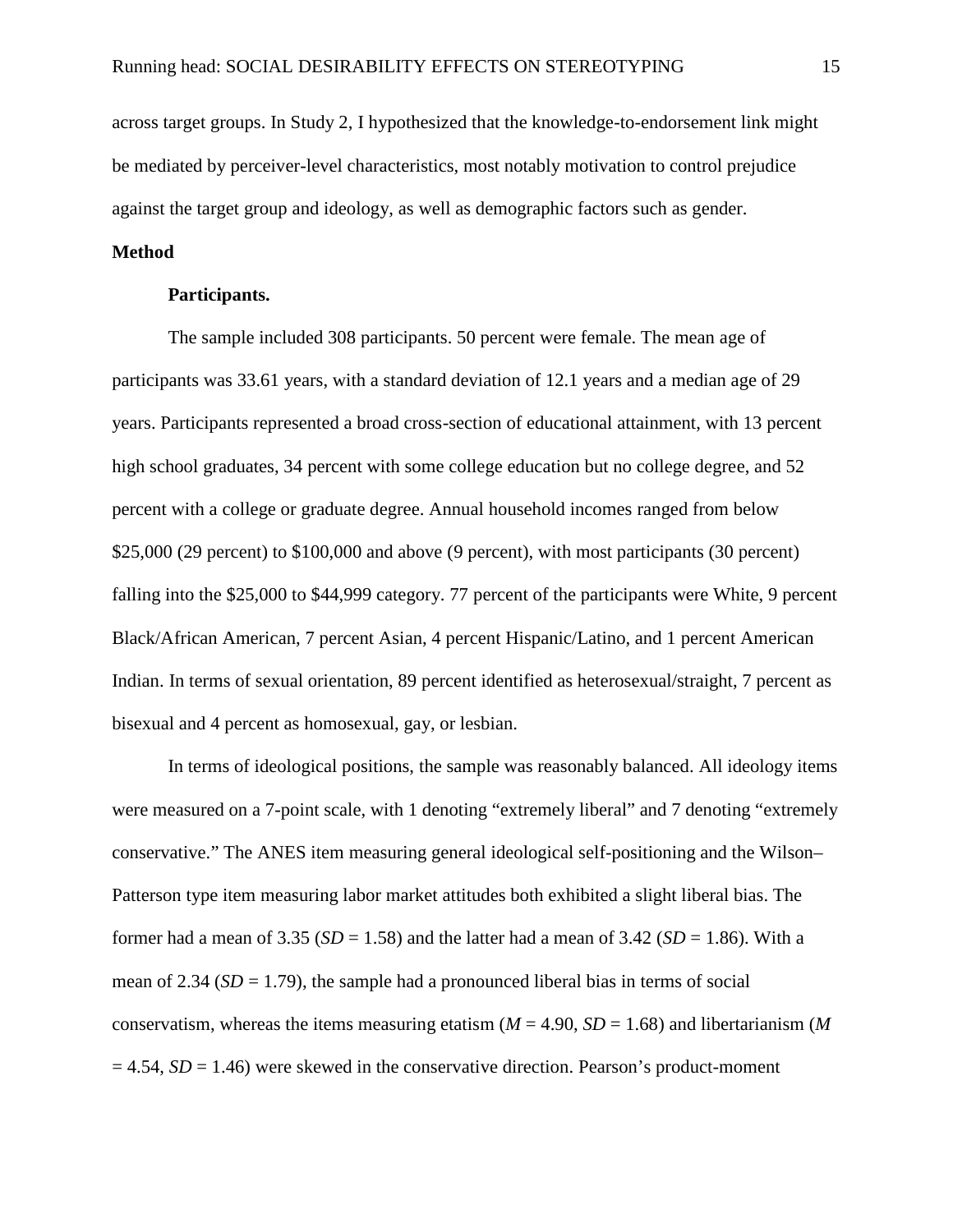correlations between the five ideology items ranged from .21 to .59, all *p*s < .0001, suggesting, as expected, that the measures tapped into related but not completely identical constructs.

#### **Procedure.**

The procedure of the study is described in great detail in the "Methods shared across studies" section above. Again, participants were randomly assigned to either the stereotype knowledge or the stereotype endorsement condition (see Table 1). The target groups assessed were identical across conditions. Each target group belonged to a different cluster of the SCM (the homeless the low warmth–low competence cluster, professionals the low warmth–high competence cluster, the elderly the high warmth–low competence cluster, and straight the high warmth–high competence cluster). Moreover, participants were asked to evaluate African Americans and gay men, who had received ambiguous ratings in previous applications of the SCM.

#### **Results and discussion**

#### **Replication results.**

In terms of the effects of the stereotype knowledge vs. stereotype endorsement condition and target group on warmth and competence ratings, Study 2 yielded an almost perfect replication of the results from Study 1, using an independent sample and somewhat different target groups. Significant main effects for condition were found on both warmth,  $F(1, 245) =$ 18.5 ( $p < .0001$ ), and competence ratings  $F(1, 245) = 41.02$  ( $p < .0001$ ). Again, participants tended to give higher ratings on both dimensions (by .24 points on the warmth dimension and by .38 points) in the stereotype endorsement condition. As in Study 1, significant main effects for target group emerged on both warmth,  $F(5, 1225) = 113.51$  ( $p < .0001$ ), and competence ratings,  $F(5, 1225) = 215.5$  ( $p < .0001$ ). Most group effects were in the expected direction. Straight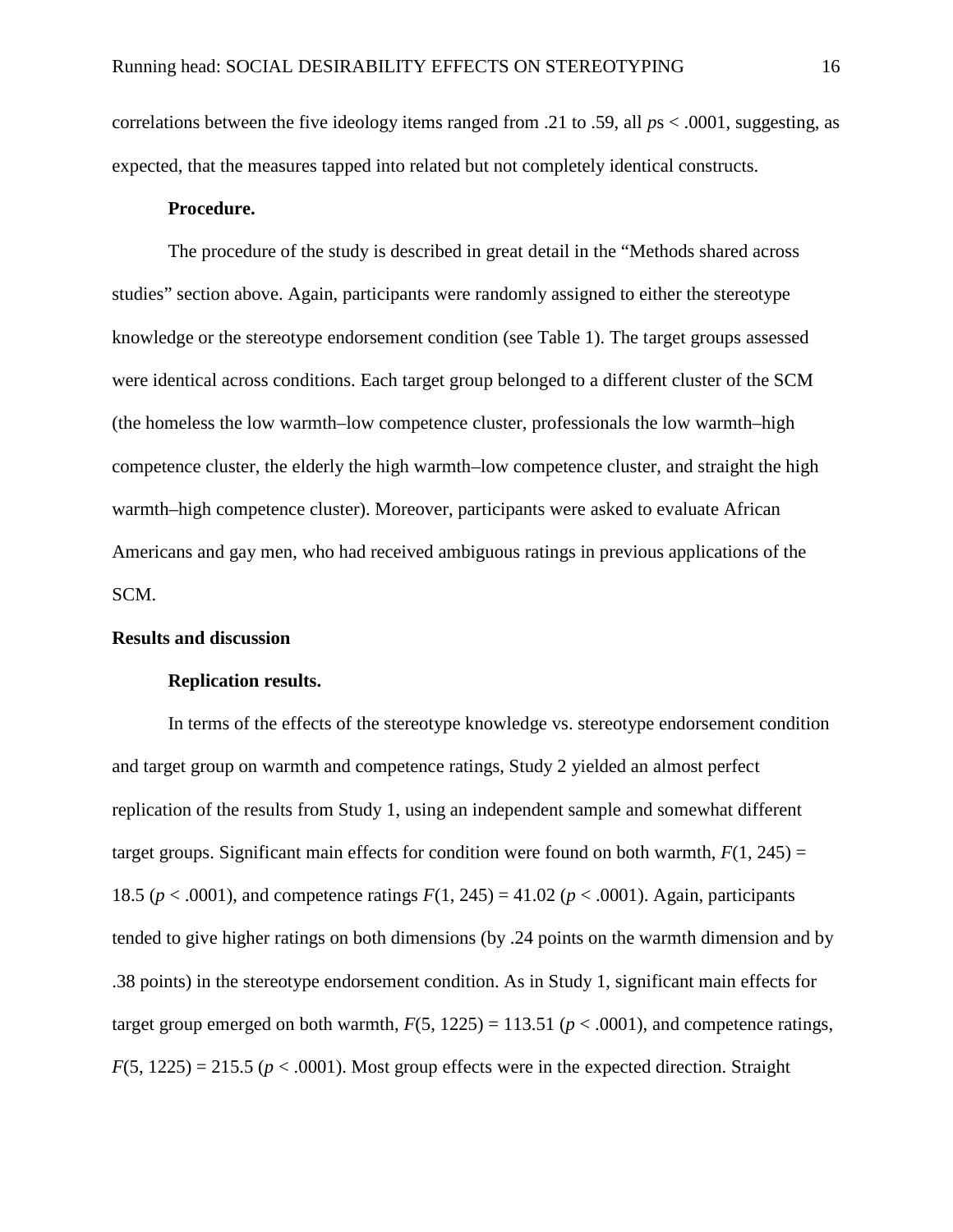people received above-average ratings on both dimensions; homeless people received markedly below-average ratings on both dimensions; professionals received above-average ratings on the competence dimension but below-average ratings on the warmth dimension; elderly people received above-average ratings on the warmth dimension but below-average ratings on the competence dimension; and African Americans, somewhat below-average ratings on both dimensions. Surprisingly, just as straight people, gay men received above-average ratings on both dimensions.

# Insert Figure 2 about here

Moreover, a significant interaction effect between condition and target group was found on both warmth,  $F(5, 1225) = 23.09$  ( $p < .0001$ ), and competence ratings,  $F(5, 1225) = 24.8$  ( $p <$ .0001). As shown in Figure 2, the stereotype endorsement condition had an equalizing effect again, with straight people receiving slightly lower ratings on both dimensions; gay men, homeless people, and African Americans receiving higher ratings on both dimensions; elderly people receiving essentially the same warmth rating but higher competence ratings; and professionals losing slightly on both dimensions.

#### **IMCP and EMCP as participant-level predictors of stereotype endorsement.**

The main question of Study 2, however, was whether this equalizing effect applies in the same way for every participant or there are participant-level predictors with an effect on the knowledge-to-endorsement link. In order to be able to answer this question, three-way ANOVAs were conducted for each dimension and target group, with the knowledge vs. endorsement condition, low vs. high internal motivation to control prejudice against the given target group, and low vs. high external motivation to control prejudice against the given target group, all three as between-participant variables.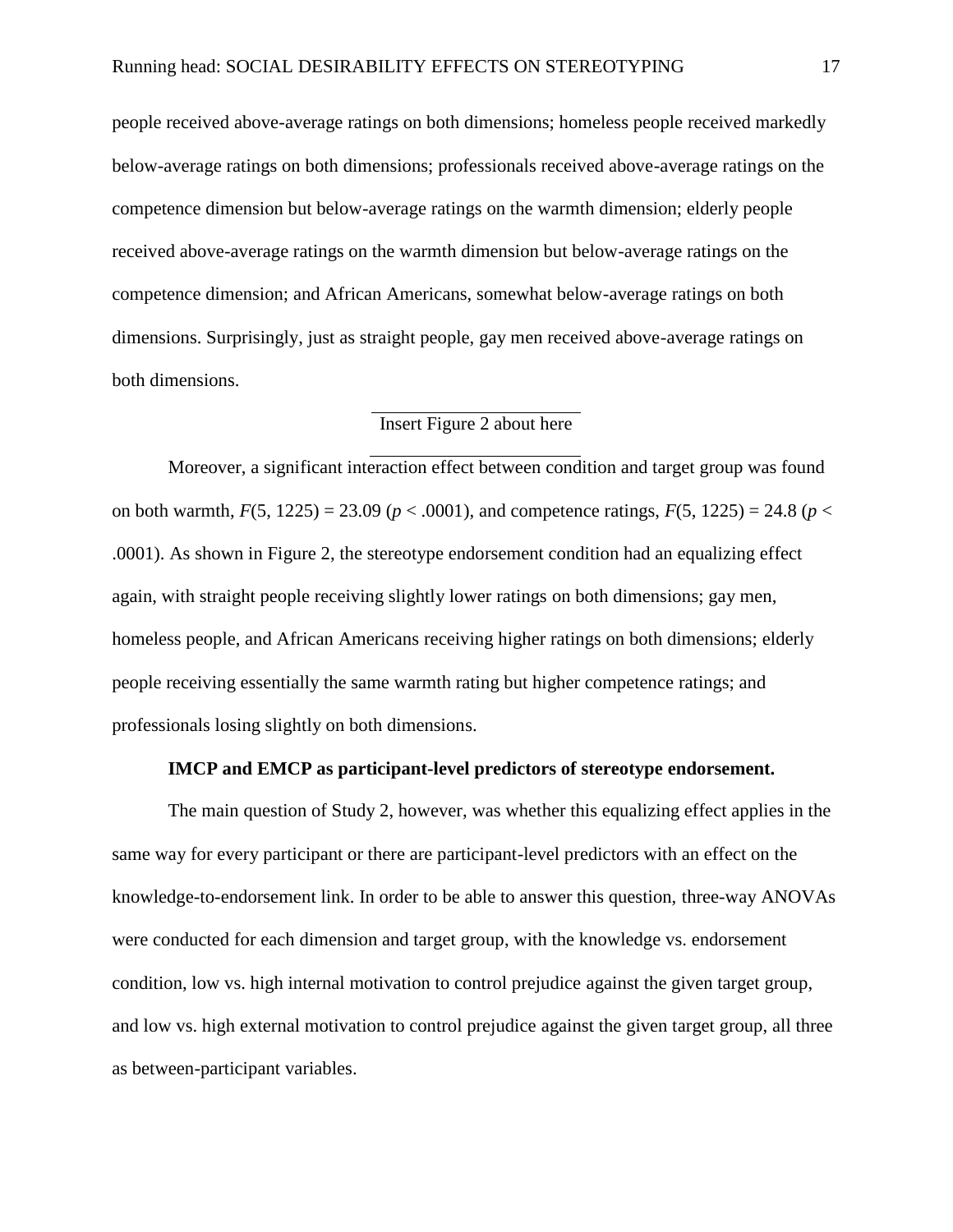The results of these ANOVAs, displayed in Table 4, suggest that familiarity with a stereotype does not automatically entail endorsement of that stereotype, since a main effect emerges for stereotype knowledge vs. stereotype endorsement for all target groups and dimensions, with the exception of the competence dimension for straight people and the warmth dimension for the elderly and professionals.

Internal motivation to control prejudice (IMCP) against the given target group, as a participant-level variable, had a significant main effect on both dimensions for all target groups, although the effect sizes are slightly different across target groups. This effect was most pronounced for gay men as a target group, with those high on IMCP giving them markedly higher warmth (+ .60 points) and competence (+ .57) ratings, whereas it was least pronounced for professionals (with gains of  $+ .027$  and  $+ .22$  points, respectively). External motivation to control prejudice (EMCP) against the target group, by contrast, had no detectable effect on the ratings of gay people and African Americans. Moreover, unlike high IMCP against the target group, high EMCP actually had negative effects in all cases where its main effect was significant, i.e., on the warmth ratings of straight people and elderly people, and the competence ratings of professionals, although the effect sizes were rather modest, ranging from .17 to .23 points.

# Insert Figure 3 about here

The stereotype knowledge vs. endorsement condition and high vs. low IMCP against the given target group entered into an interaction effect for some of the target groups, but not for others. As shown in Figure 3, the overall picture is that for those low on IMCP, the dashed lines representing the effect of stereotype endorsement as compared to stereotype knowledge point towards the middle of the graph, whereas for those high on IMCP, they point to the top right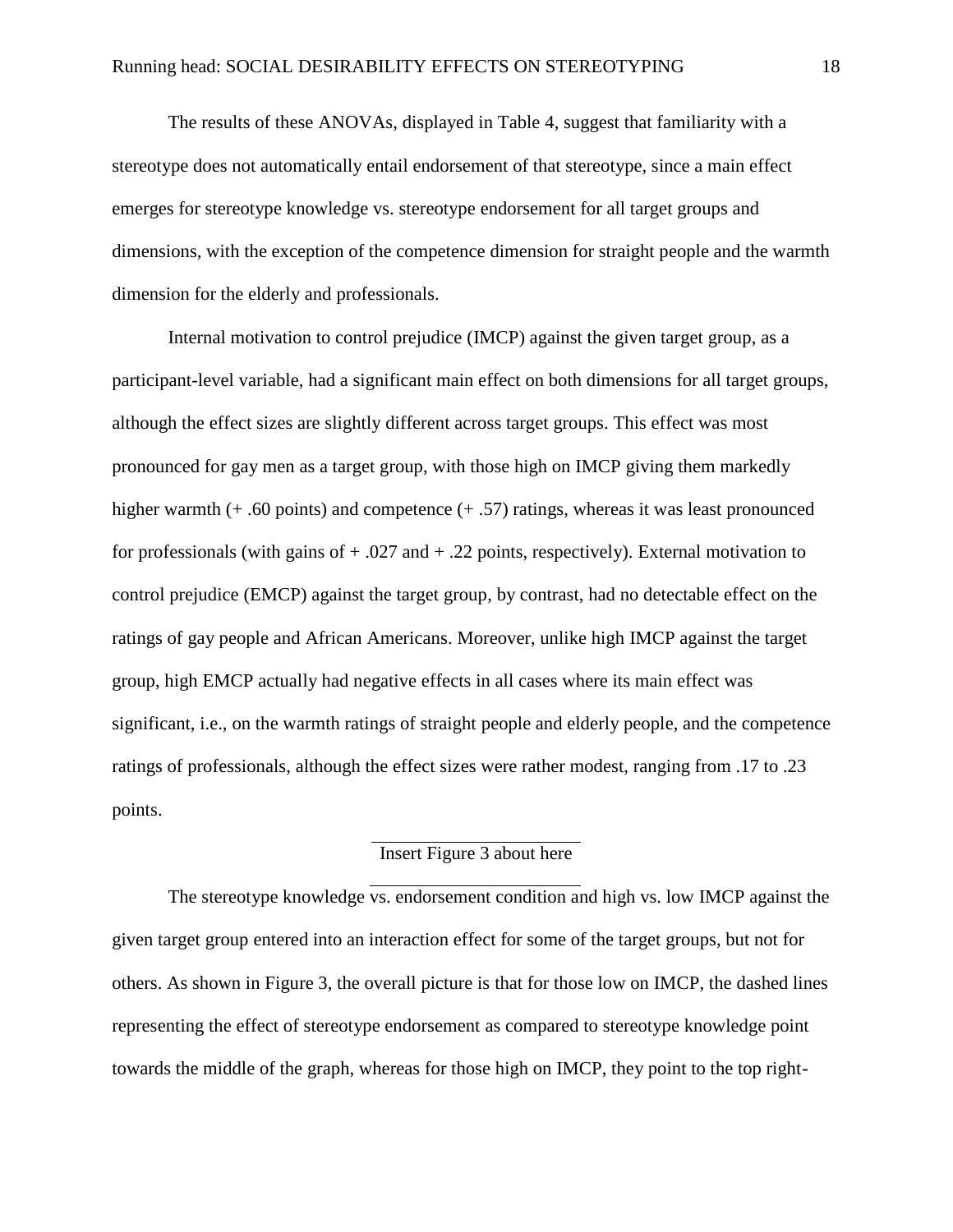hand corner (i.e., the high warmth–high competence cluster). For gay people and the homeless as target groups, the gains due to the endorsement condition are markedly more pronounced on both dimensions when we consider participants high on IMCP. For the elderly, the same applies to the competence dimension, and the elderly actually lost points on the warmth dimension with those low on IMCP (although with .17 points, the loss is rather modest). For professionals, ratings on either dimension did not differ between both conditions for those high on IMCP (i.e., those high on IMCP endorsed the stereotype that professionals are very competent but rather less warm), whereas for those low on IMCP, professionals lost .27 points on the warmth dimension and .37 on the competence dimension. For straight people and African Americans, knowledge vs. endorsement and IMCP produced no interaction effect.

The stereotype knowledge vs. stereotype endorsement condition and EMCP did not enter into an interaction effect for any dimension or target group. This indicates that to the extent that EMCP had an impact on the assessments, it operated in the same way across conditions. However, for some of the target groups, marginally significant to significant interaction effects emerged between IMCP and EMCP. For the elderly (warmth) and for professionals (competence), those high on EMCP but low on IMCP gave more negative ratings to these target groups than any other cluster of participants. One might interpret this effect as "stereotype fatigue." These participants are repeatedly being confronted with the cultural stereotype that elderly people are warm and professionals are competent; however, since they do not seem to personally endorse these stereotypes, they might experience constant exposure to them as burdensome. The interaction effect took on a different shape for homeless people as a target group, where those low on *both* IMCP and EMCP gave homeless people significantly more negative competence ratings than any other cluster of participants.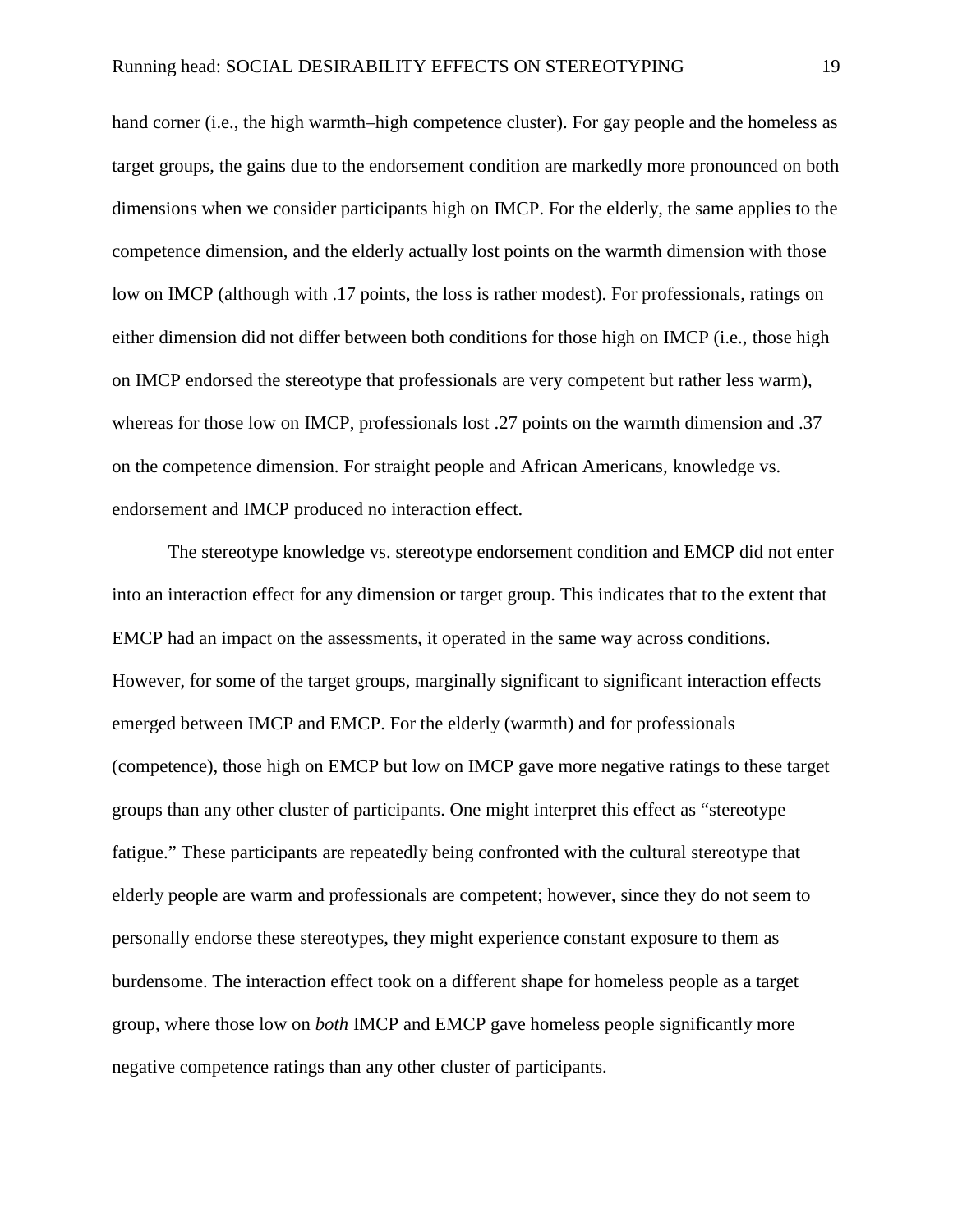On the face of it, these results seem to indicate that to the extent that warmth and competence assessments differ from each other across conditions, this is due to internal, rather than external, motivation to control prejudice against the given target group. That is, although it is clear that participants did pay sufficient attention to the instructions on responding in line with cultural or individual stereotypes, one might question whether asking participants to provide meta-level assessments of societal stereotypes is an efficient way of overcoming social desirability concerns, as originally suggested by Fiske and colleagues (2002). Rather, the results discussed above seem to indicate that the SCM masks existing individual-level differences in terms of intergroup attitudes that arise from an internal motivation to control prejudiced reactions to societal outgroups. Moreover, based on the fact that high EMCP had either no effect or a negative effect on the ratings of target groups, one might conclude that the mere attempt "to appear to be accepting" did not inhibit participants from endorsing cultural stereotypes, whereas genuine internal motivation to do so did.

# Insert Table 6 about here

However, several features of the data point towards a different interpretation, namely that the items measuring internal and external motivation to control prejudice might themselves be vulnerable to social desirability concerns. First of all, as shown in Table 6, self-reported levels of external motivation to control prejudice are significantly higher than self-reported levels of internal motivation to control prejudice for all target groups. With the exception of professionals as a target group, mean differences are very substantial, ranging from 1.82 to 2.19 on a 7-point scale. Second, stereotype knowledge vs. endorsement and IMCP had no interaction effect on either dimension for African Americans as a target group. This finding is even more surprising considering that according to participants' own assessments, social desirability concerns are most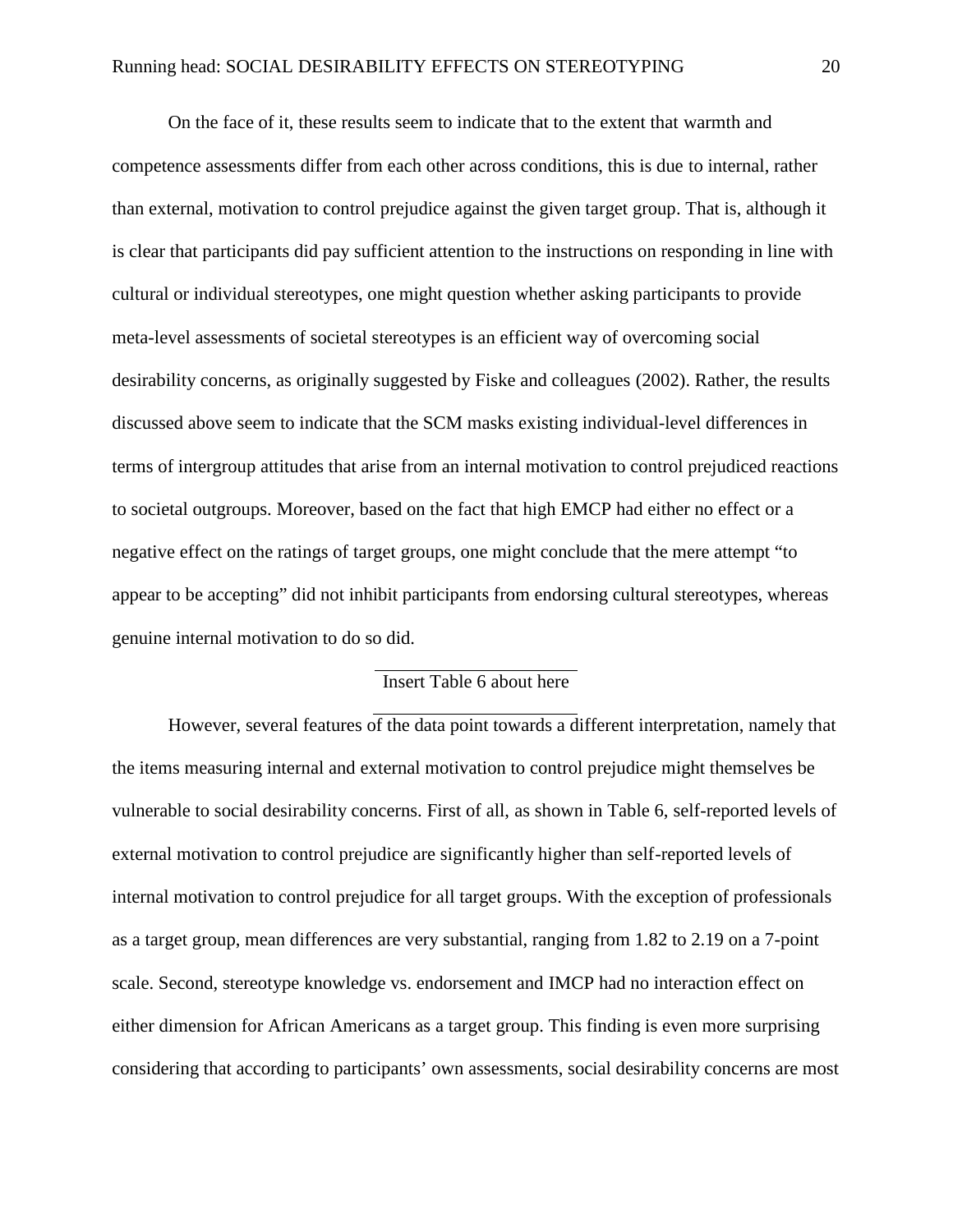salient for African Americans ( $M = 4.69$ ,  $SD = 1.44$ ) among the target groups assessed. Finally, external motivation to control prejudice had no effect whatsoever on the ratings of African Americans and gay men in either condition, although previous research using implicit measures indicates that self-reported assessments of these target groups are heavily vulnerable to social desirability concerns (Coffman et al., 2013; Greenwald et al., 1998; Kuklinski et al., 1997; Nosek, 2005). Thus, it seems that participants tend to overreport internal motivation while at the same time underreporting external motivation to control prejudice, either because they are consciously unaware of their genuine motivations or because they are unwilling to admit to them.

# **Target group-level and participant-level predictors of internal and external motivation to control prejudice.**

Although the results discussed above indicate that self-reported measures of the locus of motivation to control prejudice might be biased, reported levels of external and internal motivation to control prejudice against the target groups included in the study were not uniform. Therefore, a multi-level modeling strategy was adopted in order to be able to assess the differences between target groups and the effects of individual-level predictors on reported levels of motivation to control prejudice.

In order to test the significance of individual-level effects (i.e., whether multilevel modeling is a justified and expedient strategy), a likelihood ratio test was conducted, comparing the null single-level model to the null multilevel model (see Table 7). The likelihood ratio test indicated greatly improved model fit over the single-level model,  $^{2}(1) = 247.62, p < .0001.$ Both this fact and the variance partition coefficient of 0.16, indicating that about 16 percent of the total variance can be attributed to between-participant factors, suggests that a multilevel,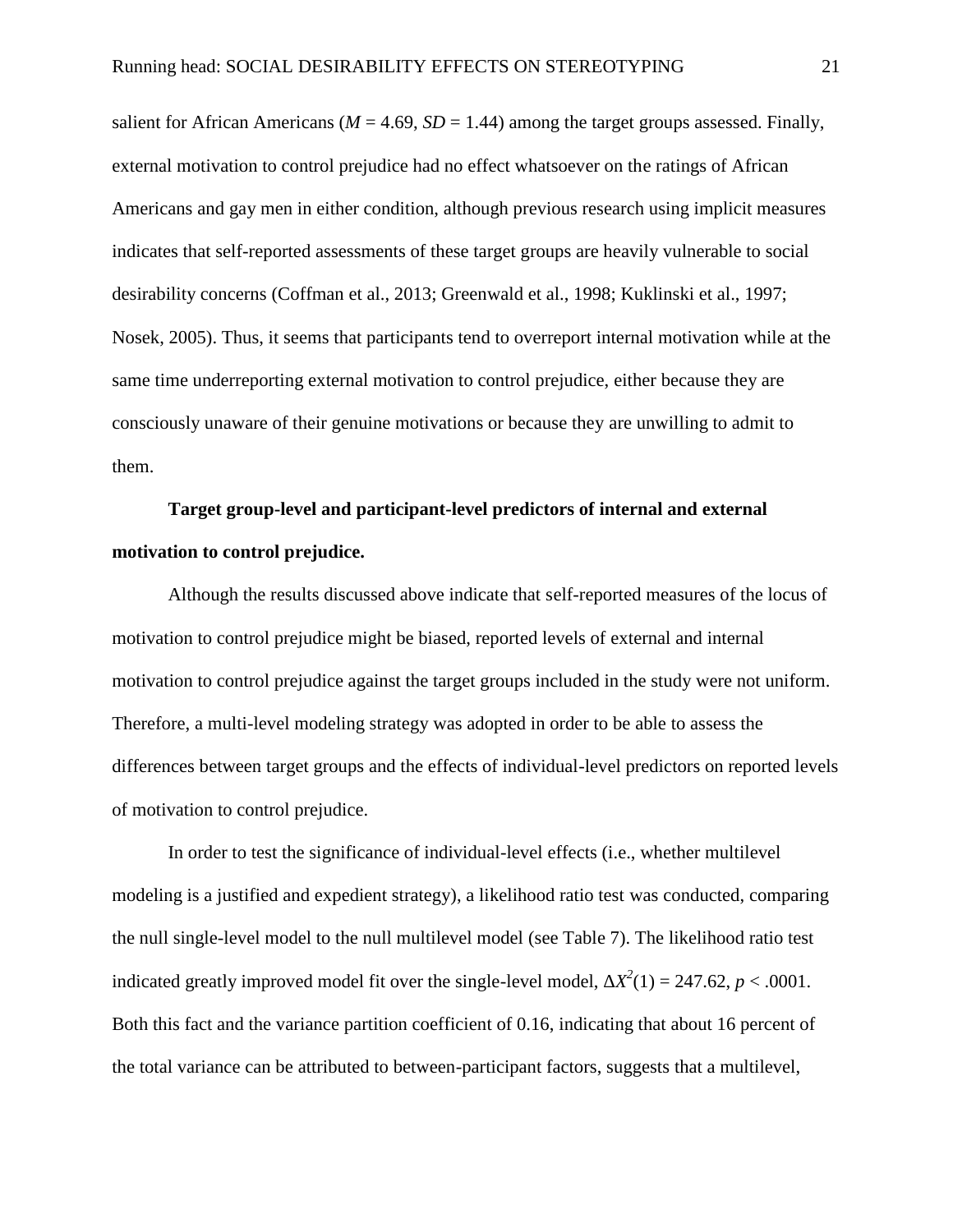rather than a single-level, model should be used. The null multilevel model also provides an estimate of the mean level of motivation to control prejudice across participants and target groups. The estimate suggests that at 3.86, the average motivation is somewhat below the midpoint of the 7-point scale.

# Insert Table 7 about here

The relevant likelihood ratio tests indicate that ML<sub>4</sub>, which includes both fixed and random effects for IMCP and target group, has significantly better model fit than the null model,

 $2^2(33) = 2174.6, p < .0001$ ; ML<sub>1</sub>, which only includes a fixed effect for IMCP,  $2^2(32) =$  $^{2}(32) =$ 993.57,  $p < .0001$ ; ML<sub>2</sub>, which includes fixed and random effects for IMCP,  $^{2}(30) = 293.69$ , *p*  $< .0001$ ; and ML<sub>3</sub>, which includes fixed and random effects for IMCP, but only fixed effects for the target groups,  $^{2}(25) = 86.085$ ,  $p < .0001$ . Moreover, adding locus of motivation and the target groups as predictors to the model reduced the unexplained between-participant variance component to 12 percent, down from 16 percent above.

# Insert Table 8 about here

The estimates for fixed effects from ML<sup>4</sup> (see Table 8) indicate that, as already discussed above, participants tend to report higher levels of internal motivation than external motivation to control prejudice. At 1.91 points, this difference is fairly sizeable. Moreover, it is apparent that reported levels of motivation to control prejudice change as a function of the target groups assessed as well. Homeless people and gay people receive the highest scores as compared to straight people (i.e., the reference category), whereas professionals elicit substantially lower levels of motivation to control prejudice than straight people.

Two further multilevel models were fitted to the data, with  $ML_5$  including three-way cross-level interactions between respondent gender, locus of motivation, and target group and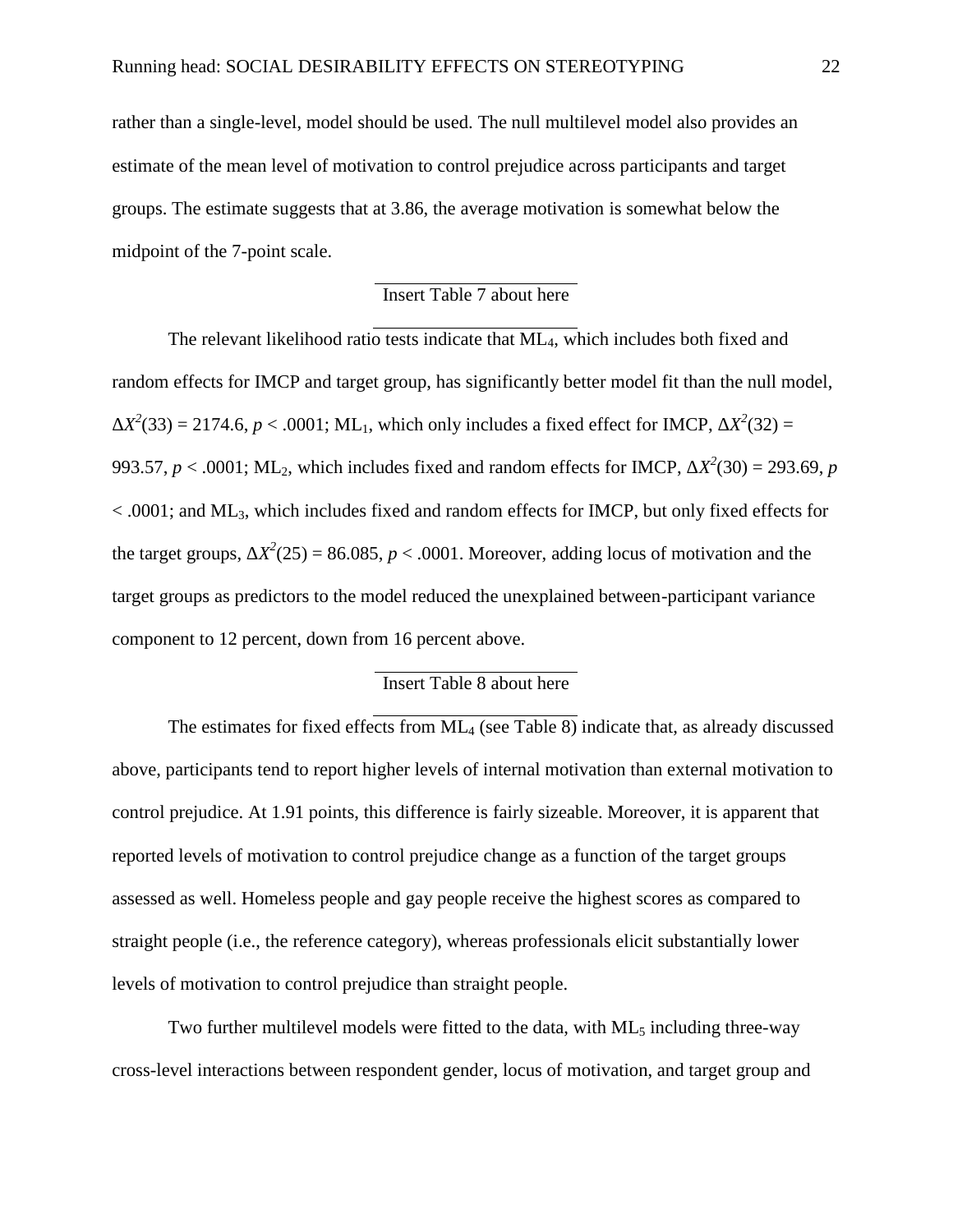ML<sub>6</sub> additionally including three-way cross-level interactions between various measures of respondent ideology, locus of motivation, and target group. Adding respondent gender resulted in a significant improvement of model fit over ML<sub>4</sub>, with  $^{2}(17) = 202.90, p < .0001$  and adding respondent ideology resulted in further improvement of model fit over ML5, *<sup>2</sup>*  $^{2}(17) =$ 491.45,  $p < .0001$ . Model tables for ML<sub>5</sub> and ML<sub>6</sub> are reported in the Annex. Results from other multilevel models including the effects of other individual-level variables, like educational attainment and income, are not reported because although adding further variables to the model produced gains in model fit, the effects themselves were substantively very small.

Figure 4 shows the effect of participant gender on the expected values of external and internal motivation to control prejudice across the target groups assessed. As illustrated in Figure 4, no gender differences were found for external motivation to control prejudice. However, when it comes to internal motivation to control prejudice against the target groups, participant gender emerged as a consistent predictor, with women reporting higher levels of IMCP against gay people, African Americans, the homeless, and the elderly, but not against straight people and professionals. In summary, women were more likely to report higher levels of IMCP against social groups usually perceived as disadvantaged but not against target groups usually perceived as privileged.

# Insert Figure 4 about here

Unlike gender, participant ideology (as measured on a 7-point Likert scale) had an effect on both external and internal motivation to control prejudice, although not uniformly for all target groups assessed (see Figure 5). Conservatives tended to report higher levels of external motivation to control prejudice than liberals; however, this effect only reached sizeable proportions for African Americans, the homeless, the elderly, and professionals as target groups.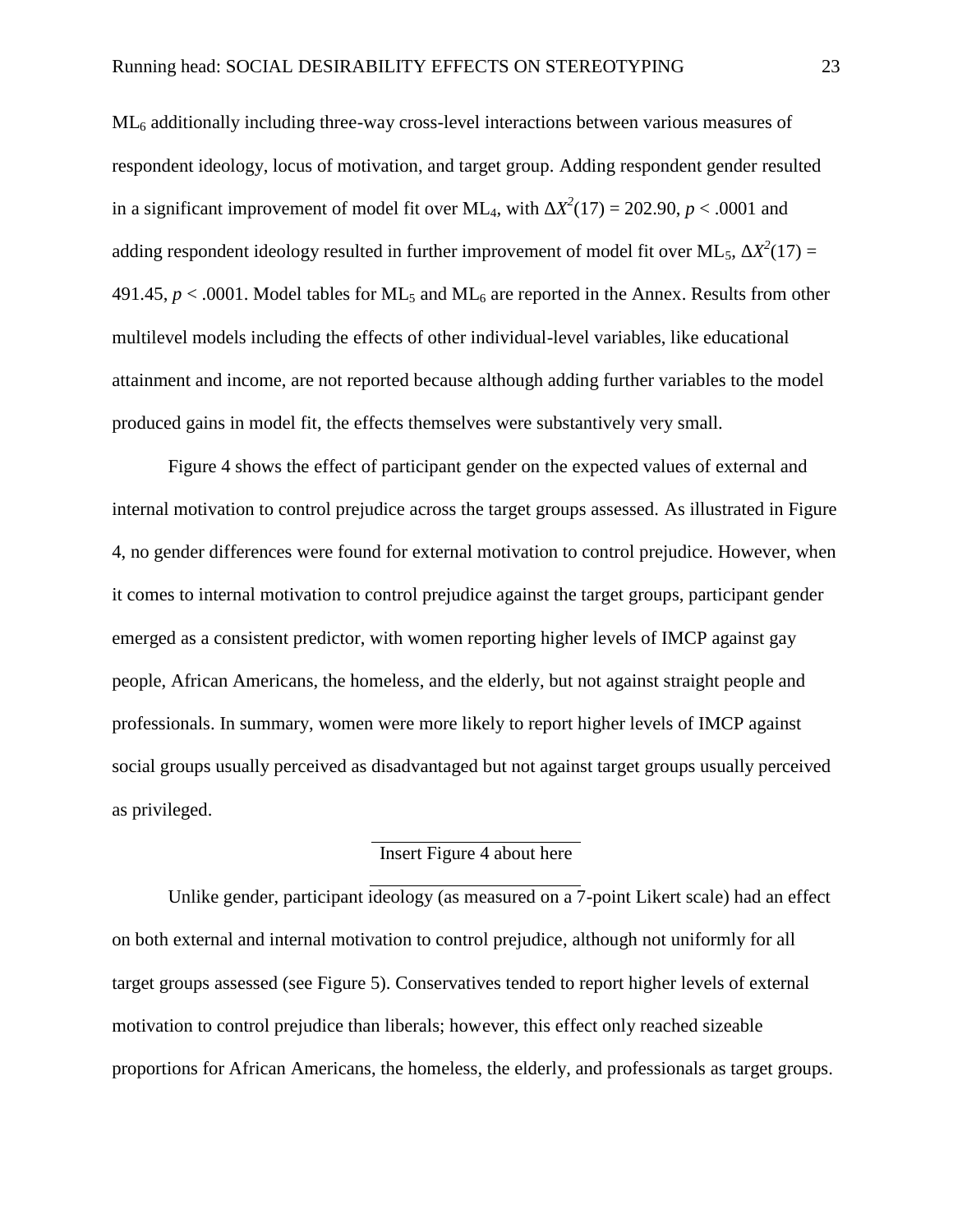No differences were found between liberals and conservatives in terms of their reported levels of IMCP for straight people, the elderly, and professionals. For gay people, African Americans, and the homeless, i.e., those target groups that were characterized by mixed ratings on both dimensions in the Stereotype Content Model, liberals tended to report significantly higher levels of IMCP than did conservatives.

# Insert Figure 5 about here

However, when ideology is measured in a multidimensional way, rather than using a unidimensional Likert scale, the directionality of effects can change. Highly socially conservative participants reported higher levels of external motivation to control prejudice against African Americans and the elderly and, somewhat surprisingly, higher levels of internal motivation to control prejudice against the homeless than social liberals (see Figure 6). Moreover, the difference between liberals and conservatives in terms of internal motivation to control prejudice against gay men emerged much more markedly when considering only the social conservatism dimension than with a unidimensional measurement of ideology. Furthermore, those high on etatism tended to report higher levels of both EMCP and IMCP, especially internal motivation to control prejudice against professionals, the elderly and straight people, i.e., target groups high on the warmth and/or competence dimension in the SCM (see Table 9 in the Annex). The two remaining dimensions of conservatism, i.e., libertarianism and labor market attitudes, were substantially less useful as predictors of motivation to control prejudice, although those high on libertarianism tended to report lower levels of IMCP against gay people and professionals but higher IMCP against the elderly, and those with conservative labor market attitudes were usually somewhat lower in IMCP against straight people, the homeless, and the elderly.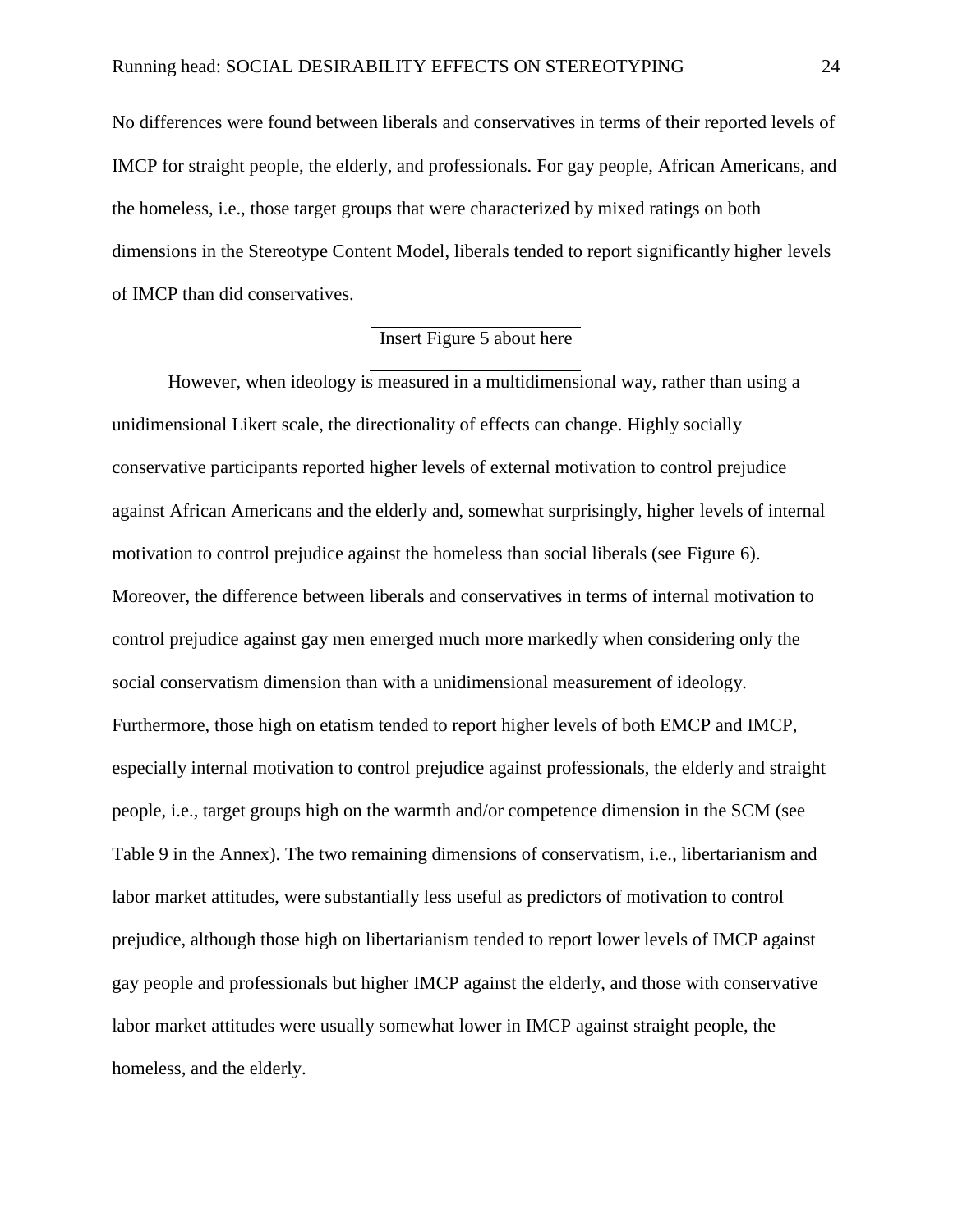Insert Figure 6 about here

## **General Discussion**

The two online studies reported above demonstrate that participants are, in fact, able to follow instructions and do not substitute their own personally held views for societal stereotypes when asked to respond according to the latter rather than the former. However, it is questionable to what extent the methodological choice of instructing participants to provide meta-level judgments of societal stereotypes is an appropriate way of mitigating social desirability effects.

In Study 2, I have shown that insomuch as stereotype knowledge and stereotype endorsement are empirically distinct from each other, the difference between the two is mostly due to internal, rather than, external motivation to control prejudice against societal outgroups. This might suggest that although cultural stereotypes are largely consensual, those reporting high levels of internal motivation to control prejudice refuse to endorse stereotypes although they are familiar with them. However, results from both the studies reported here and other studies using implicit methods of attitude measurement, most notably the "list experiment," have demonstrated that external motivational factors can be highly efficient inhibitors of open expression of anti- Black and anti-gay bias. This, in turn, indicates that the locus of motivation scale might itself not be immune to social desirability concerns, with participants overreporting internal motivations and, concomitantly, underreporting external motivations. This suggests that it might be a more expedient strategy to use implicit, rather than explicit, methods of measurement, or a combination of both, when trying to determine the locus of motivation to control prejudiced responses against societal outgroups.

At the same time, this apparent overreporting does not affect participants equally. While women and men do not consistently differ from each other in terms of reported levels of external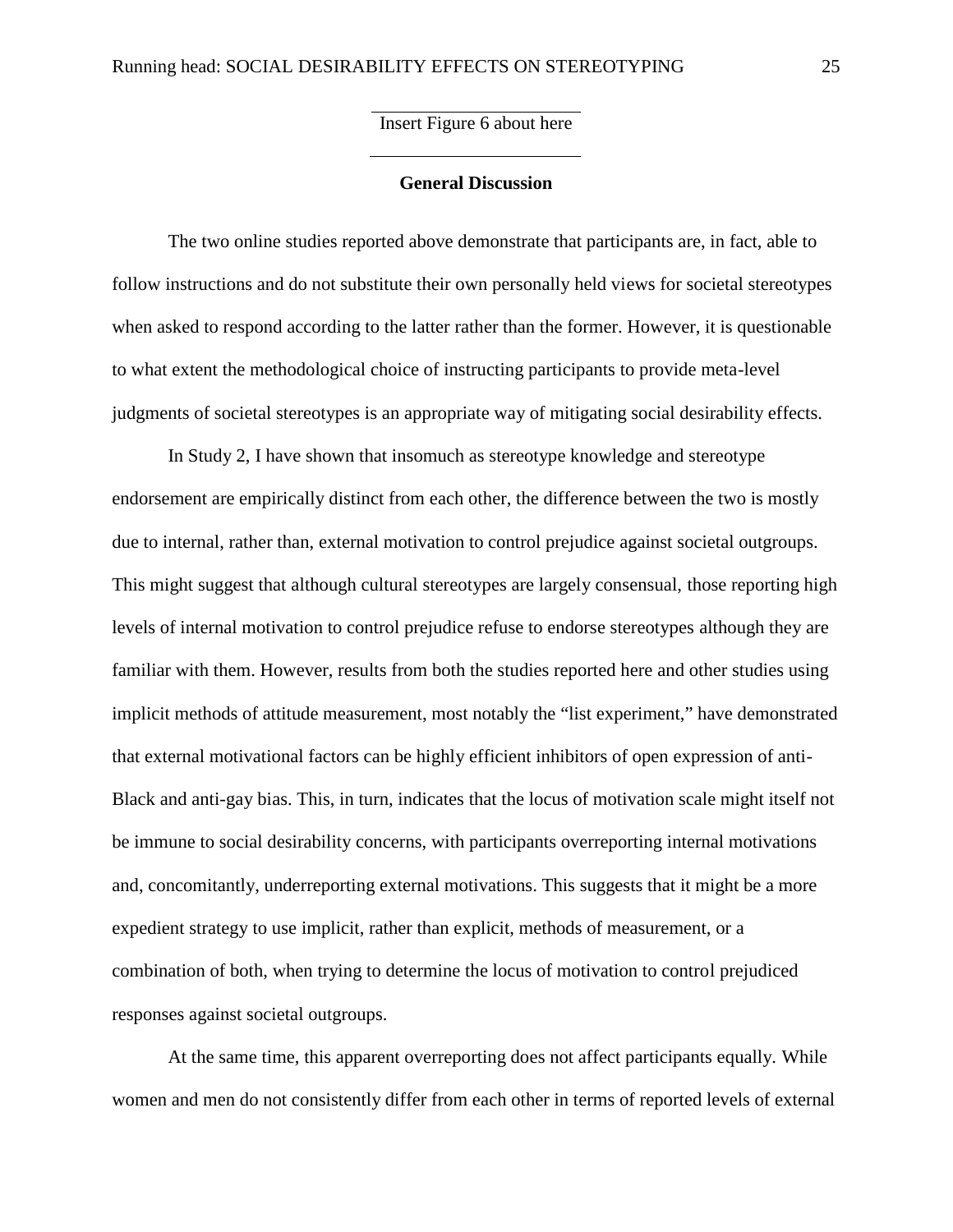motivation to control prejudice, women tend to report higher internal motivation to control prejudice against vulnerable target groups than men. Ideology seems to play a role in reported levels of motivation as well, with liberals reporting markedly higher levels of IMCP and lower levels of EMCP against disadvantaged social groups like gay men, African Americans, and the elderly. At the same time, it is apparent that not all forms of liberal or conservative ideology are alike. Certain subdimensions of conservatism, most notably social conservatism, actually predict higher levels of IMCP against the homeless and lower levels of EMCP against African Americans and the elderly. This indicates that further research should address the relationship between ideology and social desirability in more systematized ways and possibly in relation to more target groups than included here.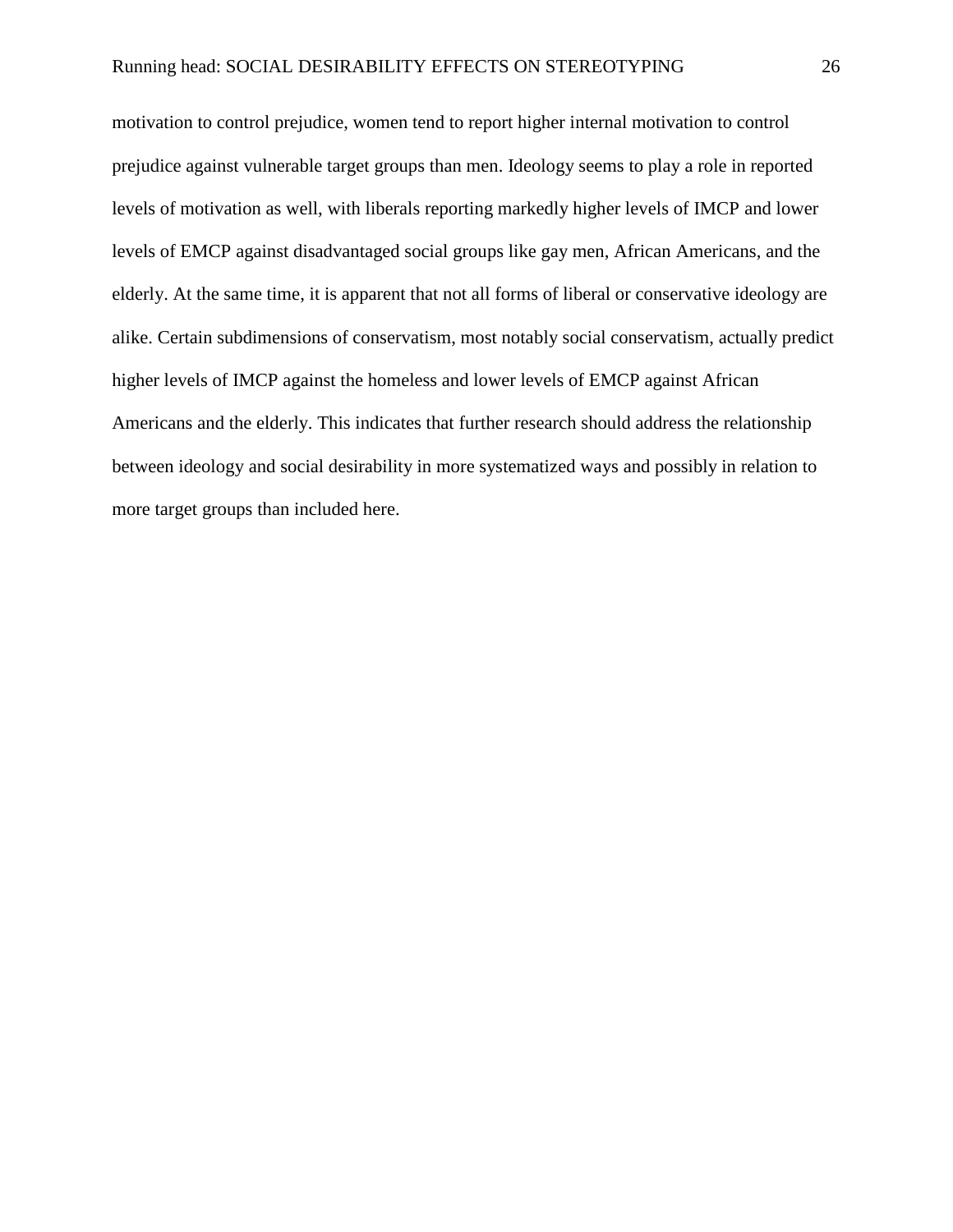#### **References**

- Abele, A. E., Cuddy, A. J. C., Judd, C. M., & Yzerbyt, V. Y. (2008). Fundamental dimensions of social judgment. *European Journal of Social Psychology*, *38*(7), 1063-1065. doi:10.1002/ejsp.574
- American National Election Studies. (n.d.). *The ANES Guide to Public Opinion and Electoral Behavior*. (Ann Arbor, MI: University of Michigan, Center for Political Studies) Retrieved from http://www.electionstudies.org
- Banse, R., Seise, J., & Zerbes, N. (2001). Implicit Attitudes towards Homosexuality: Reliability, Validity, and Controllability of the IAT. *Zeitschrift für Experimentelle Psychologie*, *48*(2), 145-160. doi:10.1026//0949-3946.48.2.145
- Berinsky, A. J., Huber, G. A., & Lenz, G. S. (2012). Evaluating Online Labor Markets for Experimental Research: Amazon.com's Mechanical Turk. *Political Analysis*, *20*(3), 351- 368. doi:10.1093/pan/mpr057
- Buhrmester, M., Kwang, T., & Gosling, S. D. (2011). Amazon's Mechanical Turk: A New Source of Inexpensive, Yet High-Quality, Data? *Perspectives on Psychological Science*, *6*(3), 3-5. doi:10.1177/1745691610393980
- Burdein, I (2007). *Principled Conservatives or Covert Racists: Disentangling racism and ideology through implicit measures* (pp. 1-84). Stony Brook University.
- Burdein, I., Lodge, M., & Taber, C. (2006). Experiments on the Automaticity of Political Beliefs and Attitudes. *Political Psychology*, *27*(3), 359-371. doi:10.1111/j.1467- 9221.2006.00504.x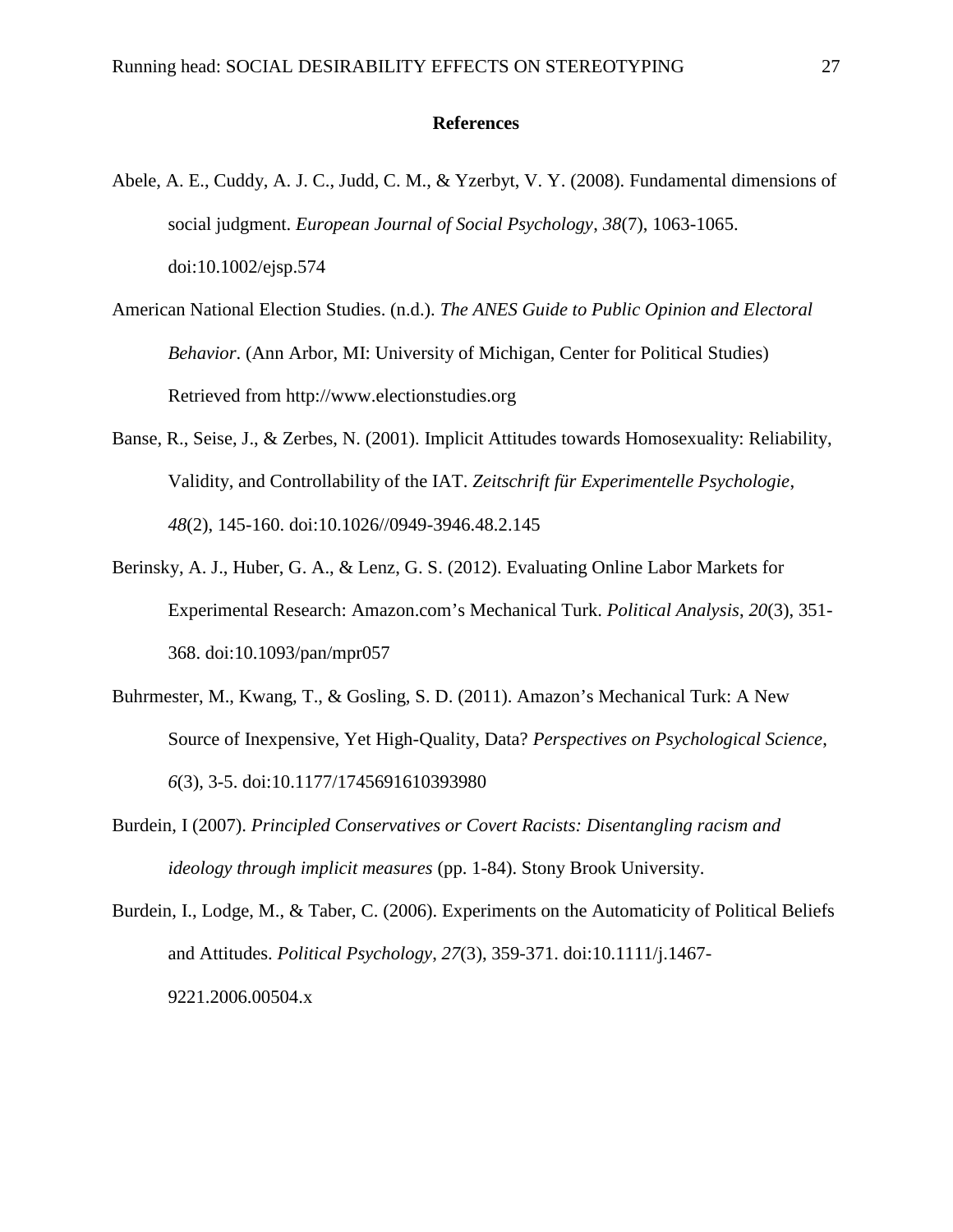- Clausell, E., & Fiske, S. T. (2005). When Do Subgroup Parts Add Up to the Stereotypic Whole? Mixed Stereotype Content for Gay Male Subgroups Explains Overall Ratings. *Social Cognition*, *23*(2), 161-181. doi:10.1521/soco.23.2.161.65626
- Coffman, K. B., Coffman, L. C., & Ericson, K. M. (2013, October). The size of the LGBT population and the magnitude of anti-gay sentiment are substantially underestimated. *NBER Working Paper Series*. Retrieved from http://www.nber.org/papers/w19508
- Cuddy, A. J. C., & Fiske, S. T. (2004). Doddering but Dear: Process, Content, and Function in Stereotyping of Older Persons. In T. D. Nelson (Trans.), *Ageism. Stereotyping and Prejudice against Older Persons* (pp. 3-26). Cambridge, MA: MIT Press.
- Cuddy, A. J. C., Fiske, S. T., & Glick, P. (2004). When Professionals Become Mothers, Warmth Doesn't Cut the Ice. *Journal of Social Issues*, *60*(4), 701-718. doi:10.1111/j.0022- 4537.2004.00381.x
- Cuddy, A. J. C., Fiske, S. T., & Glick, P. (2008). Warmth and Competence as Universal Dimensions of Social Perception: The Stereotype Content Model and the BIAS Map. *Advances in Experimental Social Psychology*, *40*, 61-149. doi:10.1016/s0065- 2601(07)00002-0
- Cuddy, A. J. C., Fiske, S. T., Kwan, V. S., Glick, P., Demoulin, S., Leyens, J., et al. (2009). Stereotype content model across cultures: Towards universal similarities and some differences. *British Journal of Social Psychology*, *48*(1), 1-33. doi:10.1348/014466608X314935
- Cuddy, A. J. C., Norton, M. I., & Fiske, S. T. (2005). This Old Stereotype: The Pervasiveness and Persistence of the Elderly Stereotype. *Journal of Social Issues*, *62*(2), 265-283. doi:10.1111/j.1540-4560.2005.00405.x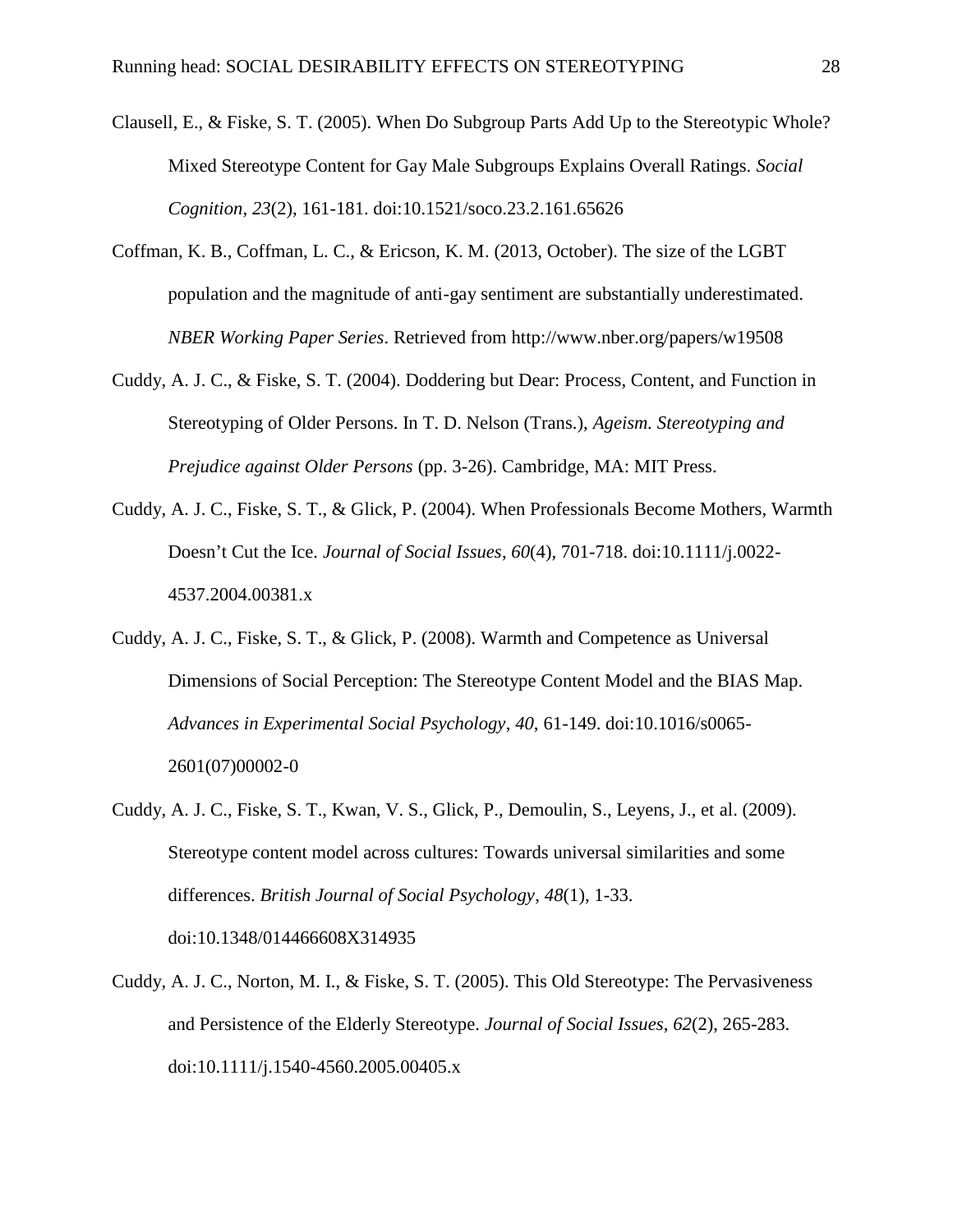- Czellar, S. (2006). Self-Presentational Effects in the Implicit Association Test. *Journal of Consumer Psychology*, *16*(1), 92-100. doi:10.1207/s15327663jcp1601\_11
- Fiske, S. T., Cuddy, A. J. C., & Glick, P. (2007). Universal dimensions of social cognition: warmth and competence. *Trends in Cognitive Sciences*, *11*(2), 77-83. doi:10.1016/j.tics.2006.11.005
- Fiske, S. T., Cuddy, A. J. C., Glick, P., & Xu, J. (2002). A model of (often mixed) stereotype content: Competence and warmth respectively follow from perceived status and competition. *Journal of Personality and Social Psychology*, *82*(6), 878-902. doi:10.1037//0022-3514.82.6.878
- Fiske, S. T., & Taylor, S. E. (2013). *Social Cognition: From Brains to Culture* (2nd ed.). Los Angeles: Sage.
- Fiske, S. T., Xu, J., Cuddy, A. J. C., & Glick, P. (1999). (Dis)respecting versus (Dis)liking: Status and Interdependence Predict Ambivalent Stereotypes of Competence and Warmth. *Journal of Social Issues*, *55*(3), 473-489. doi:10.1111/0022-4537.00128
- Glick, P. (2002). Sacrificial lambs dressed in wolves' clothing: Envious prejudice, ideology, and the scapegoating of Jews. In L. S. Newman & R. Erber (Eds.), *The Social Psychology of the Holocaust* (pp. 113-142). New York: Oxford University Press.
- Glick, P., & Fiske, S. T. (1996). The Ambivalent Sexism Inventory: Differentiating Hostile and Benevolent Sexism. *Journal of Personality and Social Psychology*, *70*(3), 491-512. doi:10.1037//0022-3514.70.3.491
- Glick, P., & Fiske, S. T. (2001). An ambivalent alliance: Hostile and benevolent sexism as complementary justifications for gender inequality. *American Psychologist*, *56*(2), 109- 118. doi:10.1037//0003-066X.56.2.109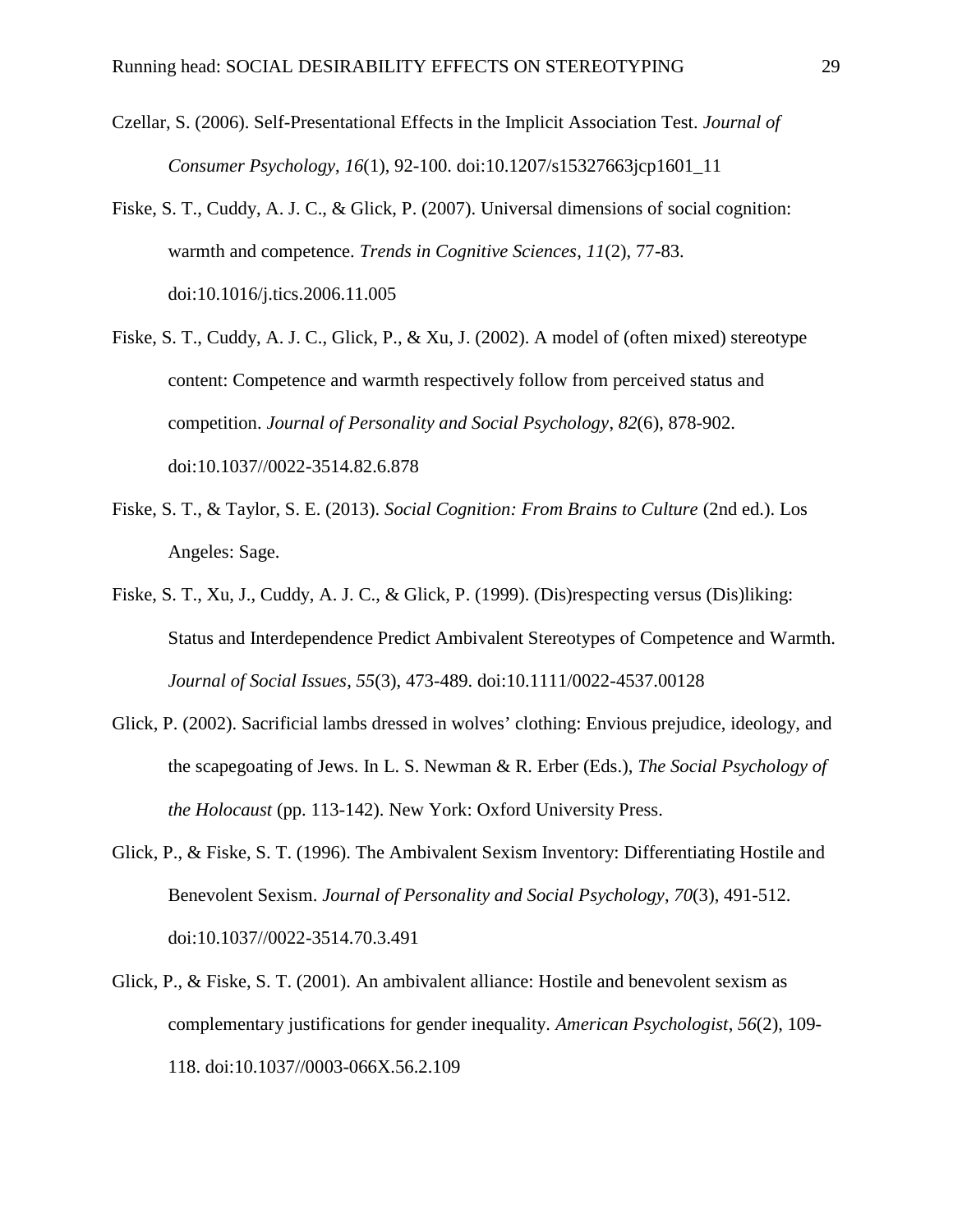- Glick, P., & Fiske, S. T. (2011). Ambivalent Sexism Revisited. *Psychology of Women Quarterly*, *35*(3), 530-535. doi:10.1177/0361684311414832
- Glick, P., Diebold, J., Bailey-Werner, B., & Zhu, L. (1997). The Two Faces of Adam: Ambivalent Sexism and Polarized Attitudes Toward Women. *Personality and Social Psychology Bulletin*, *23*(12), 1323-1334. doi:10.1177/01461672972312009
- Greenwald, A. G., McGhee, D. E., & Schwartz, J. L. (1998). Measuring Individual Differences in Implicit Cognition: The Implicit Association Test. *Journal of Personality and Social Psychology*, *74*(6), 1464-1480. doi:10.1037//0022-3514.74.6.1464
- Harris, L. T., & Fiske, S. T. (2006). Dehumanizing the Lowest of the Low: Neuroimaging Responses to Extreme Out-Groups. *Psychological Science*, *17*(10), 847-853. doi:10.1111/j.1467-9280.2006.01793.x
- Henry, P. J. (2008). College Sophomores in the Laboratory Redux: Influences of a Narrow Data Base on Social Psychology's View of the Nature of Prejudice. *Psychological Inquiry*, *19*(2), 49-71. doi:10.1080/10478400802049936
- Kuklinski, J. H., Cobb, M. D., & Gilens, M. (1997). Racial Attitudes and the "New South". *Journal of Politics*, *59*(2), 323-349. doi:10.2307/2998167
- Lin, M. H., Kwan, V. S., Cheung, A., & Fiske, S. T. (2005). Stereotype Content Model Explains Prejudice for an Envied Outgroup: Scale of Anti-Asian American Stereotypes. *Personality and Social Psychology Bulletin*, *31*(1), 34-47. doi:10.1177/0146167204271320
- Littvay, L., Kurdi, B., & Hatemi, P. K. (forthcoming). Multidimensionality of Ideology in a Comparative Context.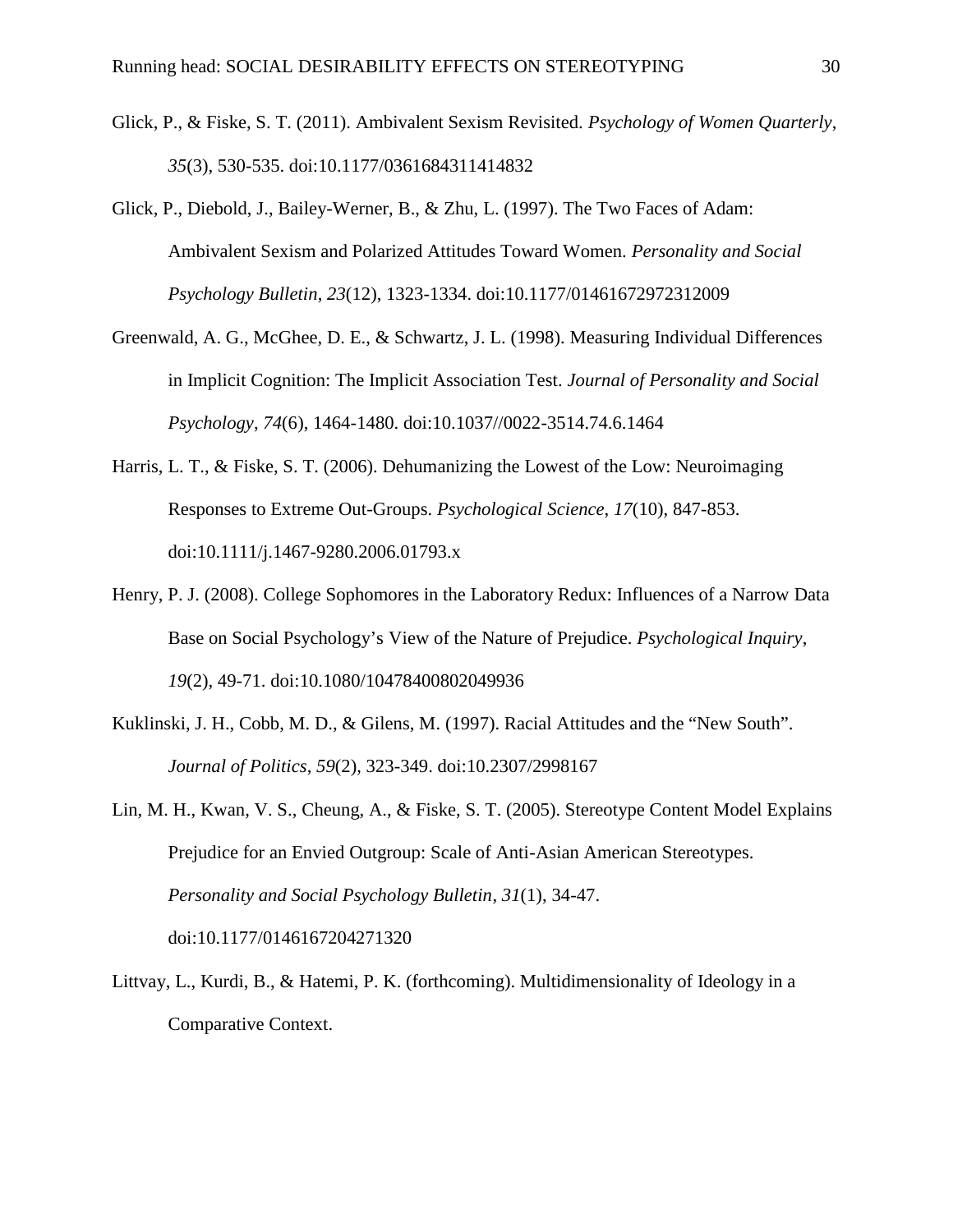- Mason, W., & Suri, S. (2012). Conducting Behavioral Research on Amazon's Mechanical Turk. *Behavior Research Methods*, *44*(1), 1-23. doi:10.3758/s13428-011-0124-6
- Nosek, B. A. (2005). Moderators of the Relationship Between Implicit and Explicit Evaluation. *Journal of Experimental Psychology: General*, *134*(4), 565-584. doi:10.1037/0096- 3445.134.4.565
- Nosek, B. A., Banaji, M. R., & Jost, J. T. (2009). The Politics of Intergroup Attitudes. In J. T. Jost, A. C. Kay, & H. Thorisdottir (Eds.), Social and psychological bases of ideology and system justification (pp. 480-506). New York: Oxford University Press.
- Nosek, B. A., Smyth, F. L., Hansen, J. J., Devos, T., Lindner, N. M., Ranganath, K. A., et al. (2007). Pervasiveness and correlates of implicit attitudes and stereotypes. *European Review of Social Psychology*, *18*(1), 36-88. doi:10.1080/10463280701489053
- Peterson, R. A. (2001). On the Use of College Students in Social Science Research: Insights from a Second-Order Meta-Analysis. *Journal of Consumer Research*, *28*(3), 450-461. doi:10.1086/323732
- PewResearch Center. (2012, February 7). *Growing Public Support for Same-Sex Marriage.* Retrieved March 11, 2013, from http://www.people-press.org/2012/02/07/growing public-support-for-same-sex-marriage/
- Plant, E. A., & Devine, P. G. (1998). Internal and external motivation to respond without prejudice. *Journal of Personality and Social Psychology*, *75*(3), 811-832. doi:10.1037//0022-3514.75.3.811
- Sears, D. O. (1986). College sophomores in the laboratory: Influences of a narrow data base on social psychology's view of human nature. *Journal of Personality and Social Psychology*, *51*(3), 515-530. doi:10.1037//0022-3514.51.3.515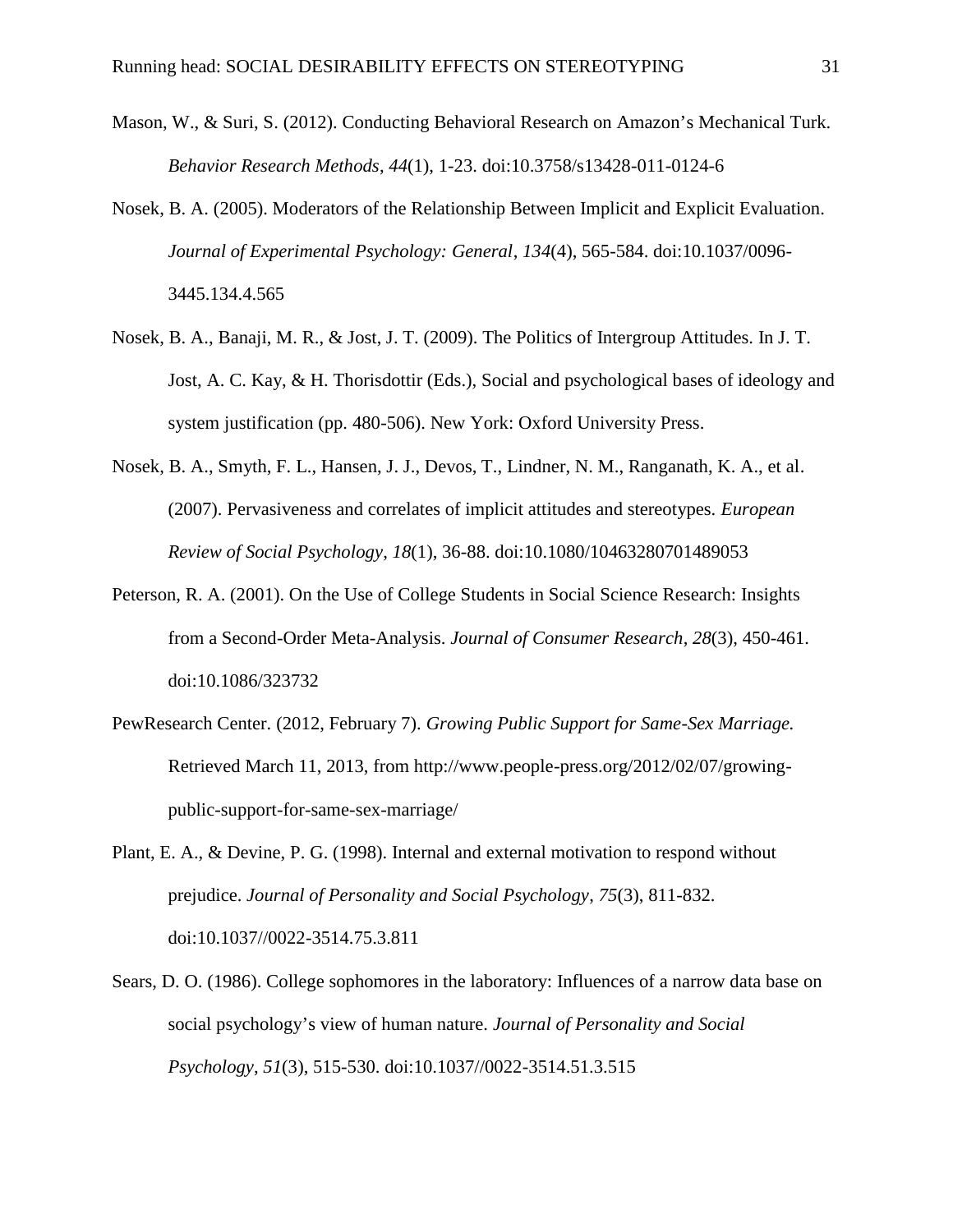- Steffens, M. C. (2004). Is the Implicit Association Test Immune to Faking? *Experimental Psychology*, *51*(3), 165-179. doi:10.1027/1618-3169.51.3.165
- Stern, C., West, T. V., Jost, J. T., & Rule, N. O. (2013). The politics of gaydar: Ideological differences in the use of gendered cues in categorizing sexual orientation. *Journal of Personality and Social Psychology*, *104*(3), 520-542. doi:10.1037/a0031187
- Wilson, G. D. (1985). The "catchphrase" approach to attitude measurement. *Personality and Individual Differences*, *6*(1), 31-37. doi:10.1016/0191-8869(85)90027-3
- Wilson, G. D., & Patterson, J. R. (1968). A new measure of conservatism. *British Journal of Social and Clinical Psychology*, *7*(4), 264-269.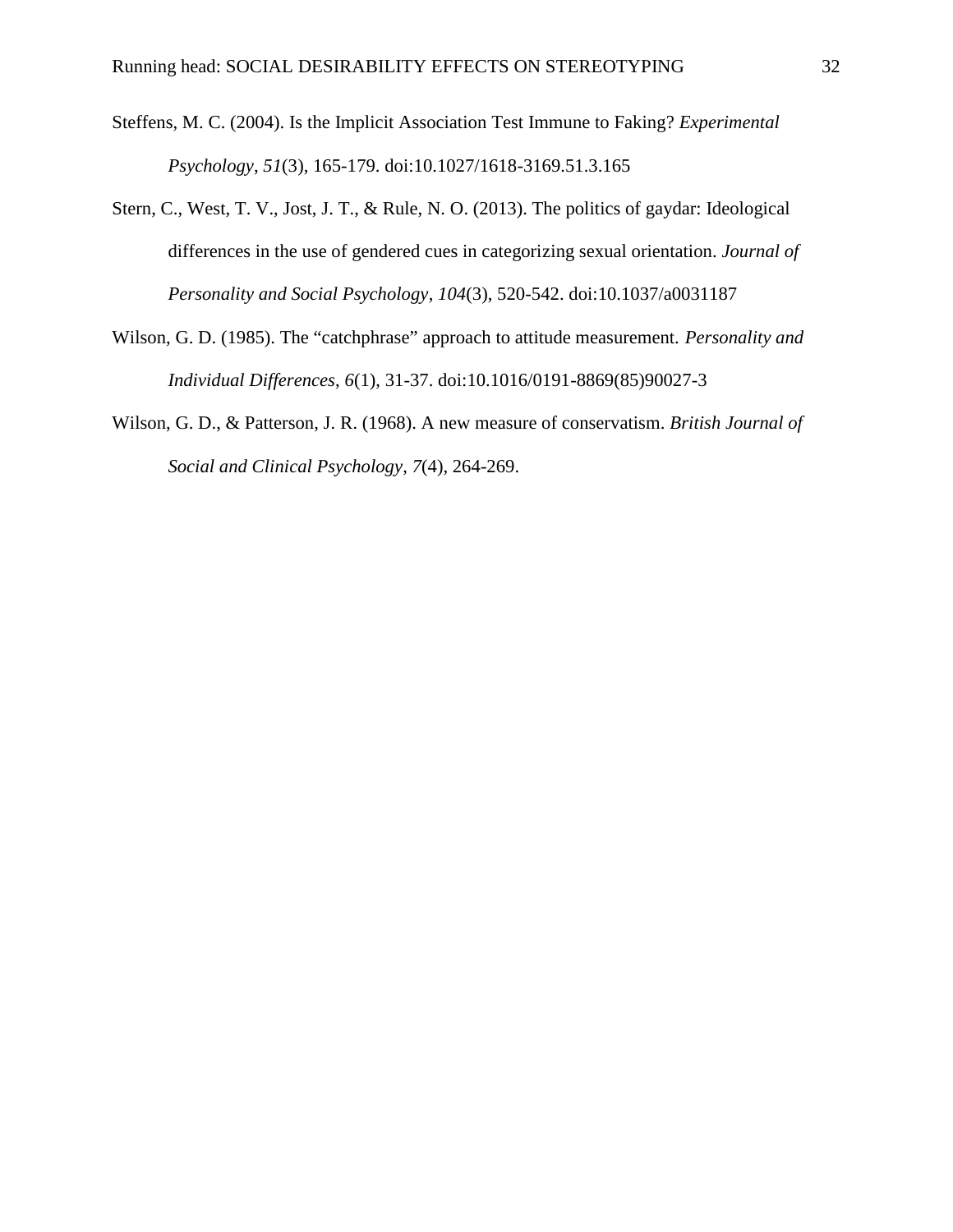**Annex**

Insert Table 9 here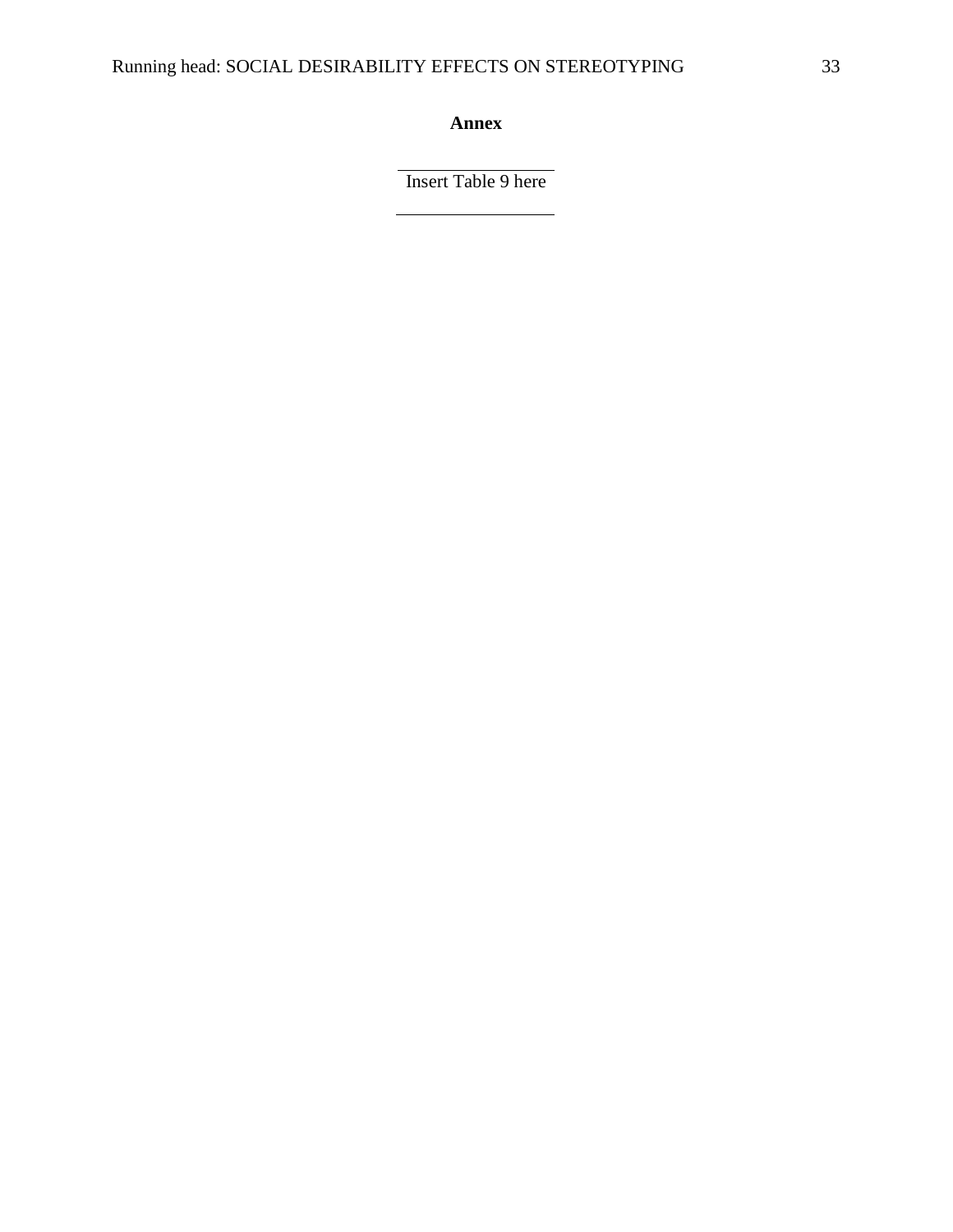| Dimension     | Condition                     | Item                                                                       |
|---------------|-------------------------------|----------------------------------------------------------------------------|
|               |                               | As viewed by society, how friendly/well-intentioned/trustworthy/good-      |
| Warmth        | Stereotype knowledge          | natured are [members of the target group]?                                 |
|               |                               | How friendly/well-intentioned/trustworthy/good-natured do you think        |
|               | Stereotype endorsement        | [members of the target group] are?                                         |
| Competence    |                               | As viewed by society, how competent/capable/efficient/skillful are         |
|               | Stereotype knowledge          | [members of the target group]?                                             |
|               | Stereotype endorsement        | How competent/capable/efficient/skillful do you think [members of the      |
|               |                               | target group] are?                                                         |
|               | Stereotype knowledge          | If [members of the target group] get special breaks (such as preference    |
| Competition   |                               | in hiring decisions), this is likely to make things more difficult for me. |
|               | and stereotype<br>endorsement | Resources that go to [members of the target group] are likely to take      |
|               |                               | away resources from people like me.                                        |
|               | Stereotype knowledge          | How prestigious are the jobs typically achieved by [members of the         |
| <b>Status</b> | and stereotype                | target group?                                                              |
|               | endorsement                   | How economically successful have [members of the target group] been?       |

# *Items of the Stereotype Content Model.*

*Note*. The phrases in square brackets were replaced with the name of each target group.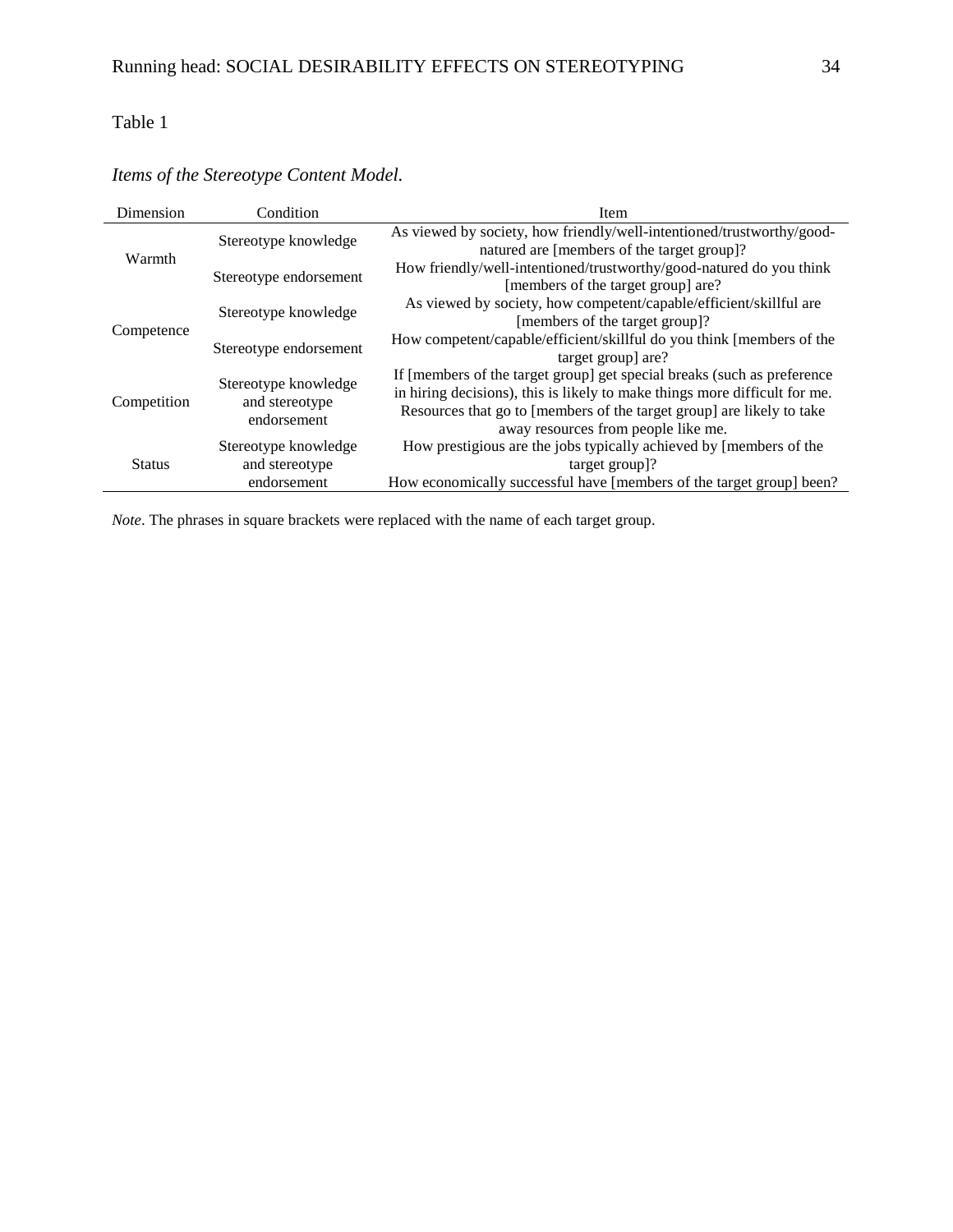# *Items of the social desirability scale.*

| Internal motivation to control prejudice                                                                                                                                                                    | External motivation to control                                                                                                                                                                                     | Perceived level of social                                                                              |
|-------------------------------------------------------------------------------------------------------------------------------------------------------------------------------------------------------------|--------------------------------------------------------------------------------------------------------------------------------------------------------------------------------------------------------------------|--------------------------------------------------------------------------------------------------------|
| (IMCP)                                                                                                                                                                                                      | prejudice (EMCP)                                                                                                                                                                                                   | desirability                                                                                           |
| $(1)$ Being accepting of [the target]<br>group] is important to my self-concept.<br>(2) Because of my personal values, I<br>believe that making negative<br>judgments about [the target group] is<br>wrong. | $(3)$ I try to hide negative thoughts<br>about [the target group] to avoid<br>negative reactions from others.<br>$(4)$ I attempt to appear accepting of<br>[the target group] to avoid<br>disapproval from others. | $(5)$ How motivated is the average<br>person to conceal negative feelings<br>about [the target group]? |

*Note*. The phrases in square brackets were replaced with the name of each target group.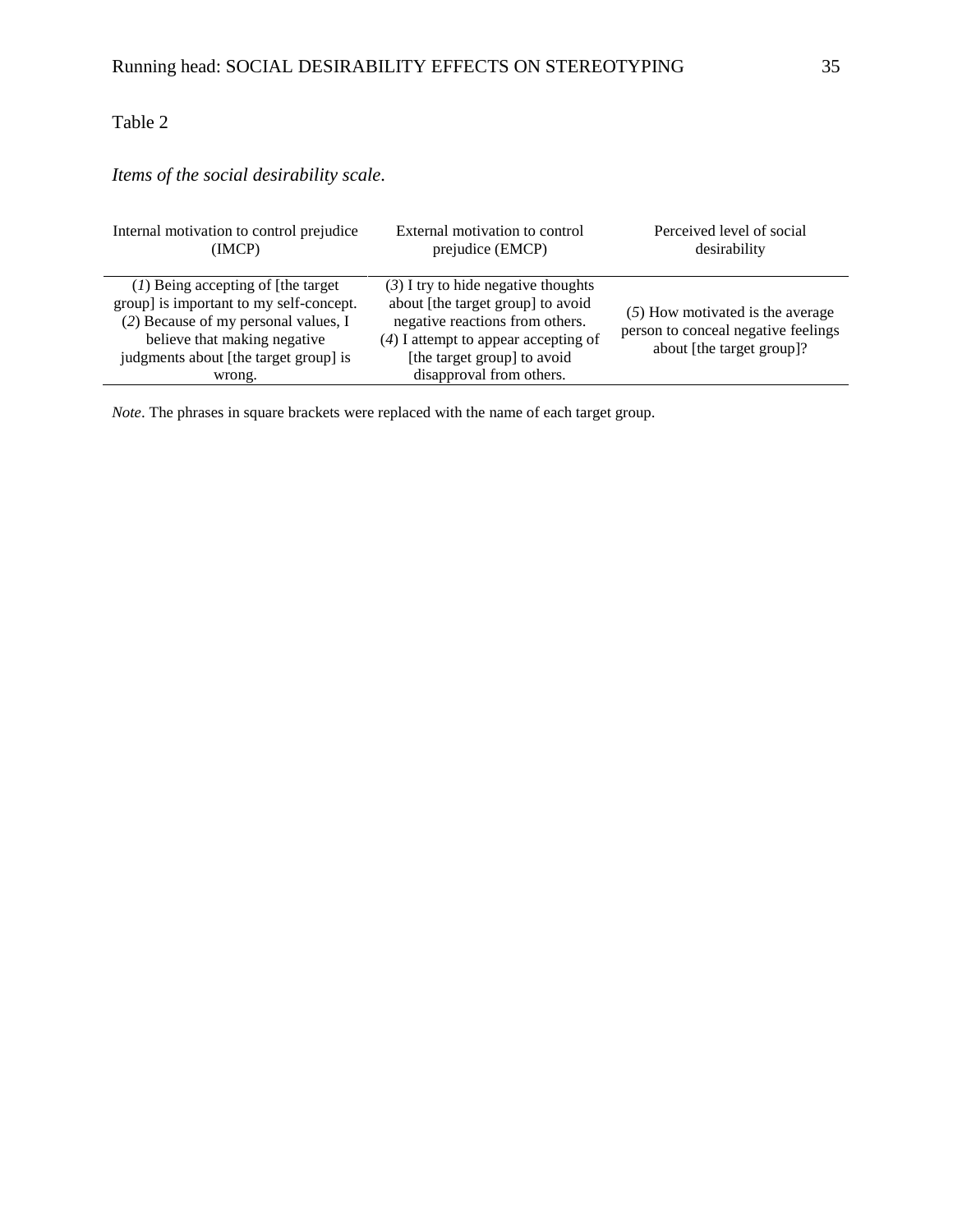|              | Target group     |                  |                 |                  |                      |  |  |  |  |  |
|--------------|------------------|------------------|-----------------|------------------|----------------------|--|--|--|--|--|
| Dimension    | Middle class     | <b>Homeless</b>  | Professionals   | Elderly          | African<br>Americans |  |  |  |  |  |
| Competition- | $-.310$          | $-242$           | $-262$          | $-306$           | $-.526$              |  |  |  |  |  |
| warmth       | $[-.214; -.400]$ | $[-.337; -.142]$ | $[-.355:-.163]$ | $[-.397; -.210]$ | $[-.597; -0.447]$    |  |  |  |  |  |
| Status-      | .341             | .436             | .587            | .400             | .549                 |  |  |  |  |  |
| competence   | [.248; .430]     | [.348; .516]     | [.515; .651]    | [.309; .483]     | [.473; .617]         |  |  |  |  |  |

*Pearson's product-moment correlations between competition and warmth and between status and competence for each target group.*

*Note*. The brackets contain 95-percent confidence intervals;  $p < .0001$  for all correlations.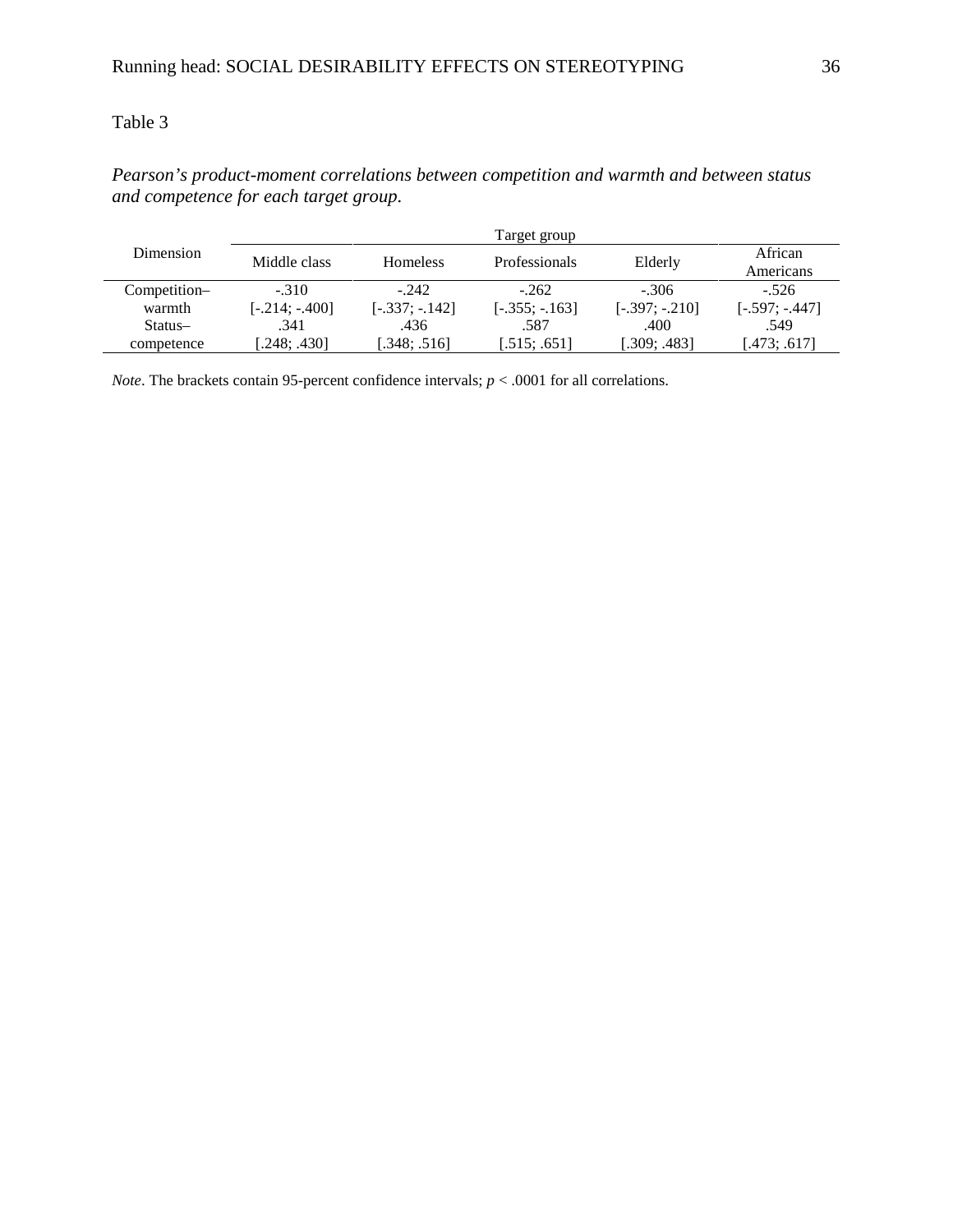*Effects of the stereotype knowledge vs. stereotype endorsement condition on the warmth and competence ratings of the middle class, homeless people, professionals, the elderly, and African Americans (Study 1).*

|                          |            |                         | Condition                 |            |            |          | $\boldsymbol{p}$ |     |
|--------------------------|------------|-------------------------|---------------------------|------------|------------|----------|------------------|-----|
| Target group             | Dimension  | Stereotype<br>knowledge | Stereotype<br>endorsement | Difference | t          | Df       |                  |     |
|                          | Warmth     | 3.9776                  | 3.7177                    | .2599      | 4.0871     | 395.5008 | .0001            | *** |
| Middle class             | Competence | 3.9443                  | 3.7827                    | .1616      | 2.4967     | 396.4645 | .0129            | *   |
| <b>Homeless</b>          | Warmth     | 2.2656                  | 3.0262                    | $-7606$    | $-9.9857$  | 394.5023 | .0000            | *** |
|                          | Competence | 1.6843                  | 2.6462                    | $-.9619$   | $-12.1110$ | 373.1169 | .0000            | *** |
| Professionals            | Warmth     | 3.2620                  | 3.2631                    | $-.0011$   | $-.0148$   | 394.6731 | .9882            |     |
|                          | Competence | 4.2436                  | 3.9873                    | .2562      | 3.5487     | 388.1203 | .0004            | *** |
|                          | Warmth     | 4.0168                  | 3.8438                    | .1730      | 2.4587     | 387.5598 | .0144            | *** |
| Elderly                  | Competence | 2.5897                  | 3.2439                    | $-.6541$   | $-9.0375$  | 396.7369 | .0000            | *** |
|                          | Warmth     | 2.8077                  | 3.4703                    | $-.6626$   | $-8.1353$  | 396.7521 | .0000            | *** |
| <b>African Americans</b> | Competence | 2.8321                  | 3.4254                    | $-.5933$   | $-8.2212$  | 390.6735 | .0000            | *** |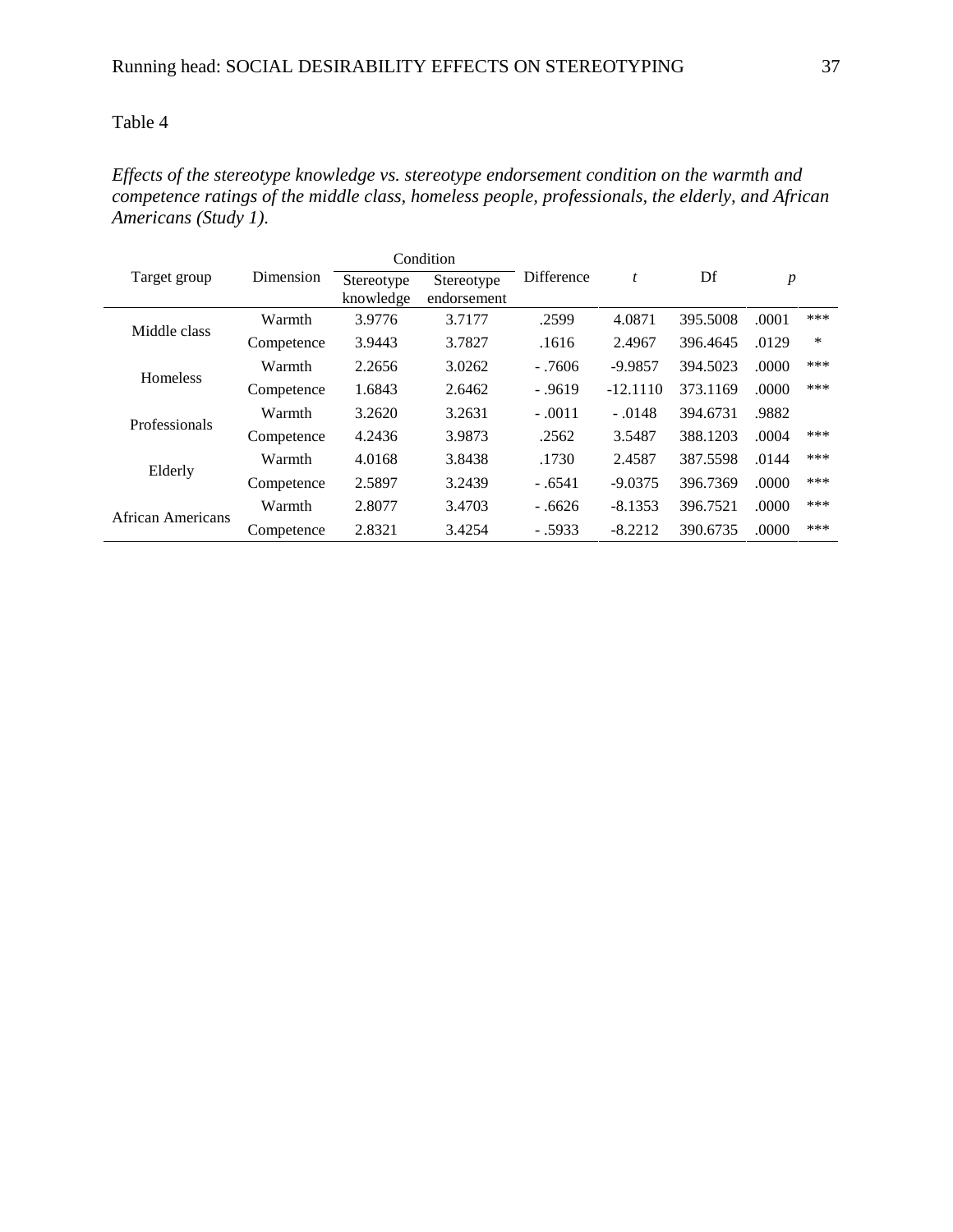*Three-way between-participant ANOVAs assessing the effects of the stereotype knowledge vs. stereotype endorsement condition, internal motivation to control prejudice, and external motivation to control prejudice on the warmth and competence ratings of straight people, gay men, elderly people, homeless people, African Americans, and professionals (Study 2).*

|                     |                    | Target group       |                  |            |                  |        |                  |         |                  |        |                      |       |                  |
|---------------------|--------------------|--------------------|------------------|------------|------------------|--------|------------------|---------|------------------|--------|----------------------|-------|------------------|
| Dimension<br>Warmth | Effect             | Straight<br>people |                  | Gay<br>men |                  |        | Elderly          |         | Homeless         |        | African<br>Americans |       | Professionals    |
|                     |                    | F                  | $\boldsymbol{p}$ | F          | $\boldsymbol{p}$ | F      | $\boldsymbol{p}$ | F       | $\boldsymbol{p}$ | F      | $\boldsymbol{p}$     | F     | $\boldsymbol{p}$ |
|                     | K/E                | 9.281              | .003             | 23.628     | .000             | .070   | .792             | 76.226  | .000             | 52.980 | .000                 | 3.037 | .082             |
|                     | <b>IMCP</b>        | 23.731             | .000             | 44.193     | .000             | 29.922 | .000             | 25.494  | .000             | 36.320 | .000                 | 9.896 | .002             |
|                     | <b>EMCP</b>        | 4.590              | .033             | .323       | .571             | 6.802  | .010             | 2.249   | .135             | .976   | .324                 | .344  | .558             |
|                     | $K/E \times IMCP$  | .948               | .331             | 3.144      | .077             | 4.157  | .042             | 3.894   | .049             | 1.855  | .174                 | 4.535 | .034             |
|                     | $K/E \times EMCP$  | .601               | .439             | .266       | .606             | 1.959  | .163             | .707    | .401             | .001   | .979                 | 1.621 | .204             |
|                     | $IMCP \times EMCP$ | .851               | .357             | 2.316      | .129             | 2.821  | .094             | 3.052   | .082             | .071   | .791                 | .234  | .629             |
|                     | K/E                | 2.183              | .141             | 19.667     | .000             | 61.673 | .000             | 107.083 | .000             | 43.143 | .000                 | 1.052 | .002             |
|                     | <b>IMCP</b>        | 36.212             | .000             | 35.801     | .000             | 16.707 | .000             | 17.125  | .000             | 24.148 | .000                 | 7.497 | .007             |
|                     | <b>EMCP</b>        | 1.494              | .223             | .035       | .852             | .819   | .366             | 3.276   | .071             | 1.113  | .293                 | 7.138 | .008             |
| Competence          | $K/E \times IMCP$  | .154               | .695             | 4.970      | .027             | 8.894  | .003             | 17.443  | .000             | 2.056  | .153                 | 5.091 | .025             |
|                     | $K/E \times EMCP$  | .159               | .691             | .124       | .725             | 3.190  | .075             | .069    | .793             | .002   | .968                 | 1.723 | .190             |
|                     | $IMCP \times EMCP$ | 2.694              | .102             | .789       | .375             | 1.788  | .182             | 14.899  | .000             | .036   | .850                 | 4.961 | .027             |

*Note*. "K/E" denotes stereotype knowledge vs. stereotype endorsement condition, "IMCP" denotes internal motivation to control prejudice against the given target group, and "EMCP" denotes external motivation to control prejudice against the given target group. IMCP and EMCP were transformed into binary variables using a median split. Three-way interactions were not estimated due to insufficient statistical power. Effects statistically significant on the .05 level are marked with a gray background. Residual degrees of freedom equal 264 for straight people and gay men as target groups; 270 for African Americans; and 299 for all other target groups.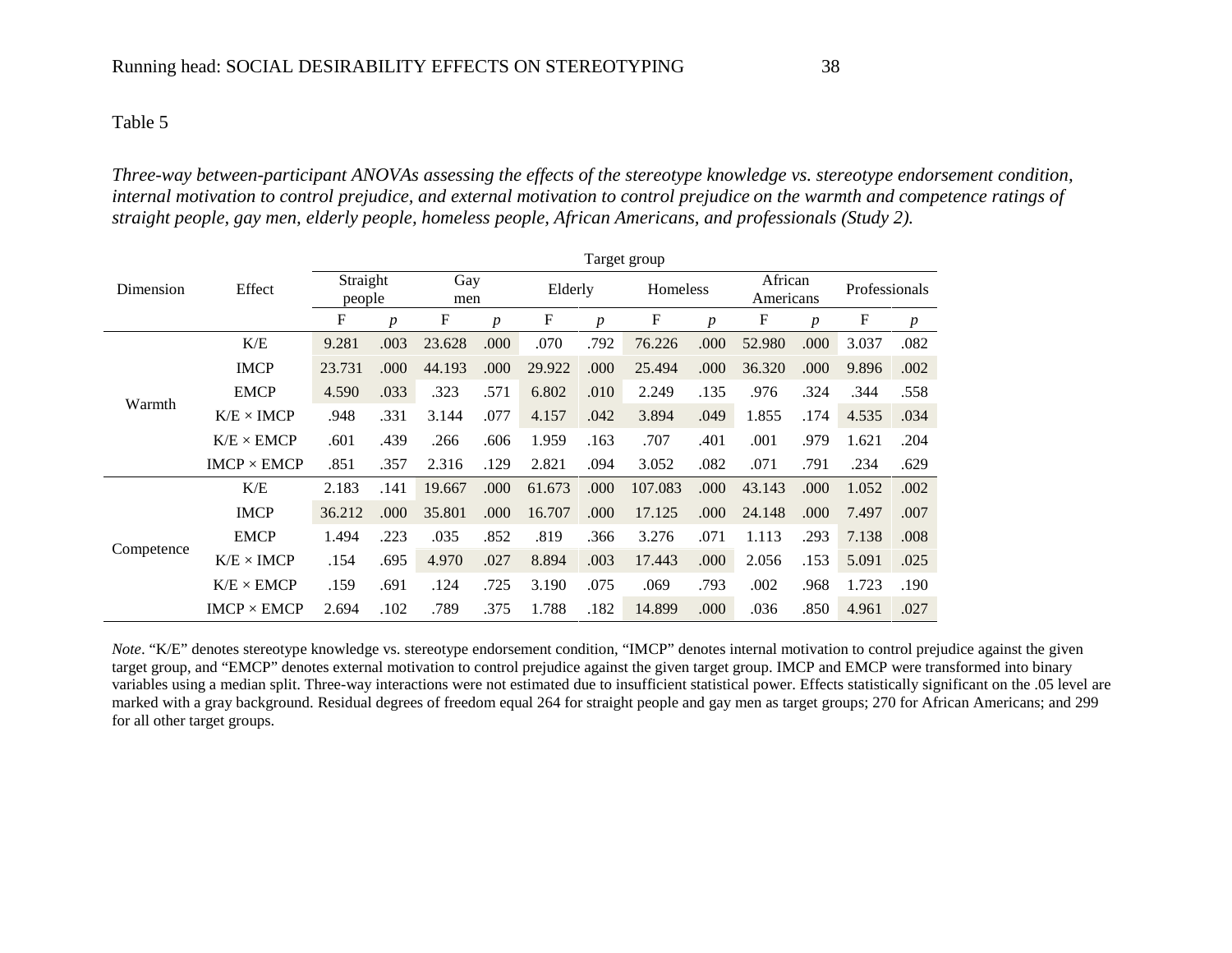*Repeated-measures* t *tests comparing internal motivation and external motivation to control prejudice against the elderly, African Americans, gay men, straight people, homeless people, and professionals (Study 2).*

| Target group         |                     | <b>IMCP</b> |      | <b>EMCP</b> |       | Df  |       |
|----------------------|---------------------|-------------|------|-------------|-------|-----|-------|
|                      | <b>SD</b><br>M<br>M |             |      | <b>SD</b>   |       |     | p     |
| Elderly              | 5.28                | 1.53        | 3.09 | 1.71        | 16.18 | 304 | 0.000 |
| African Americans    | 5.22                | 1.58        | 3.15 | 1.65        | 14.61 | 276 | 0.000 |
| Gay men              | 4.96                | 1.85        | 2.93 | 1.66        | 13.97 | 270 | 0.000 |
| Straight people      | 4.79                | 1.68        | 2.79 | 1.68        | 14.72 | 270 | 0.000 |
| Homeless             | 4.63                | 1.78        | 2.81 | 1.56        | 14.23 | 305 | 0.000 |
| <b>Professionals</b> | 4.01                | 1.69        | 2.71 | 1.55        | 12.00 | 305 | 0.000 |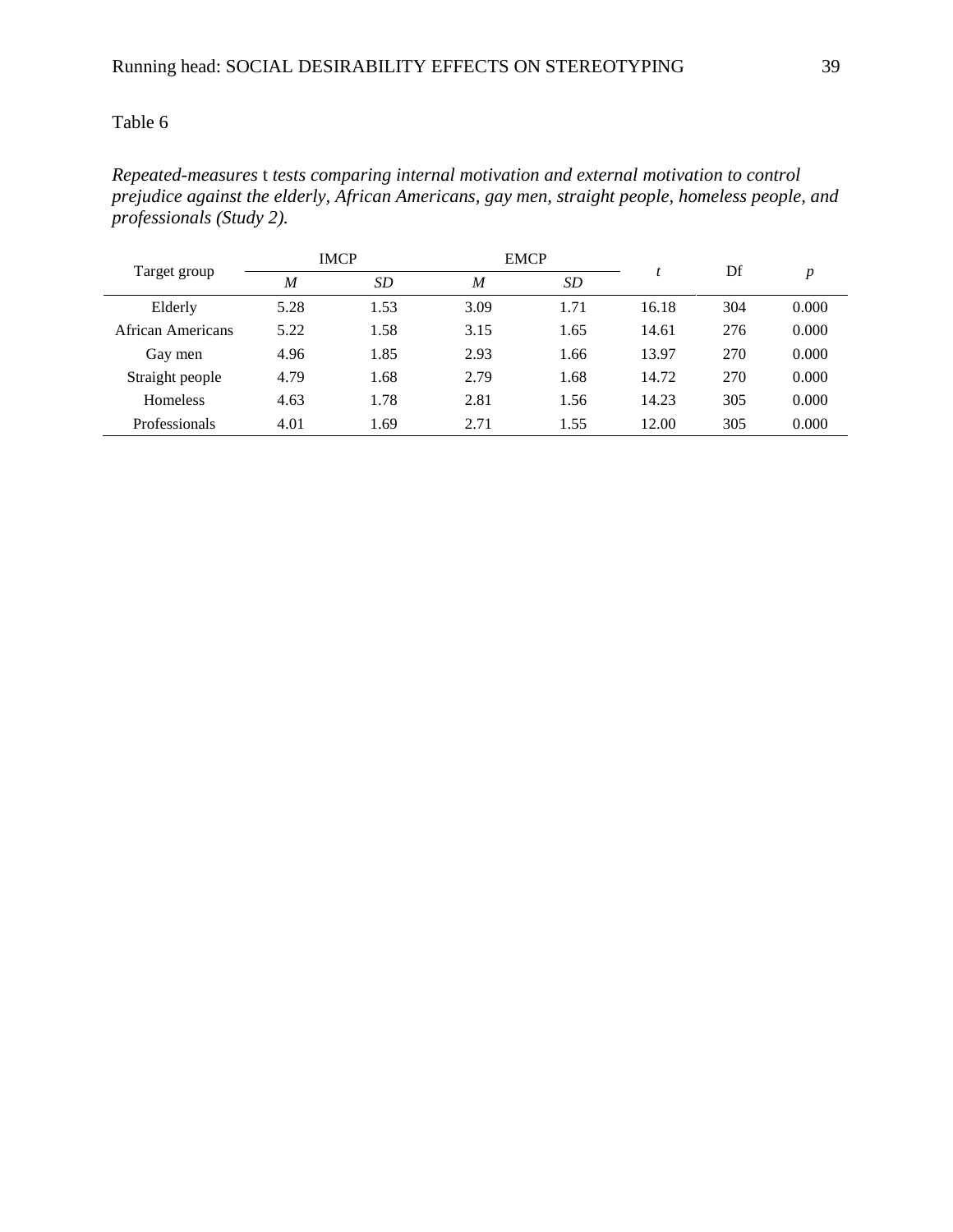# *Null single-level and null multilevel models for internal and external motivation to control prejudice against the target groups.*

|             | Null single-level model $(SL_0)$ |            |                  | Null multilevel model $(ML_0)$ |                |                |           |  |  |  |
|-------------|----------------------------------|------------|------------------|--------------------------------|----------------|----------------|-----------|--|--|--|
| AIC         | <b>BIC</b>                       | LL         | Deviance         | AIC                            | <b>BIC</b>     | LL<br>Deviance |           |  |  |  |
| 14453.77    | 14466.07                         | $-7224.88$ | 13036.37         | 14208.15                       | 14226.61       | $-7101.07$     | 14202.15  |  |  |  |
|             | Random effects                   |            |                  |                                | Random effects |                |           |  |  |  |
|             |                                  |            |                  | Groups                         | Name           | Variance       | <b>SD</b> |  |  |  |
|             |                                  |            |                  |                                | (Intercept)    | 0.5831         | 0.7636    |  |  |  |
|             |                                  |            |                  | Residual                       |                | 3.1657         | 1.7792    |  |  |  |
|             | Fixed effects                    |            |                  | Fixed effects                  |                |                |           |  |  |  |
| Effect      | Estimate                         | <b>SE</b>  | $\boldsymbol{t}$ | Effect                         | Estimate       | SЕ             | t         |  |  |  |
| (Intercept) | 3.8589                           | 0.03288    | 117.4            | (Intercept)                    | 3.8615         | 0.0532         | 72.6      |  |  |  |
| <b>VPC</b>  |                                  |            |                  | <b>VPC</b>                     |                | 0.1555         |           |  |  |  |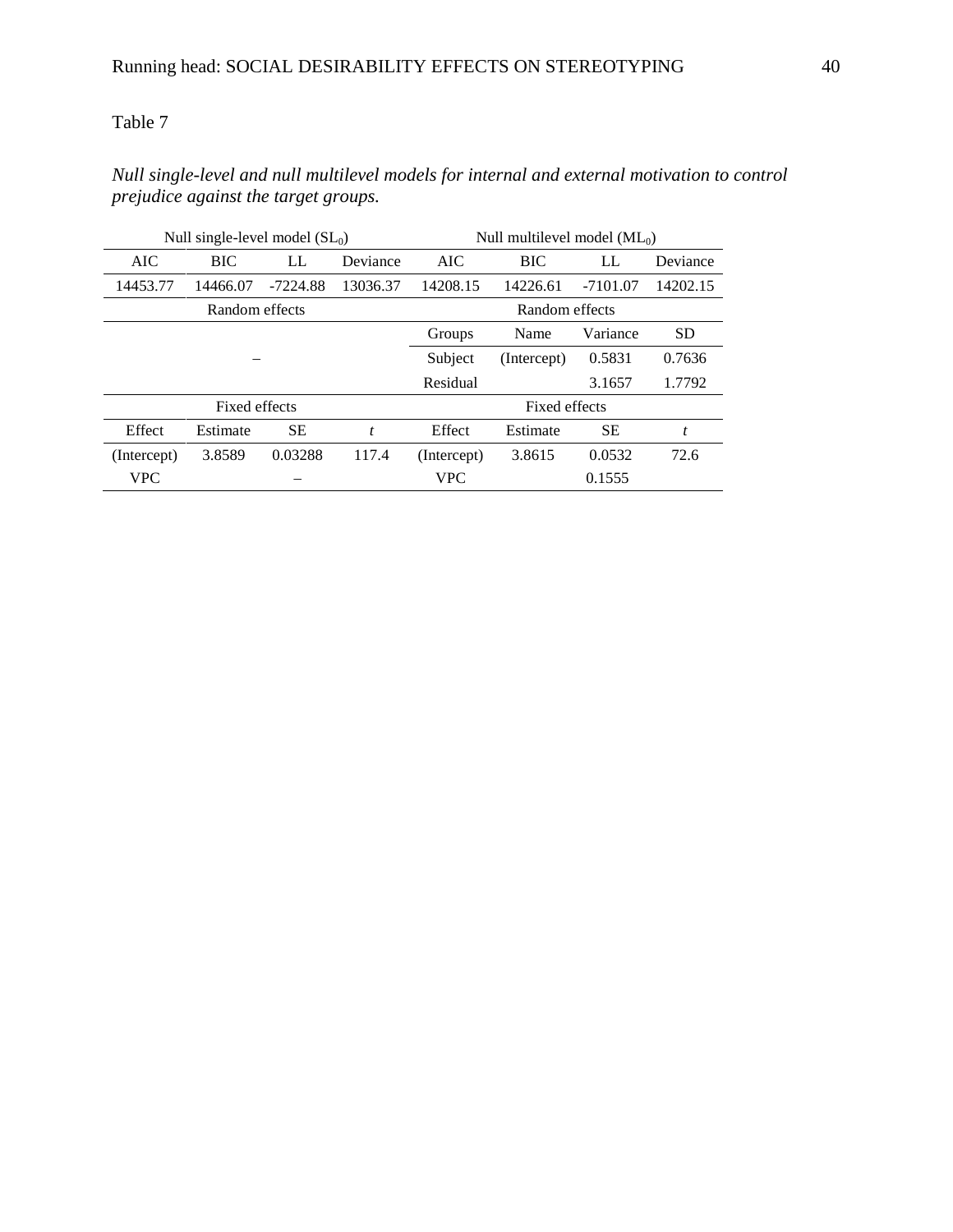|                          |                          | $ML_1$                   |                          |                          | $ML_2$                   |                          | ML <sub>3</sub>          |            |                          | $ML_4$     |            |              |
|--------------------------|--------------------------|--------------------------|--------------------------|--------------------------|--------------------------|--------------------------|--------------------------|------------|--------------------------|------------|------------|--------------|
|                          | <b>AIC</b>               | <b>BIC</b>               | LL                       | <b>AIC</b>               | <b>BIC</b>               | LL                       | <b>AIC</b>               | <b>BIC</b> | LL                       | <b>AIC</b> | <b>BIC</b> | LL           |
|                          | 13030                    | 13054                    | $-6511$                  | 12333                    | 12370                    | $-6161$                  | 12136                    | 12203      | $-6057$                  | 12100      | 12321      | $-6014$      |
| Random effects           |                          |                          |                          |                          |                          |                          |                          |            |                          |            |            |              |
| Within-participant       | Variance                 |                          | <b>SD</b>                | Variance                 |                          | <b>SD</b>                | Variance                 |            | <b>SD</b>                | Variance   |            | <b>SD</b>    |
| (Intercept)              | 0.668                    |                          | 0.817                    | 1.536                    |                          | 1.239                    | 1.552                    |            | 1.246                    | 1.580      |            | 1.257        |
| <b>IMCP</b>              | $\overline{\phantom{0}}$ |                          | $\overline{\phantom{0}}$ | 2.595                    |                          | 1.611                    | 2.633                    |            | 1.623                    | 2.669      |            | 1.634        |
| <b>African Americans</b> | $\overline{\phantom{0}}$ |                          | $\overline{\phantom{0}}$ |                          |                          | $\overline{\phantom{0}}$ | $\overline{\phantom{0}}$ |            | $\overline{\phantom{0}}$ | 0.783      |            | 0.885        |
| Gays                     | $\overline{\phantom{0}}$ |                          | $\overline{\phantom{0}}$ | $\overline{\phantom{0}}$ |                          | $\overline{\phantom{0}}$ | $\overline{\phantom{0}}$ |            | $\qquad \qquad$          | 1.106      |            | 1.052        |
| Homeless                 | $\overline{\phantom{0}}$ |                          | $\overline{\phantom{0}}$ | $\overline{\phantom{0}}$ |                          | $\overline{\phantom{0}}$ | $\overline{\phantom{0}}$ |            | $\overline{\phantom{0}}$ | 0.410      |            | 0.640        |
| Elderly                  | $\overline{\phantom{0}}$ |                          | $\overline{\phantom{0}}$ | $\overline{\phantom{0}}$ |                          |                          | $\overline{\phantom{0}}$ |            | $\overline{\phantom{0}}$ | 0.993      |            | 0.996        |
| Professionals            | $\overline{\phantom{0}}$ |                          | $\overline{\phantom{0}}$ | $\overline{\phantom{0}}$ |                          | $\overline{\phantom{0}}$ | $\overline{\phantom{0}}$ |            | $\overline{\phantom{0}}$ | 0.560      |            | 0.748        |
| Residual                 | 2.181                    |                          | 1.477                    | 1.473                    |                          | 1.214                    | 1.370                    |            | 1.171                    | 1.065      |            | 1.032        |
| Fixed effects            |                          |                          |                          |                          |                          |                          |                          |            |                          |            |            |              |
| Within-participant       | Estimate                 | <b>SE</b>                | $\mathfrak{t}$           | Estimate                 | <b>SE</b>                | $\mathfrak{t}$           | Estimate                 | <b>SE</b>  | $\boldsymbol{t}$         | Estimate   | <b>SE</b>  | $\mathbf{t}$ |
| (Intercept)              | 2.914                    | 0.059                    | 49.61                    | 2.909                    | 0.077                    | 37.93                    | 2.854                    | 0.090      | 31.79                    | 2.842      | 0.087      | 32.66        |
| <b>IMCP</b>              | 1.896                    | 0.050                    | 37.83                    | 1.907                    | 0.101                    | 18.87                    | 1.906                    | 0.101      | 18.87                    | 1.908      | 0.091      | 19.10        |
| <b>African Americans</b> | $\overline{\phantom{0}}$ |                          |                          |                          |                          | $\overline{\phantom{0}}$ | 0.377                    | 0.071      | 5.28                     | 0.175      | 0.089      | 1.97         |
| Gays                     | $\overline{\phantom{0}}$ | $\overline{\phantom{0}}$ | $\overline{\phantom{0}}$ | $\overline{\phantom{0}}$ | $\overline{\phantom{0}}$ | $\overline{\phantom{0}}$ | 0.156                    | 0.071      | 2.19                     | 0.377      | 0.080      | 4.62         |
| Homeless                 | $\overline{\phantom{0}}$ | $\overline{\phantom{0}}$ |                          |                          |                          | $\overline{\phantom{0}}$ | $-0.091$                 | 0.070      | $-1.31$                  | 0.391      | 0.071      | 5.43         |
| Elderly                  | $\overline{\phantom{0}}$ | $\overline{\phantom{0}}$ |                          | $\overline{\phantom{0}}$ |                          | $\overline{\phantom{0}}$ | 0.379                    | 0.070      | 5.45                     | $-0.079$   | 0.084      | $-0.94$      |
| Professionals            |                          | -                        |                          | $\overline{\phantom{0}}$ |                          | $\overline{\phantom{0}}$ | $-0.447$                 | 0.070      | $-6.44$                  | $-0.435$   | 0.075      | $-5.78$      |

# *Multilevel models estimating internal and external motivation to control prejudice against the target groups with within-participant predictors.*

*Note*. "IMCP" denotes internal motivation to control prejudice. "IMCP" and the variables for target groups are all coded as binary.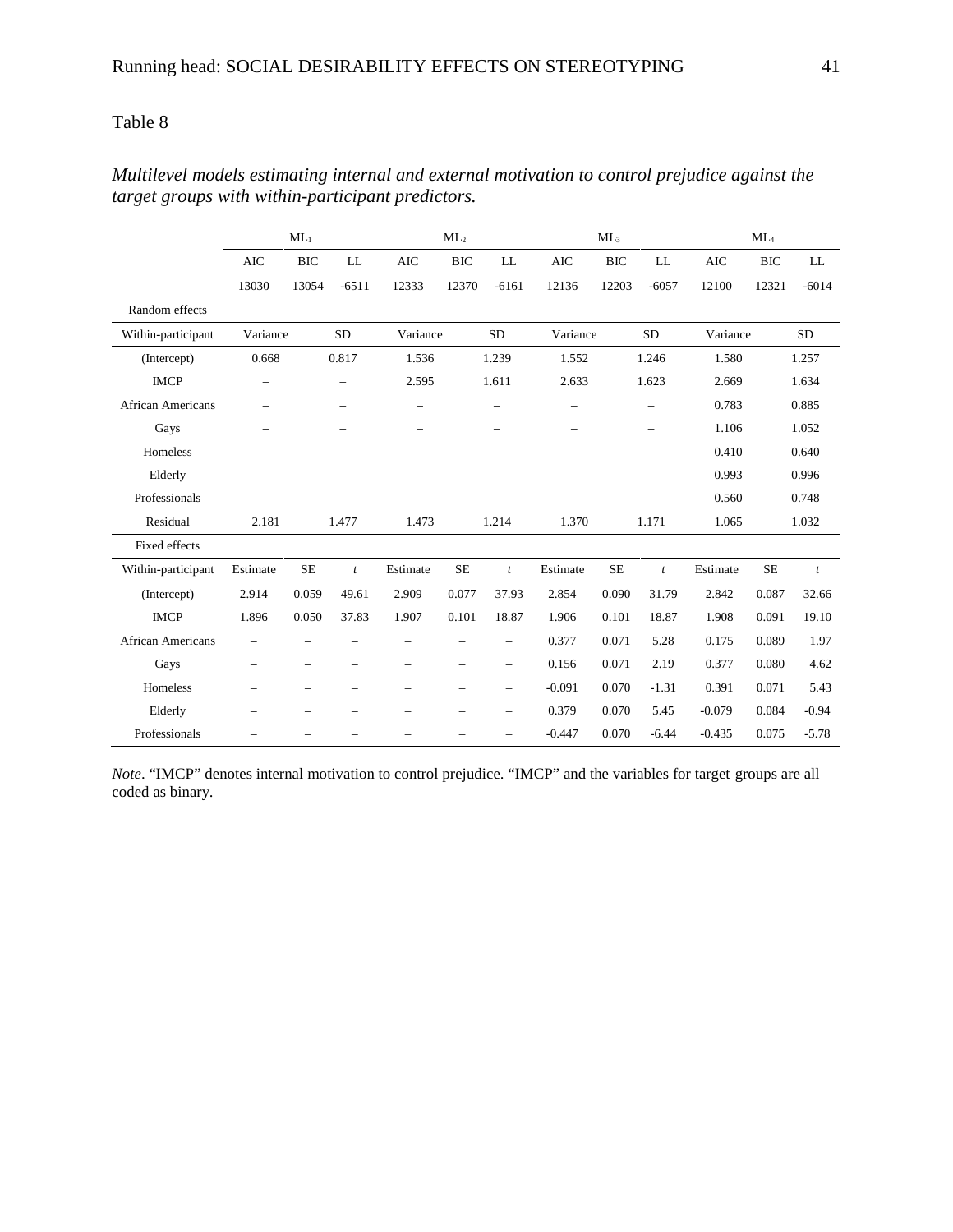|                                   |            | $ML_5$     |                          |            | $ML_6$     |                  |
|-----------------------------------|------------|------------|--------------------------|------------|------------|------------------|
|                                   | <b>AIC</b> | <b>BIC</b> | LL                       | <b>AIC</b> | <b>BIC</b> | LL               |
|                                   | 11931      | 12257      | $-5913$                  | 11560      | 12253      | $-5667$          |
| Random effects                    |            |            |                          |            |            |                  |
| Within-participant                | Variance   |            | <b>SD</b>                | Variance   |            | <b>SD</b>        |
| (Intercept)                       | 1.484      |            | 1.218                    | 1.488      |            | 1.220            |
| <b>IMCP</b>                       | 2.497      |            | 1.580                    | 2.335      |            | 1.528            |
| African Americans                 | 0.671      |            | 0.819                    | 0.451      |            | 0.671            |
| Gays                              | 1.227      |            | 1.108                    | 0.643      |            | 0.802            |
| Homeless                          | 0.713      |            | 0.844                    | 0.660      |            | 0.812            |
| Elderly                           | 0.468      |            | 0.684                    | 0.390      |            | 0.625            |
| Professionals                     | 0.604      |            | 0.777                    | 0.588      |            | 0.767            |
| Residual                          | 1.011      |            | 1.005                    | 0.933      |            | 0.966            |
| Fixed effects                     |            |            |                          |            |            |                  |
| Within-participant                | Estimate   | <b>SE</b>  | $\boldsymbol{t}$         | Estimate   | $\rm SE$   | $\boldsymbol{t}$ |
| (Intercept)                       | 2.742      | 0.130      | 21.024                   | 2.740      | 0.131      | 20.859           |
| <b>IMCP</b>                       | 1.837      | 0.176      | 10.462                   | 1.843      | 0.173      | 10.646           |
| African Americans                 | 0.427      | 0.139      | 3.078                    | 0.385      | 0.132      | 2.921            |
| Gays                              | 0.254      | 0.150      | 1.692                    | 0.240      | 0.135      | 1.775            |
| Homeless                          | $-0.024$   | 0.136      | $-0.173$                 | $-0.032$   | 0.134      | $-0.242$         |
| Elderly                           | 0.437      | 0.131      | 3.346                    | 0.417      | 0.127      | 3.280            |
| Professionals                     | $-0.024$   | 0.134      | $-0.176$                 | $-0.033$   | 0.132      | $-0.250$         |
| $IMCP \times African$ Americans   | $-0.149$   | 0.171      | $-0.870$                 | $-0.035$   | 0.168      | $-0.207$         |
| $IMCP \times Gays$                | $-0.231$   | 0.168      | $-1.373$                 | $-0.141$   | 0.166      | $-0.852$         |
| $IMCP \times Homeless$            | $-0.344$   | 0.166      | $-2.066$                 | $-0.272$   | 0.164      | $-1.663$         |
| $IMCP \times Elderly$             | $-0.215$   | 0.167      | $-1.288$                 | $-0.207$   | 0.164      | $-1.262$         |
| $IMCP \times Professionals$       | $-0.605$   | 0.166      | $-3.638$                 | $-0.606$   | 0.164      | $-3.707$         |
| Between-participant               | Estimate   | $\rm SE$   | $\boldsymbol{t}$         | Estimate   | $\rm SE$   | $\boldsymbol{t}$ |
| Female                            | 0.095      | 0.188      | 0.507                    | 0.113      | 0.191      | 0.589            |
| Etatism                           |            |            |                          | 0.033      | 0.062      | 0.532            |
| Labor                             |            |            |                          | 0.027      | 0.059      | 0.458            |
| Social Conservatism               |            |            | —                        | $-0.008$   | 0.065      | $-0.117$         |
| Libertarianism                    |            |            | $\overline{\phantom{0}}$ | 0.075      | 0.076      | 0.987            |
| Ideology                          |            |            |                          | 0.024      | 0.087      | 0.271            |
| Cross-level interactions          | Estimate   | SE         | $\boldsymbol{t}$         | Estimate   | $\rm SE$   | $\boldsymbol{t}$ |
| Female $\times$ IMCP              | 0.355      | 0.253      | 1.404                    | 0.307      | 0.252      | 1.218            |
| Female $\times$ African Americans | $-0.202$   | 0.200      | $-1.013$                 | $-0.118$   | 0.191      | $-0.614$         |

*Multilevel models estimating internal and external motivation to control prejudice against the target groups with within-participant and between-participant predictors.*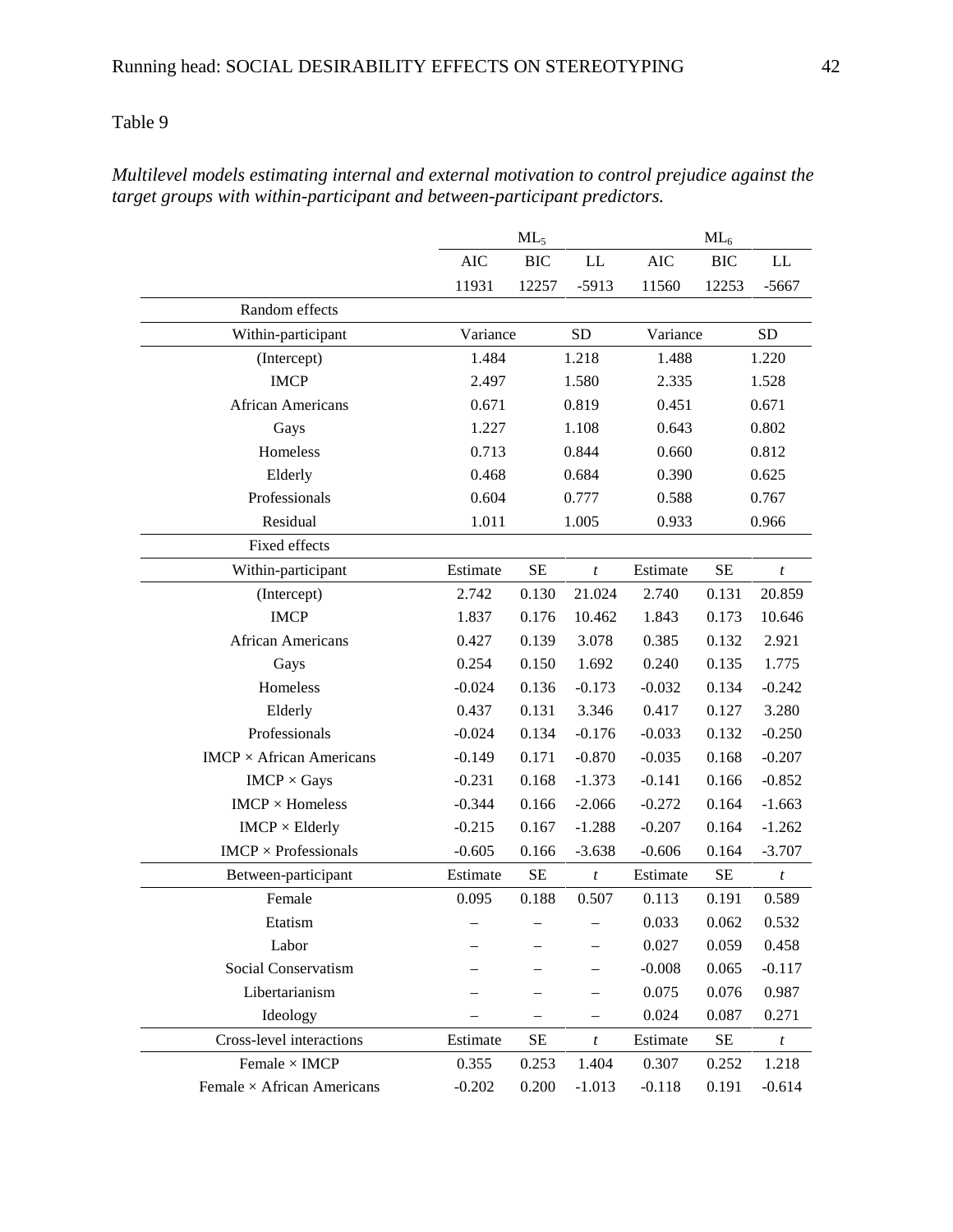| Female $\times$ Gays                            | $-0.240$                 | 0.219             | $-1.097$                 | $-0.253$ | 0.199 | $-1.271$ |
|-------------------------------------------------|--------------------------|-------------------|--------------------------|----------|-------|----------|
| Female $\times$ Homeless                        | 0.084                    | 0.196             | 0.429                    | 0.073    | 0.195 | 0.376    |
| Female $\times$ Elderly                         | $-0.307$                 | 0.188             | $-1.634$                 | $-0.287$ | 0.185 | $-1.547$ |
| Female $\times$ Professionals                   | $-0.120$                 | 0.192             | $-0.622$                 | $-0.117$ | 0.193 | $-0.605$ |
| Female $\times$ IMCP $\times$ African Americans | 0.442                    | 0.247             | 1.791                    | 0.266    | 0.244 | 1.087    |
| Female $\times$ IMCP $\times$ Gays              | 0.595                    | 0.246             | 2.416                    | 0.619    | 0.243 | 2.541    |
| Female $\times$ IMCP $\times$ Homeless          | 0.309                    | 0.240             | 1.287                    | 0.203    | 0.239 | 0.853    |
| Female $\times$ IMCP $\times$ Elderly           | 0.785                    | 0.240             | 3.266                    | 0.819    | 0.239 | 3.429    |
| Female $\times$ IMCP $\times$ Professionals     | $-0.225$                 | 0.240             | $-0.937$                 | $-0.190$ | 0.239 | $-0.797$ |
| Etatism $\times$ IMCP                           | $\overline{\phantom{0}}$ |                   |                          | 0.186    | 0.082 | 2.260    |
| $Labor \times IMCP$                             | $\overline{\phantom{0}}$ |                   | $\overline{\phantom{0}}$ | $-0.113$ | 0.078 | $-1.453$ |
| Social $\times$ IMCP                            | $\overline{\phantom{0}}$ | $\qquad \qquad -$ | $\qquad \qquad -$        | $-0.027$ | 0.086 | $-0.314$ |
| Libertarianism $\times$ IMCP                    |                          |                   |                          | $-0.109$ | 0.100 | $-1.091$ |
| $Ideology \times IMCP$                          |                          |                   | $\overline{\phantom{0}}$ | $-0.023$ | 0.115 | $-0.201$ |
| Etatism × African Americans                     |                          |                   |                          | 0.070    | 0.063 | 1.103    |
| Etatism $\times$ Gays                           | $\overline{\phantom{0}}$ | $\qquad \qquad -$ | $\qquad \qquad -$        | 0.063    | 0.066 | 0.954    |
| Etatism $\times$ Homeless                       |                          |                   |                          | 0.078    | 0.064 | 1.222    |
| Etatism $\times$ Elderly                        |                          |                   | $\overline{\phantom{0}}$ | $-0.015$ | 0.060 | $-0.241$ |
| Etatism $\times$ Professionals                  |                          |                   |                          | 0.060    | 0.063 | 0.953    |
| Labor × African Americans                       | $\overline{\phantom{0}}$ | $\qquad \qquad -$ | $\qquad \qquad -$        | $-0.020$ | 0.059 | $-0.331$ |
| Labor $\times$ Gays                             |                          |                   |                          | 0.032    | 0.061 | 0.520    |
| $Labor \times Homeless$                         |                          |                   | $\overline{\phantom{0}}$ | $-0.035$ | 0.060 | $-0.585$ |
| $Labor \times Elderly$                          | $\overline{\phantom{0}}$ |                   |                          | $-0.042$ | 0.057 | $-0.736$ |
| Labor $\times$ Professionals                    | $\overline{\phantom{0}}$ | $\qquad \qquad -$ | $\qquad \qquad -$        | $-0.053$ | 0.060 | $-0.888$ |
| Social $\times$ African Americans               |                          |                   |                          | $-0.151$ | 0.065 | $-2.327$ |
| Social $\times$ Gays                            | $\overline{\phantom{0}}$ |                   | $\overline{\phantom{0}}$ | $-0.029$ | 0.067 | $-0.432$ |
| Social $\times$ Homeless                        |                          |                   | $\overline{\phantom{0}}$ | $-0.023$ | 0.066 | $-0.352$ |
| Social $\times$ Elderly                         | $\overline{\phantom{0}}$ | $\qquad \qquad -$ | $\qquad \qquad -$        | $-0.102$ | 0.063 | $-1.629$ |
| $Social \times Professionals$                   |                          |                   |                          | $-0.001$ | 0.065 | $-0.017$ |
| Libertarianism $\times$ African Americans       | $\overline{\phantom{0}}$ |                   | $\qquad \qquad -$        | $-0.112$ | 0.076 | $-1.469$ |
| Libertarianism $\times$ Gays                    |                          |                   |                          | $-0.126$ | 0.080 | $-1.586$ |
| Libertarianism $\times$ Homeless                |                          |                   |                          | $-0.090$ | 0.077 | $-1.158$ |
| Libertarianism $\times$ Elderly                 |                          |                   |                          | $-0.098$ | 0.074 | $-1.333$ |
| Libertarianism $\times$ Professionals           |                          |                   |                          | $-0.068$ | 0.076 | $-0.896$ |
| Ideology $\times$ African Americans             |                          |                   |                          | 0.137    | 0.087 | 1.576    |
| Ideology $\times$ Gays                          |                          |                   |                          | 0.009    | 0.091 | 0.096    |
| $Ideology \times Homeless$                      |                          |                   |                          | 0.046    | 0.089 | 0.519    |
| $Ideology \times Elderly$                       |                          |                   |                          | 0.086    | 0.085 | 1.013    |
| $Ideology \times Professionals$                 |                          |                   |                          | 0.059    | 0.088 | 0.668    |
| $IMCP \times Etatism \times African$ Americans  |                          |                   |                          | $-0.245$ | 0.081 | $-3.030$ |
| $IMCP \times Etatism \times Gays$               |                          |                   |                          | $-0.222$ | 0.081 | $-2.744$ |
| $IMCP \times Etatism \times Homeless$           |                          |                   |                          | $-0.300$ | 0.078 | $-3.841$ |
| $IMCP \times Etatism \times Elderly$            |                          |                   |                          | $-0.070$ | 0.078 | $-0.897$ |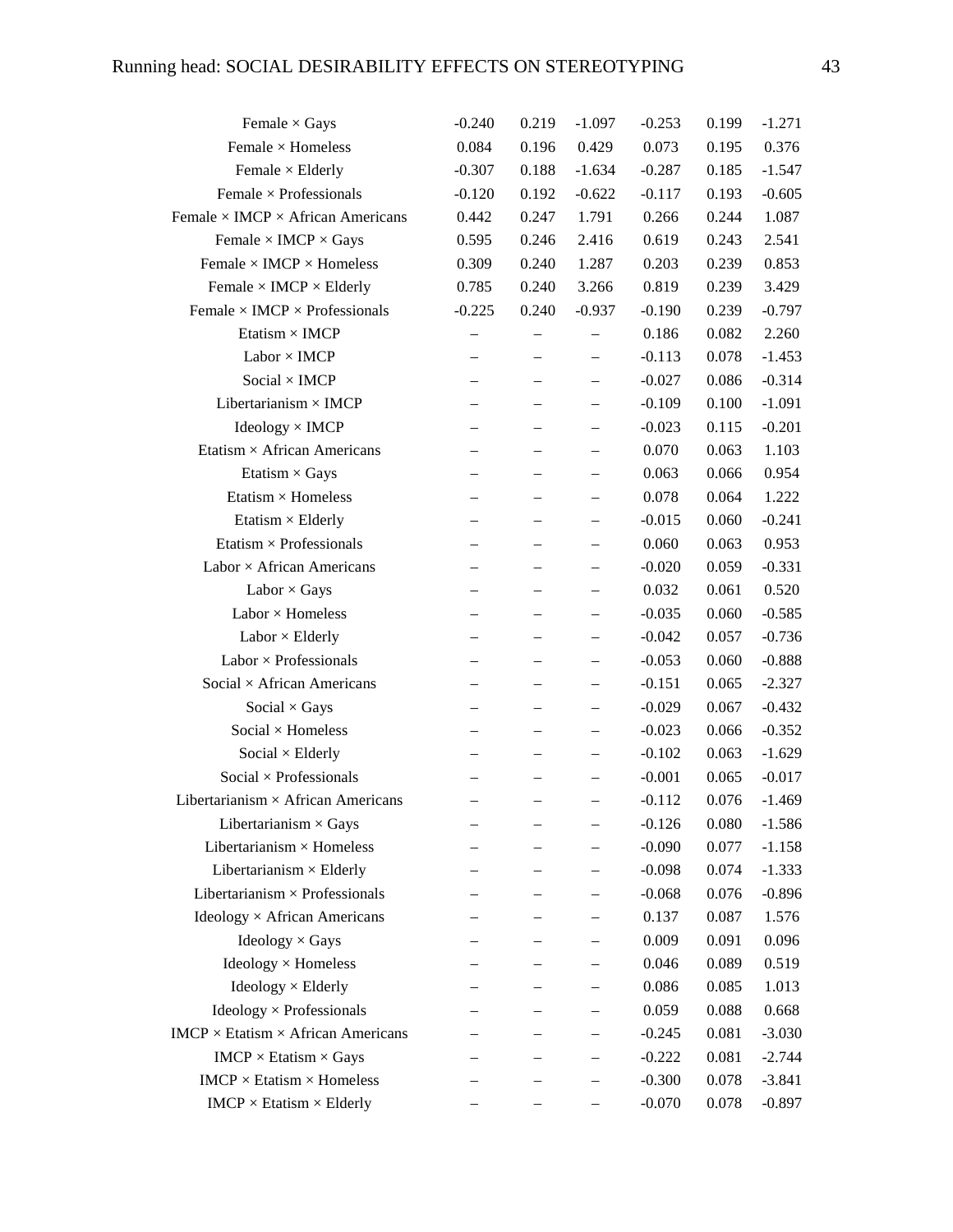| $IMCP \times Etatism \times Professionals$            |                          |                          |                          | $-0.003$ | 0.078 | $-0.036$ |
|-------------------------------------------------------|--------------------------|--------------------------|--------------------------|----------|-------|----------|
| $IMCP \times Labor \times African$ Americans          |                          |                          |                          | 0.128    | 0.076 | 1.694    |
| $IMCP \times Labor \times Gays$                       |                          |                          | —                        | 0.053    | 0.075 | 0.703    |
| $IMCP \times$ Labor $\times$ Homeless                 |                          |                          | —                        | 0.009    | 0.074 | 0.119    |
| $IMCP \times Labor \times Elderly$                    |                          |                          |                          | 0.033    | 0.074 | 0.448    |
| $IMCP \times Labor \times Professionals$              |                          |                          | $\overline{\phantom{0}}$ | 0.184    | 0.074 | 2.490    |
| $IMCP \times Social \times African$ Americans         |                          |                          | —                        | 0.200    | 0.083 | 2.426    |
| $IMCP \times Social \times Gays$                      |                          |                          | —                        | $-0.340$ | 0.082 | $-4.166$ |
| $IMCP \times Social \times Homeless$                  |                          |                          | $\overline{\phantom{0}}$ | 0.193    | 0.081 | 2.394    |
| $IMCP \times Social \times Elderly$                   |                          |                          |                          | 0.136    | 0.081 | 1.677    |
| $IMCP \times Social \times Professionals$             |                          | $\overline{\phantom{0}}$ | $\overline{\phantom{0}}$ | 0.001    | 0.081 | 0.018    |
| $IMCP \times Libertarianism \times African$ Americans |                          |                          | —                        | 0.161    | 0.097 | 1.653    |
| $IMCP \times Libertarianism \times Gays$              |                          |                          | $\overline{\phantom{0}}$ | $-0.016$ | 0.098 | $-0.161$ |
| $IMCP \times Libertarianism \times Homeless$          |                          |                          |                          | 0.059    | 0.095 | 0.621    |
| $IMCP \times Libertarianism \times Elderly$           |                          |                          |                          | 0.212    | 0.095 | 2.235    |
| $IMCP \times Libertarianism \times Professionals$     |                          |                          | —                        | 0.008    | 0.095 | 0.079    |
| $IMCP \times Ideology \times African$ Americans       |                          |                          | —                        | $-0.404$ | 0.111 | $-3.636$ |
| $IMCP \times Ideology \times Gays$                    |                          |                          | —                        | $-0.179$ | 0.112 | $-1.599$ |
| $IMCP \times Ideology \times Homeless$                | $\overline{\phantom{0}}$ |                          |                          | $-0.249$ | 0.109 | $-2.288$ |
| $IMCP \times Ideology \times Elderly$                 |                          |                          |                          | $-0.082$ | 0.109 | $-0.751$ |
| $IMCP \times Ideology \times Professionals$           |                          |                          | —                        | $-0.063$ | 0.109 | $-0.576$ |

*Note*. "IMCP" denotes internal motivation to control prejudice. "IMCP" and the variables for target groups are all coded as binary. "Female" is a binary variable for participant gender, with 1 denoting female participants and 0 denoting male participants. Ideology variables, originally measured on 7-point scales with 1 denoting "extremely liberal" and 7 denoting "extremely conservative" were centered for these analyses, i.e., 0 denotes the mean level of each ideology variable.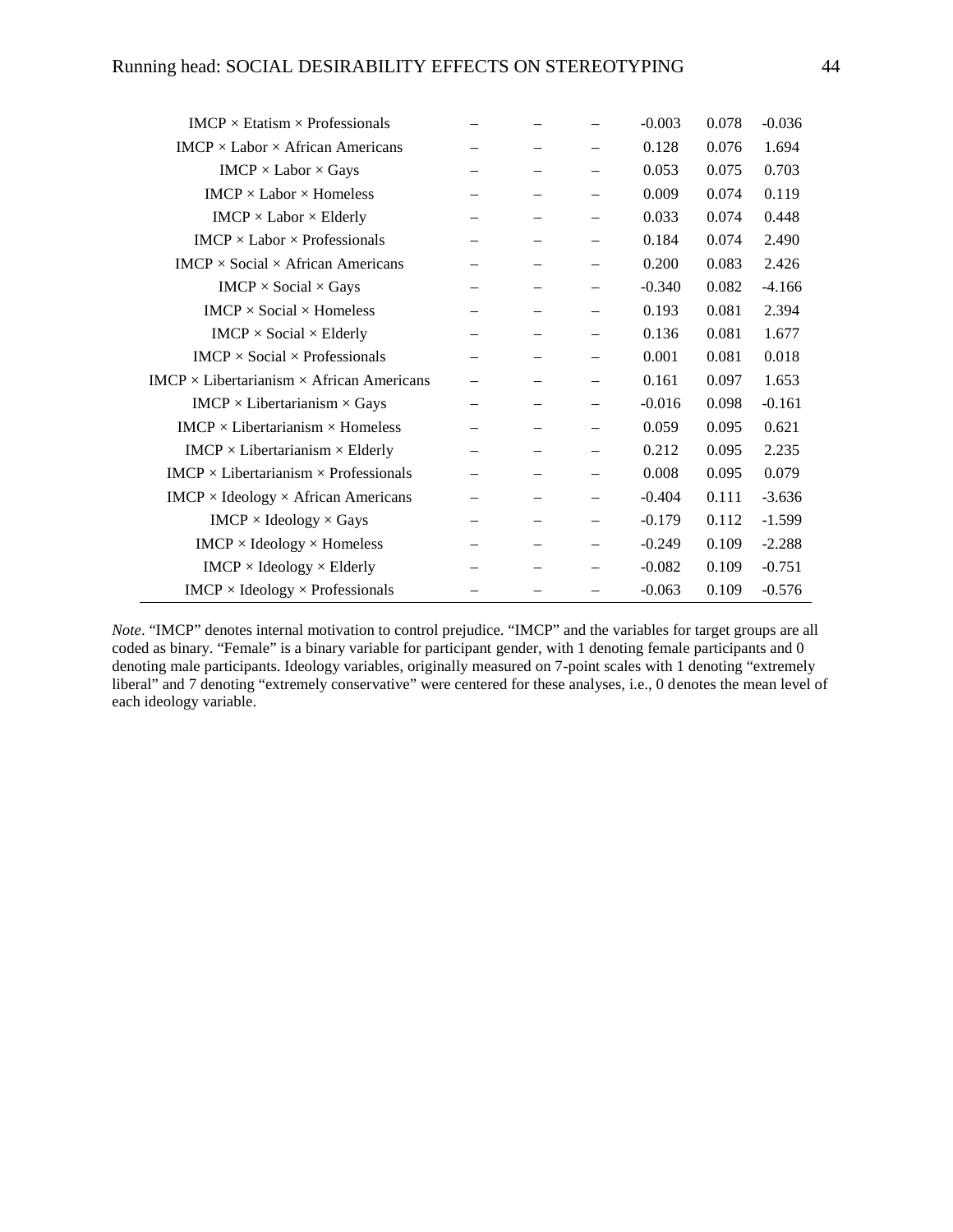*Figure 1*. Effects of the stereotype knowledge vs. stereotype endorsement condition on the warmth and competence ratings of the middle class, homeless people, professionals, the elderly, and Africans Americans (Study 1). The knowledge condition is indicated by diamonds, whereas the endorsement condition is indicated by circles. Mean scores for the same target group across the two conditions are connected with a dashed line.

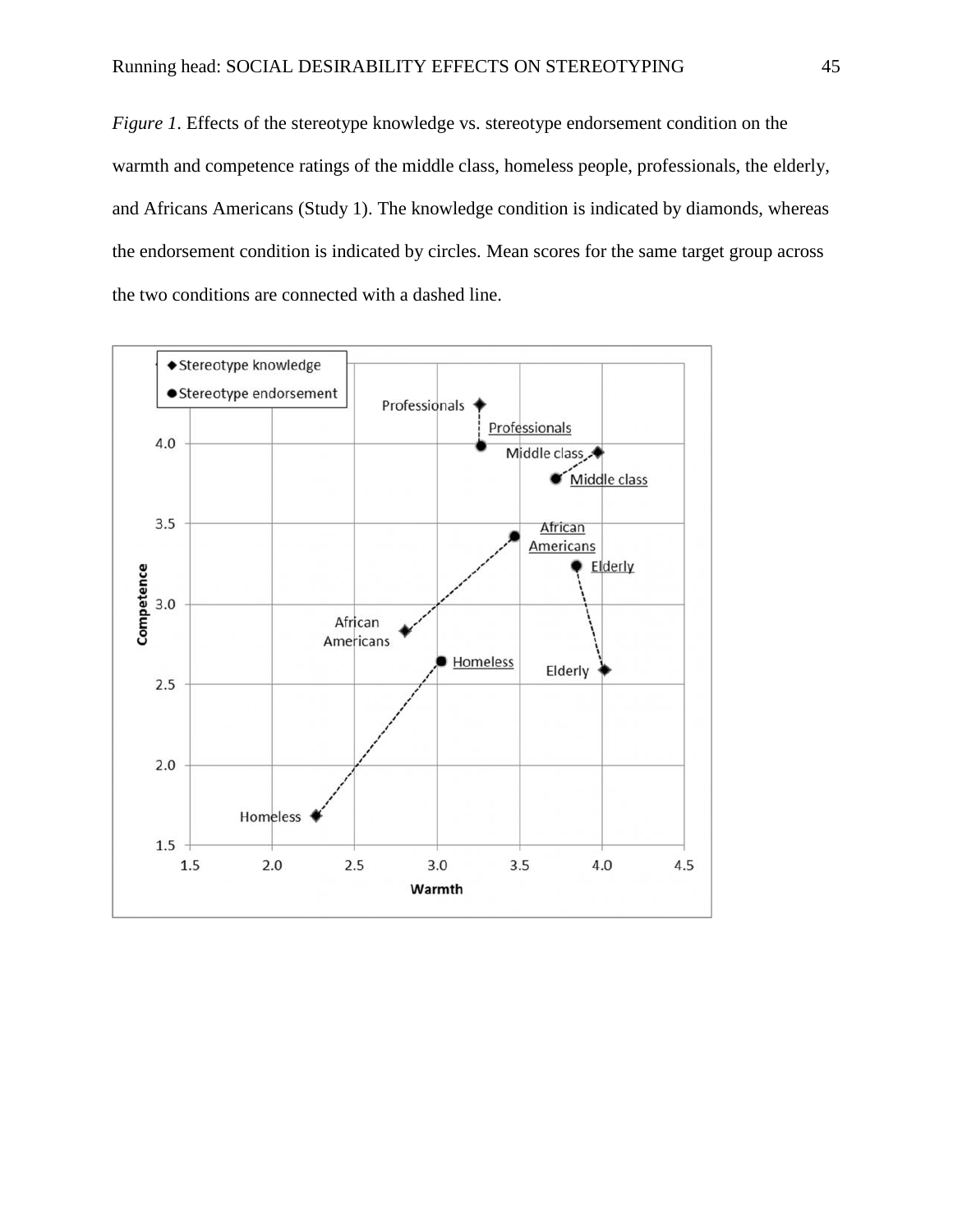*Figure 2*. Effects of the stereotype knowledge vs. stereotype endorsement condition on the warmth and competence ratings of straight people, gay men, homeless people, professionals, the elderly, and Africans Americans (Study 2). The knowledge condition is indicated by diamonds, whereas the endorsement condition is indicated by circles. Mean scores for the same target group across the two conditions are connected with a dashed line.

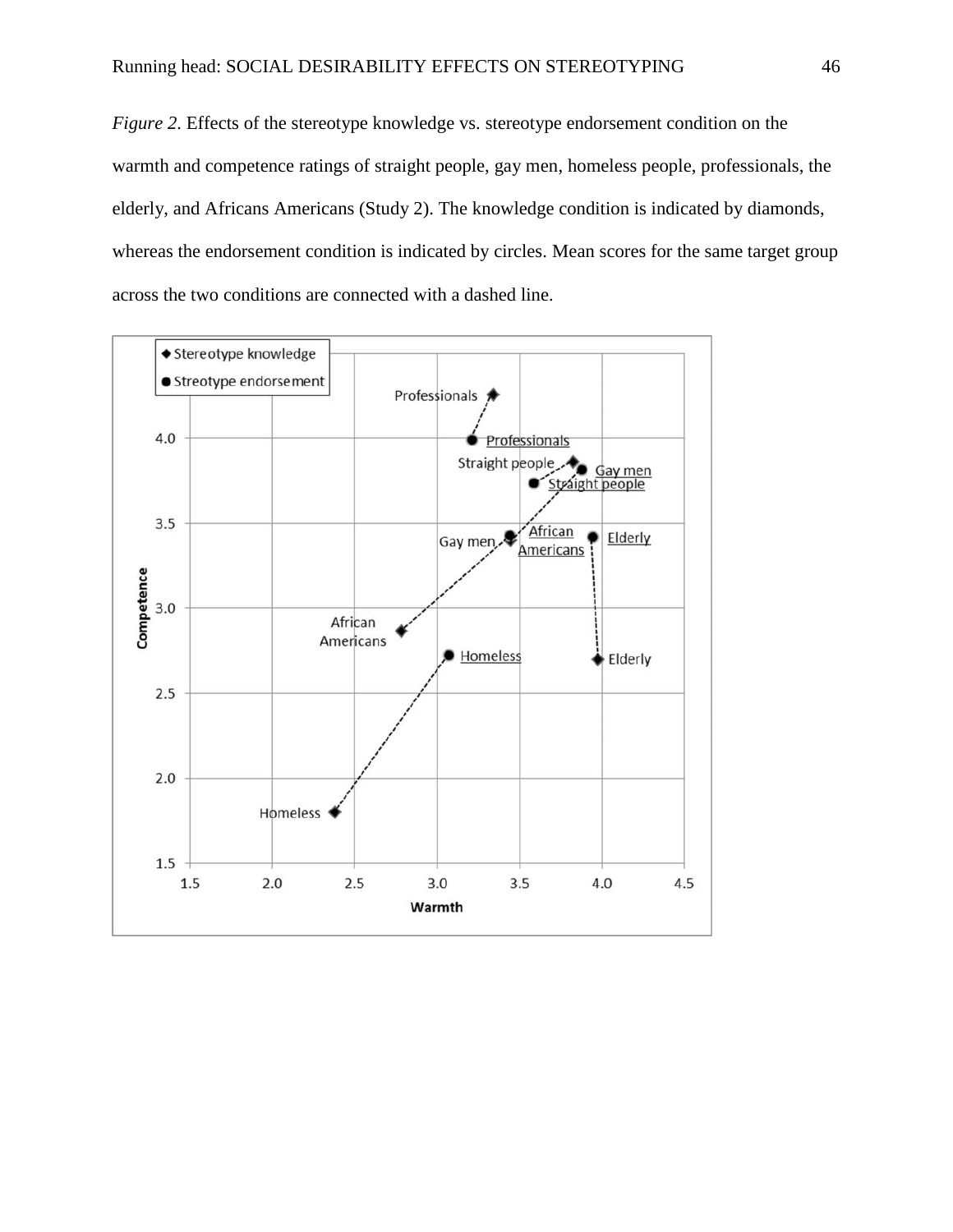*Figure* 3. Interaction effects between the stereotype knowledge vs. stereotype endorsement condition and high vs. low motivation to control prejudice against the given target group on the warmth and competence ratings of straight people, gay men, homeless people, professionals, the elderly, and Africans Americans (Study 2). The knowledge condition is indicated by diamonds, whereas the endorsement condition is indicated by circles. Mean scores for the same target group across the two conditions are connected with a dashed line. Dashed circles indicate the spread of mean scores in the stereotype endorsement condition.

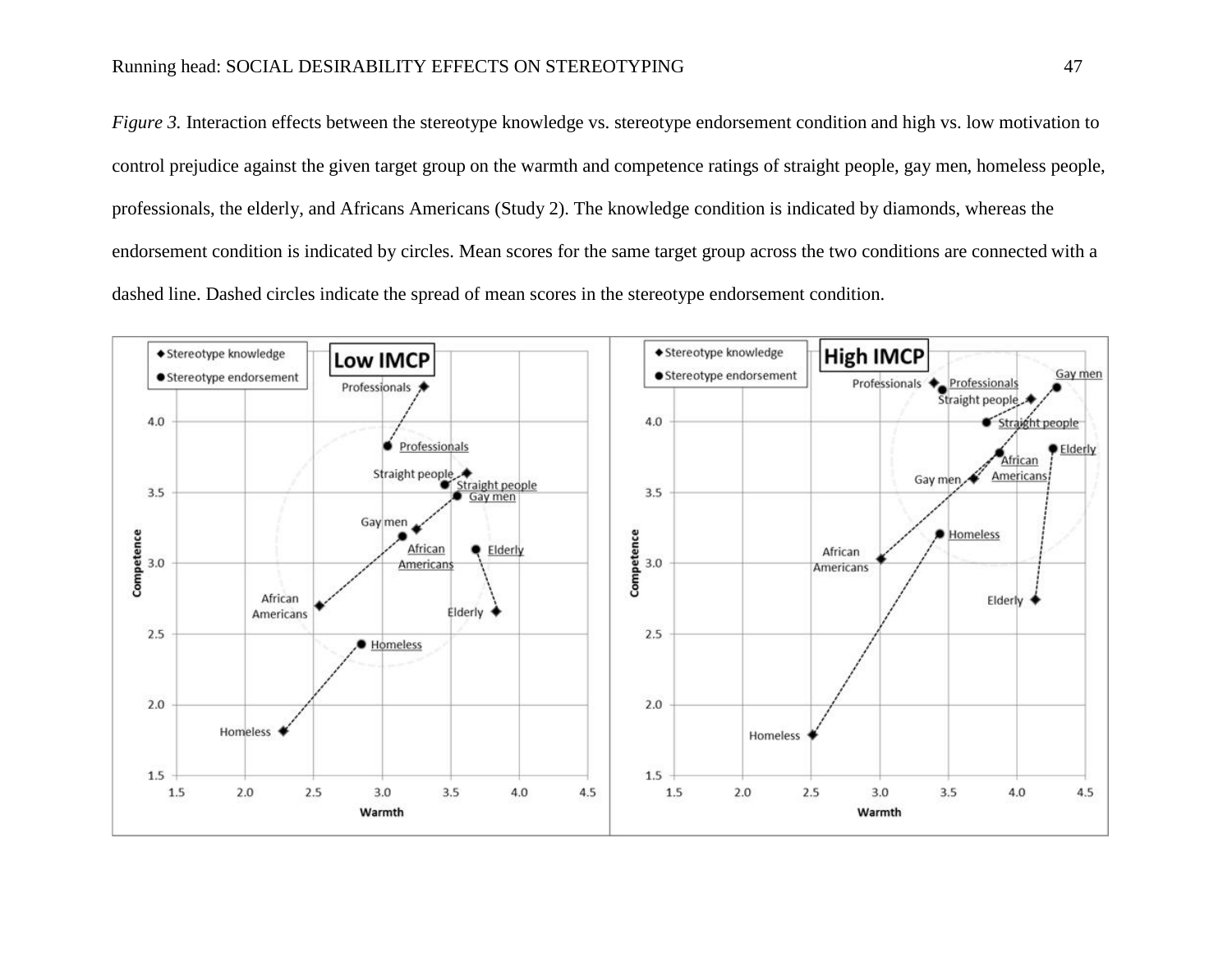*Figure 4*. Expected values of external motivation to control prejudice (EMCP) and internal motivation to control prejudice (IMCP) by participant gender and target group (based on  $ML<sub>6</sub>$ ). Error bars show standard errors of the mean. Dashed lines show the grand means of EMCP and IMCP across participant genders and target groups. When calculating expected values, all ideology variables were fixed to their means.

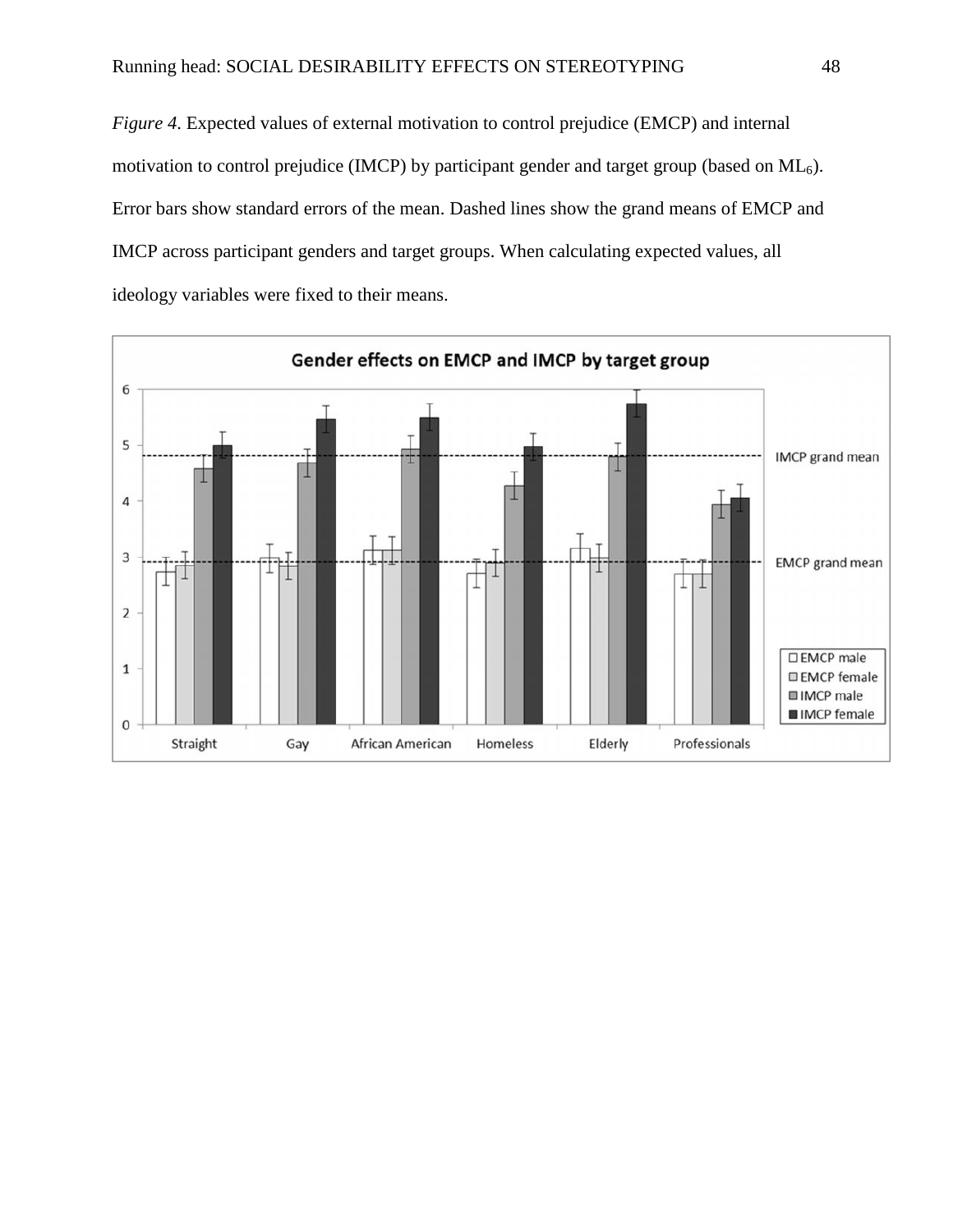*Figure 5*. Expected values of external motivation to control prejudice (EMCP) and internal motivation to control prejudice (IMCP) by participant ideology and target group (based on  $ML<sub>6</sub>$ ). Ideology was measured on a 7-point scale; however, for the sake of simplicity, expected values are reported for the far ends of the ideology scale only. Error bars show standard errors of the mean. Dashed lines show the grand means of EMCP and IMCP across participant ideology and target groups. Since the sample was perfectly balanced in terms of gender, the value of the gender variable was fixed to 0.5 when calculating the expected values.